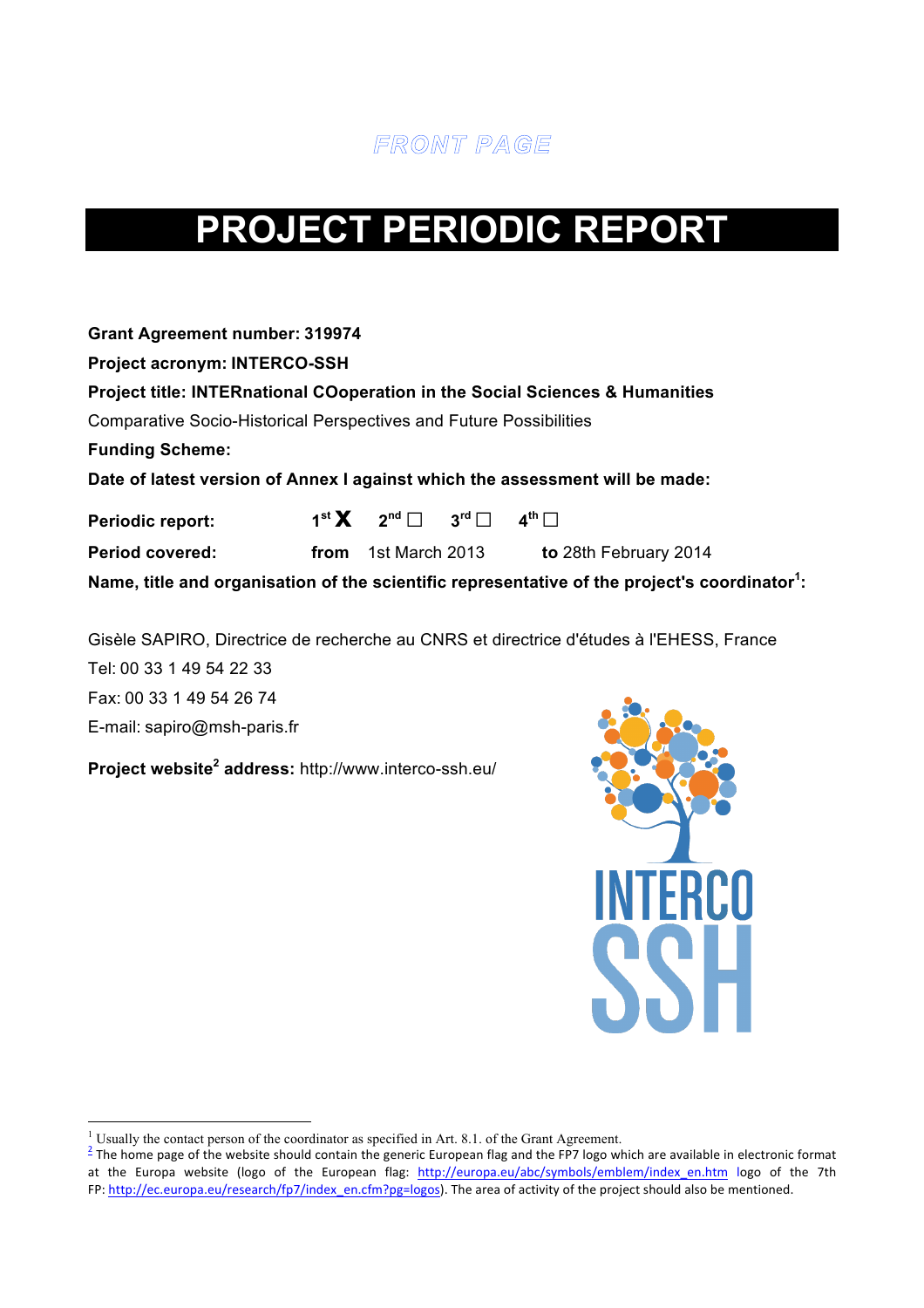# **Declaration by the scientific representative of the project coordinator**

|   | I, as scientific representative of the coordinator of this project and in line with the obligations as<br>stated in Article II.2.3 of the Grant Agreement declare that:                                                                                                                                  |
|---|----------------------------------------------------------------------------------------------------------------------------------------------------------------------------------------------------------------------------------------------------------------------------------------------------------|
| п | The attached periodic report represents an accurate description of the work carried out in this<br>project for this reporting period;                                                                                                                                                                    |
| п | The project (tick as appropriate) <sup>3</sup> :                                                                                                                                                                                                                                                         |
|   | has fully achieved its objectives and technical goals for the period;                                                                                                                                                                                                                                    |
|   | $\mathbf{\hat{X}}$ has achieved most of its objectives and technical goals for the period with relatively minor<br>deviations.                                                                                                                                                                           |
|   | has failed to achieve critical objectives and/or is not at all on schedule.                                                                                                                                                                                                                              |
| п | The public website, if applicable<br>$\mathbf{X}$ is up to date<br>$\Box$ is not up to date                                                                                                                                                                                                              |
|   | To my best knowledge, the financial statements which are being submitted as part of this report<br>are in line with the actual work carried out and are consistent with the report on the resources used<br>for the project (section 3.4) and if applicable with the certificate on financial statement. |
|   | All beneficiaries in particular non-profit public bodies secondary and higher education                                                                                                                                                                                                                  |

All beneficiaries, in particular non-profit public bodies, secondary and higher education establishments, research organisations and SMEs, have declared to have verified their legal status. Any changes have been reported under section 3.2.3 (Project Management) in accordance with Article II.3.f of the Grant Agreement.

Name of scientific representative of the Coordinator: Gisèle SAPIRO

Date: ............/ ............/ ............

<u> 1989 - Jan Samuel Barbara, margaret e</u>

For most of the projects, the signature of this declaration could be done directly via the IT reporting tool through an adapted IT mechanism and in that case, no signed paper form needs to be sent

<sup>&</sup>lt;sup>3</sup> If either of these boxes below is ticked, the report should reflect these and any remedial actions taken.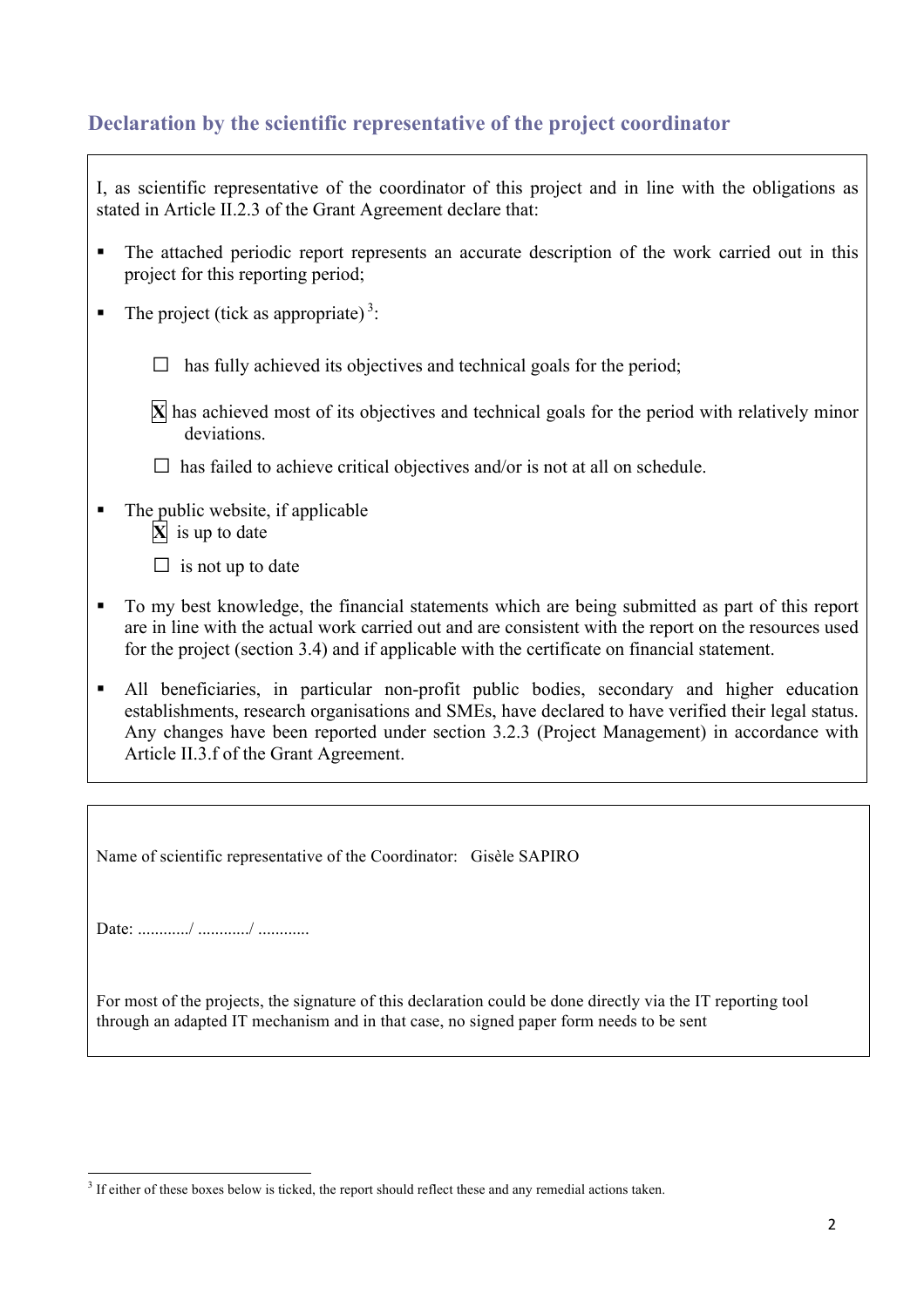# **Table of content**

| I.   |                                                                                                          |  |
|------|----------------------------------------------------------------------------------------------------------|--|
|      | 1.                                                                                                       |  |
|      | A DESCRIPTION OF THE WORK PERFORMED SINCE THE BEGINNING OF THE PROJECT AND THE MAIN RESULTS<br>2.        |  |
|      |                                                                                                          |  |
|      | THE EXPECTED FINAL RESULTS AND THEIR POTENTIAL IMPACT AND USE (INCLUDING THE SOCIO-ECONOMIC<br>3.        |  |
|      |                                                                                                          |  |
|      |                                                                                                          |  |
|      | 4.                                                                                                       |  |
| Н.   | CORE OF THE REPORT FOR THE PERIOD: PROJECT OBJECTIVES, WORK PROGRESS AND                                 |  |
|      |                                                                                                          |  |
|      | 1.                                                                                                       |  |
|      | 2.                                                                                                       |  |
|      |                                                                                                          |  |
|      |                                                                                                          |  |
|      |                                                                                                          |  |
|      |                                                                                                          |  |
|      |                                                                                                          |  |
|      |                                                                                                          |  |
|      |                                                                                                          |  |
|      |                                                                                                          |  |
|      |                                                                                                          |  |
|      |                                                                                                          |  |
|      |                                                                                                          |  |
|      |                                                                                                          |  |
|      | Task 2: Internationalization of research and relationships with the US (Heilbron, EUR; Sapiro, CNRS)  24 |  |
|      |                                                                                                          |  |
|      |                                                                                                          |  |
|      |                                                                                                          |  |
|      |                                                                                                          |  |
|      |                                                                                                          |  |
|      | WP5: Fostering the European Research area in SSH: removing obstacles and improving cooperation38         |  |
|      |                                                                                                          |  |
|      |                                                                                                          |  |
|      |                                                                                                          |  |
|      |                                                                                                          |  |
|      |                                                                                                          |  |
|      |                                                                                                          |  |
|      |                                                                                                          |  |
|      | 3.                                                                                                       |  |
|      | a)                                                                                                       |  |
|      | b)                                                                                                       |  |
|      | c)                                                                                                       |  |
|      | $\mathbf{d}$                                                                                             |  |
| III. |                                                                                                          |  |
| IV.  | EXPLANATION OF THE USE OF THE RESOURCES AND FINANCIAL STATEMENTS 46                                      |  |
| V.   |                                                                                                          |  |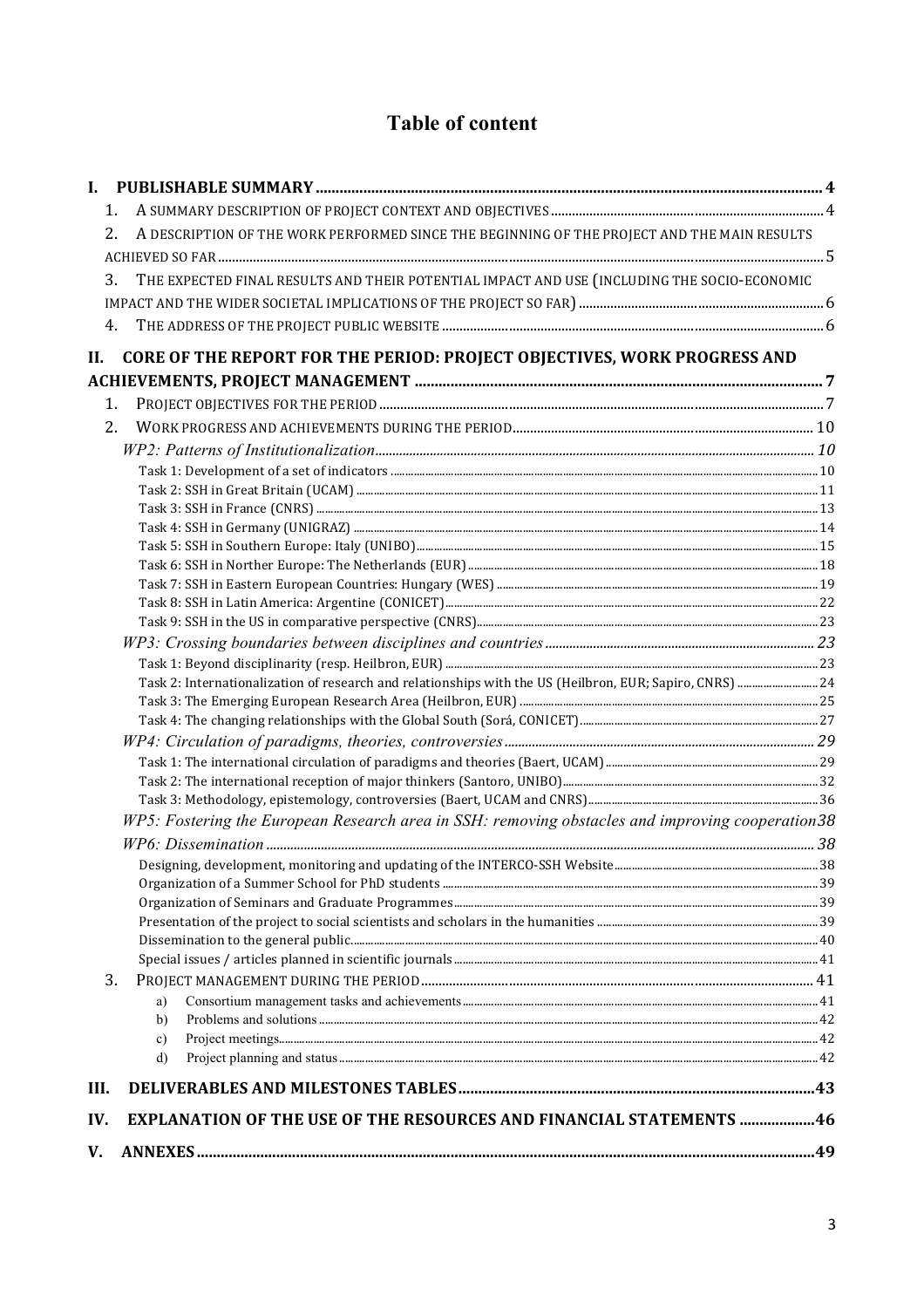# **I. Publishable summary**

# **1. A summary description of project context and objectives**

The INTERCO-SSH project sets out to assess the state of the Social Sciences & Humanities (SSH) in Europe and to understand the factors that facilitate or hinder international exchanges. It aims to outline potential future pathways that could promote cooperation across disciplinary and national boundaries.

The project uses the tools of the SSH to study the SSH in their socio-historical context, including their relationship with the political and economic powers. It compares the process of institutionalisation of seven academic disciplines in order to identify the sociological factors that have shaped the "academic unconscious" of scholars. Furthermore, it investigates the transfer of knowledge between countries and disciplines, the geographical mobility of scholars and the circulation of ideas.

INTERCO-SSH project is the first large-scale comparative project of the institutionalisation of seven disciplines in the SSH – Economics, Sociology/Demography, Political Science, Anthropology, Philosopy, Literature, Psychology/Psychoanalysis – in six European countries from 1945 until now (Great Britain, France, Germany, Italy, Netherlands, Hungary). It also analyses exchanges between those countries and other areas: the US, Latin-America (Argentina and Brazil), and countries in the Global South.

The approach combines three perspectives:

- 1) Constructing patterns of institutionalisation of the SSH;
- 2) Mapping the exchanges between countries and disciplines;
- 3) Analysing the circulation of paradigms, theories, methods and controversies.

Expected Impact

# **Improving international cooperation in the SSH**

Understanding the patterns of institutionalisation of the SSH will allow to identify obstacles to cooperation born from the nationalisation and the disciplinary division of SSH and to propose ways to overcome them.

# **Establishing SSH studies**

The project will contribute to establish the "SSH studies" as a proper academic field of inquiry, providing the scientific means for assessing and guiding the development of the SSH.

Systematising an approach which has been tested on national disciplinary cases and/or on shorter periods, gathering a large group of specialists, it will supply an exemplary study which could be extended to other disciplines and countries.

Young researchers as well as some PhD students take part in the project. Specific training will be offered in seminars, graduate programmes and in a Summer School.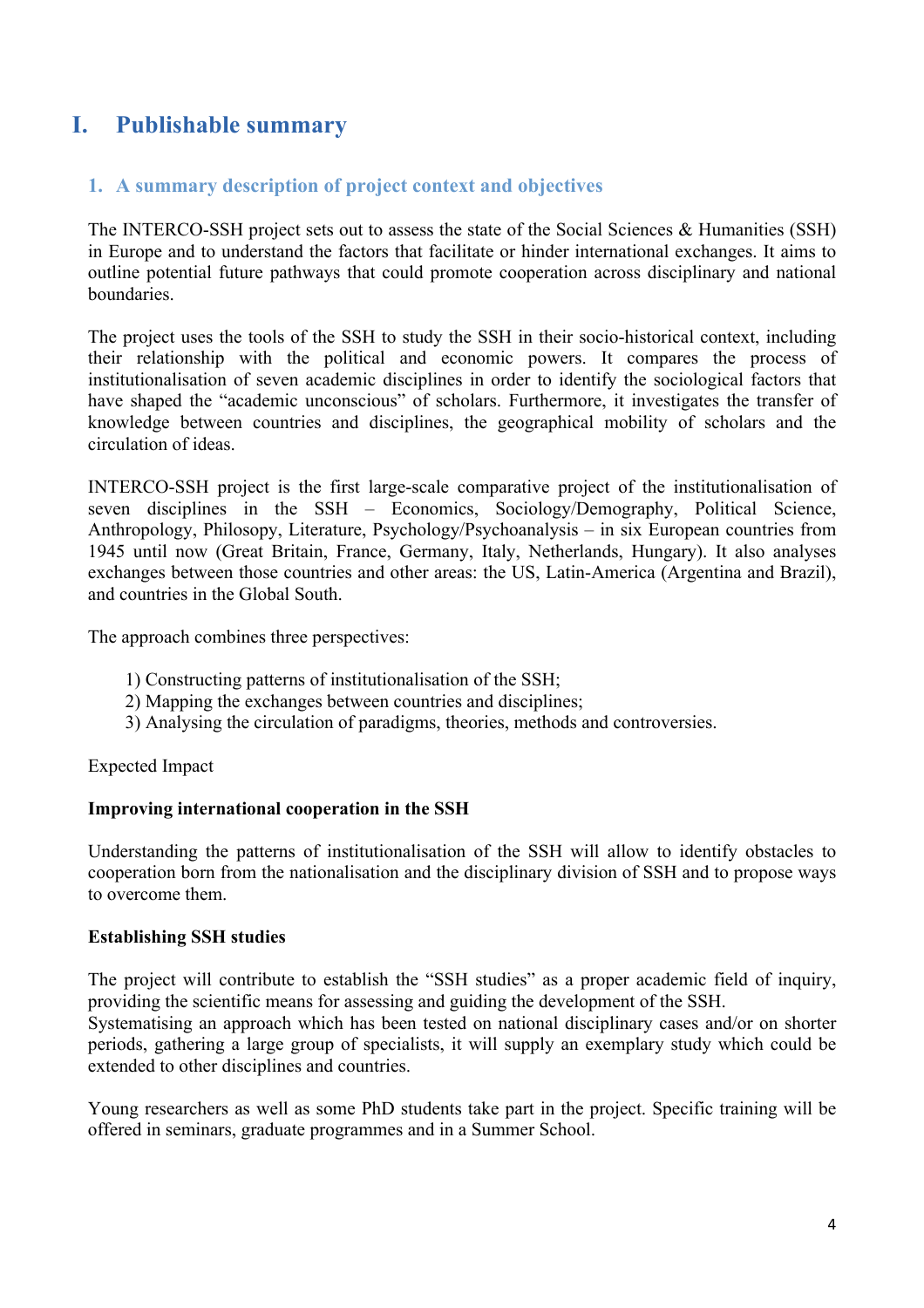#### **Strenghtening the European research area**

Finally, the main impact expected from the project is the strengthening of the European research area, which already concentrates more than any other area skills, cooperation practices and reflexive knowledge about SSH.

# **2. A description of the work performed since the beginning of the project and the main results achieved so far**

During the first year, the INTERCO-SSH teams prepared a *Handbook of indicators of institutionalisation of academic disciplines in SSH*, for the purpose of international comparison, and they gathered quantitative and qualitative data on the number of students and of professors per discipline, the sex ratio, the share of foreigners, the academic job market, as well as on the organization of research and the scientific journals in the seven countries under study in the project (UK, France, Germany, Italy, the Netherlands, Hungary, Argentina), focusing on the seven disciplines selected (economy, sociology/demography, political science, anthropology, psychology/psychoanalysis, philosophy, literary studies). Interdisciplinarity is being approached through journals and through the rise of specialisation in interdisciplinary "studies", such as "gender studies", "European studies" and other area studies.

A *Handbook of indicators of internationalisation* has also been delivered, and a research was conducted on international and European associations, as well as on European journals, which contribute, with the European associations, to the emergence of a European research area. In addition, a quantitative study of the flows of translations of SSH books in the globalisation period has been launched. The North/(Gobal) South relations are being explored through the case of Argentina and Algeria, and a team has begun also working on Asian countries.

Regarding the circulation of paradigms, theories, methods and controversies, research has been conducted on several case-studies, especially structuralism and French theory in the UK, the US and Argentina, and cultural studies in Italy and in France. The study of the international reception of major thinkers, combing quantitative and qualitative methods, was undertaken for several casestudies such as Hanna Arendt in Germany and Italy, Bourdieu in the US, in Germany, in Italy and in Argentina, or Luhman in Latin-America, and more are planned for the second year.

The project and the first results have been presented in several occasions and venues such as the Hera meeting, the Vilnius conference on the future of SSH, the Salon du livre de Paris, and in seminars at the EHESS, Cambridge, Graz or in conferences. It has attracted many scholars and doctoral students who decided to join it.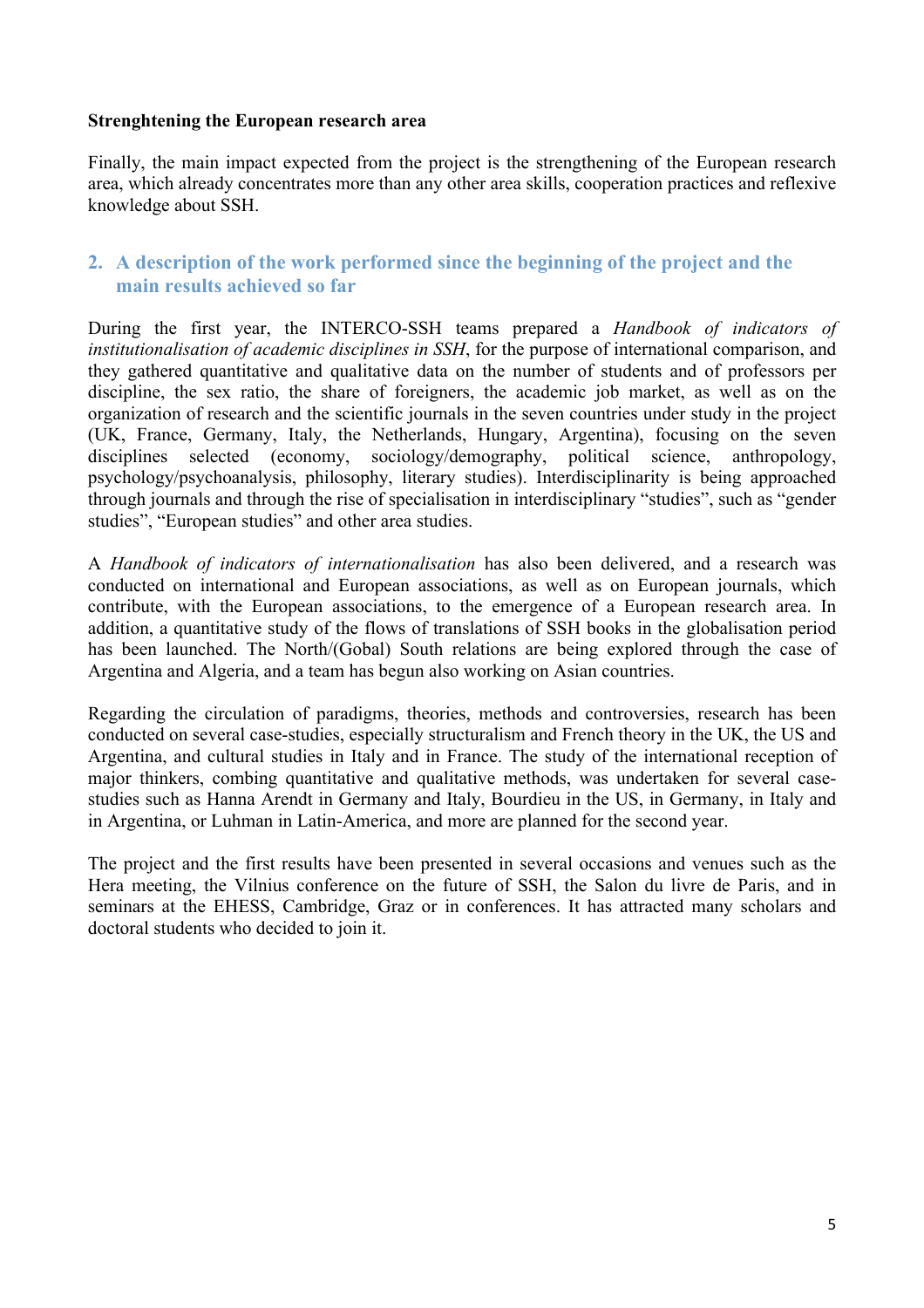# **3. The expected final results and their potential impact and use (including the socioeconomic impact and the wider societal implications of the project so far)**

1/ a comparative overview of the patterns of institutionalisation of the SSH in the countries under study;

2/ an analysis of the social conditions and factors favouring interdisciplinary practices;

3/ a comprehensive overview of patterns of internationalisation of the SSH in European countries, especially in the globalisation period and data on the indicators such as co-authorship, translations and professional associations.

4/ a specific study on the emerging European research area;

5/ examples of different patterns of North/South relation in the SSH, through the cases of Argentina, Algeria and Asian countries;

6/ a comparative overview of patterns of circulation of paradigms, theories, methods and controversies, as well as patterns of reception of major thinkers, based on case-studies.

7/ a broader framework of patterns and indicators of (des)institutionalisation, internationalisation and circulation of ideas in the SSH that will guide further research on other countries and disciplines, thus contributing to the establishment of "SSH studies";

8/ recommendations to policy-makers for improving the international circulation and exchange in the SSH.

9/ dissemination of results to the scientific community and to the large public in order to arouse the interest in the future of SSH and its possible contribution to a better understanding of our societies.

# **4. The address of the project public website**

http://www.interco-ssh.eu/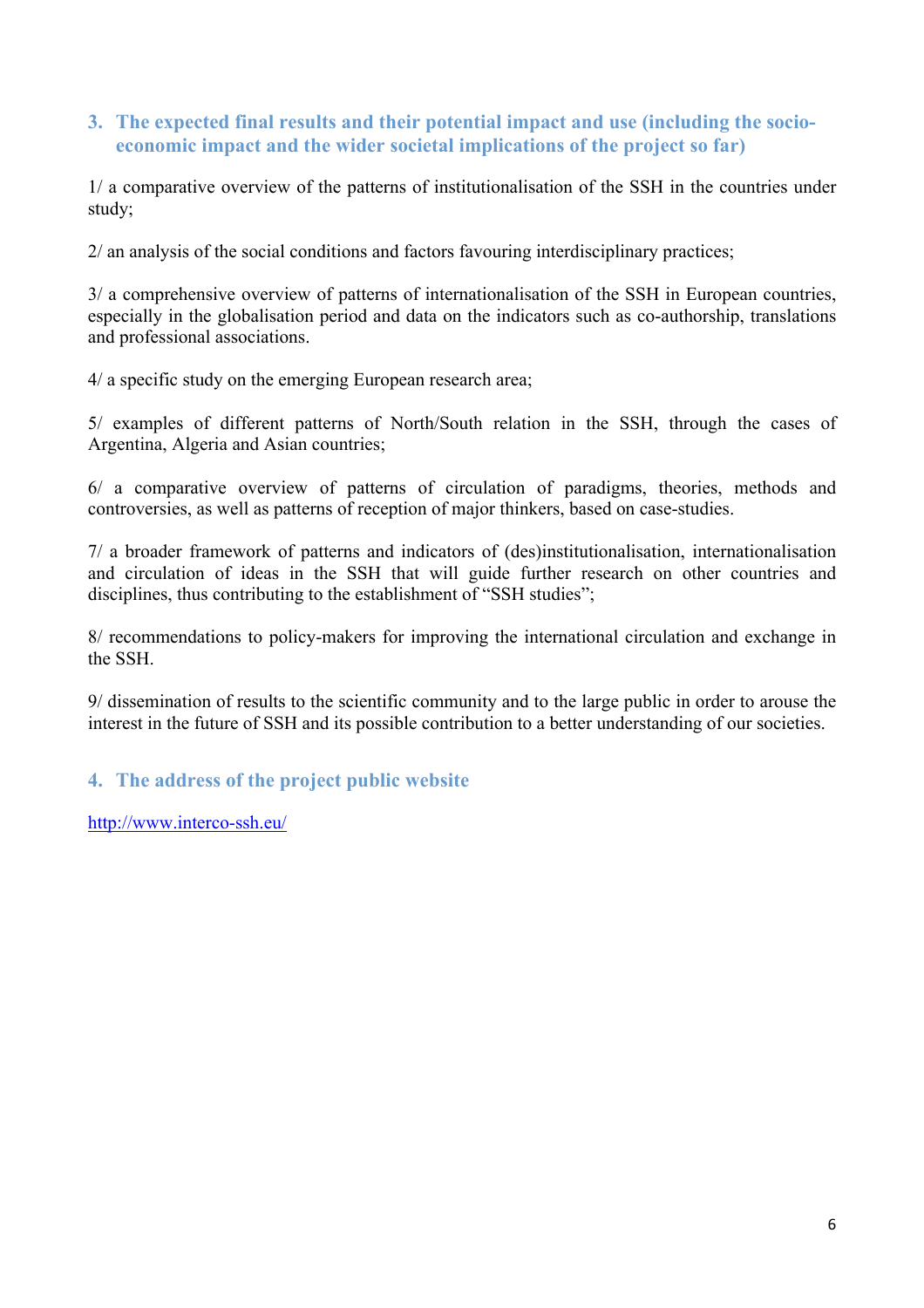# **II. Core of the report for the period: Project objectives, work progress and achievements, project management**

# **1. Project objectives for the period**

# **WP2: Patterns of institutionnalization of the SSH**

# Objectives:

This work package aims at developing a concise set of indicators for the comparative analysis of the development of the social sciences and the humanities (SSH) in Europe since 1945. Mapping the recent history of the SSH in various European countries with reference to their main intellectual partners outside the continent is indispensable to envisage its future prospects. The objectives are:

(1) to identify national patterns of institutionalization which might explain the relative isolation of national traditions in the SSH but also the operating patterns of crossed influences and international cooperation (competition, national self-assertion, efforts to 'catch-up', etc.).

(2) to assess the importance of the disciplinary division of labor within the SSH in order to reflect upon the historically changing power relations between branches of study, processes of professionalization of new disciplines, the reshaping of traditional forms of scholarship and the potentialities of new mechanisms of intellectual and institutional collaboration and exchange with or without consequences in terms de-disciplinarization of disciplines concerned.

(3) to find out to which extent the varying institutional (or academic) division of labor within the SSH is an obstacle to cooperation among actual research branches and in which way its transformations can be a source of scientific innovation.

Tools and methods for a global sociology and history of the SSH have to be established, by identifying major social factors – including political ones - of their level of development as measured by objective empirical indicators. While a comparative approach is necessary in order to interpret the institutional and morphological aspects of diverging national traditions, a transnational approach combining entangled and connected history is required to account for the role of supportive agencies such as the UNESCO, public national foundations and private funds of sponsorship (such as philanthropic foundations) in processes of institutionalization and professionalization, as well as in the exchange and circulation of research achievements and scholars, including the forced or strategic (market oriented) migrations of the latter.

This part of the project will essentially aim at data collection and analysis to produce indicators for the comparative study of the development of SSH disciplines, including the social and intellectual characteristics of their research staffs, their dominant topics and study targets, the technicalities and methods applied as well as their preferential forms of both scholarly and popular communication in various periods. This is to bring about systematically designed and well-structured overviews per country.

The sources to be exploited range from available monographic studies to university statistics, administrative archives and a variety of policy statements and reports issued by Ministries, National Academies, professional associations and international agencies (OECD, UNESCO, European Science Foundation, etc.), the combined evaluation of which has never received serious academic attention.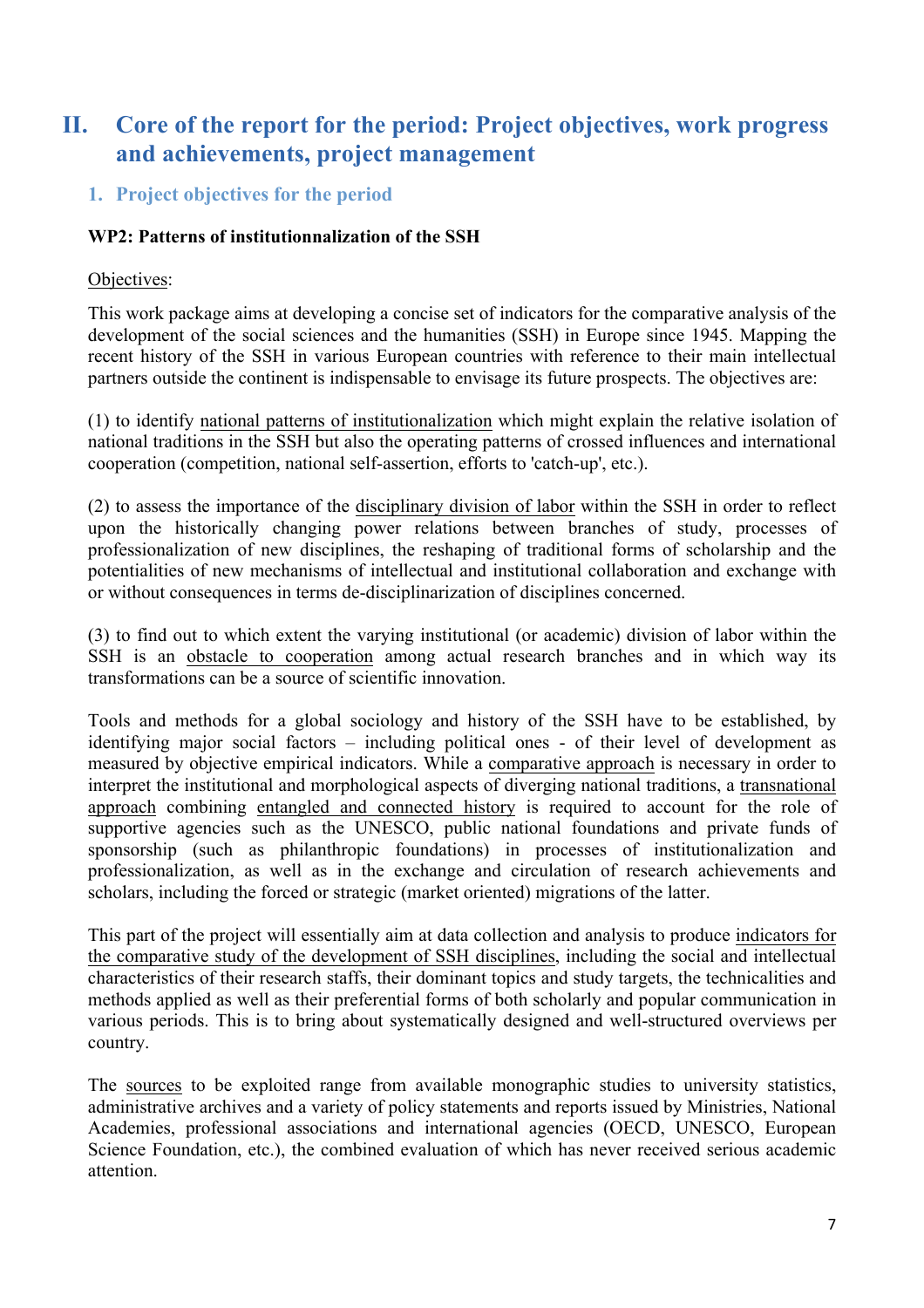# Description of work per task:

**Task 1**: preparation of a *Handbook of indicators of institutionalisation of academic disciplines in SSH* (deliverable month 12)

**Task 2-9:** gathering of quantitative and qualitative data on the number of students and of professors per discipline, the sex ratio, the share of foreigners, the academic job market, as well as on the organization of research and the scientific journals in the seven countries under study in the project (UK, France, Germany, Italy, the Netherlands, Hungary, Argentina), in comparison with the US, focusing on the seven disciplines selected (economy, sociology/demography, political science, anthropology, psychology/psychoanalysis, philosophy, literary studies). (until month 36)

Milestones for the period

**M1:** Establishing indicators for (dis)institutionalization of the SSH (month 12, task 1; UNIGRAZ)

# **WP3: Crossing boundaries between disciplines and countries**

# **Objectives**

This WP studies the way SSH knowledge circulates across the boundaries of countries and disciplines.

It aims to gain a better insight into the obstacles of crossing such boundaries. The objectives are:

(1) To measure and analyze the main patterns of interdisciplinary exchanges and collaboration in the SSH since 1980.

(2) To measure and analyze the main patterns of transnational exchange and collaboration in the SSH (especially since 1980), both within Europe and between Europe and other parts of the world.

(3) To produce case studies to exemplify, enrich and refine the understanding of the abovementioned general patterns.

(4) To assess the main obstacles to crossing national and disciplinary boundaries.

**Task 1**: beyond disciplinarity : indicators of interdisciplinarity, through journals and through the rise of specialisation in interdisciplinary "studies", such as "gender studies", "European studies" and other area studies (until month 36).

**Task 2:** Internationalization of research and relationships with the US

- preparation of a *Handbook of indicators of internationalisation*. (deliverable month 12)
- collecting data and launching research on indicators and factors of internationalization: international associations, co-authorship, translations (until month 36).

**Task 3:** collecting data on the emerging European area: European associations, European journals (until month 36)

**Task 4:** the changing relationships with the South: exploring the North/(Gobal) South relations through the case of Argentina and Algeria (until month 48).

#### Milestones for the period:

**M1:** Establishment of indicators for international and interdisciplinary exchange and collaboration in SSH (month 6, task 1 and 2)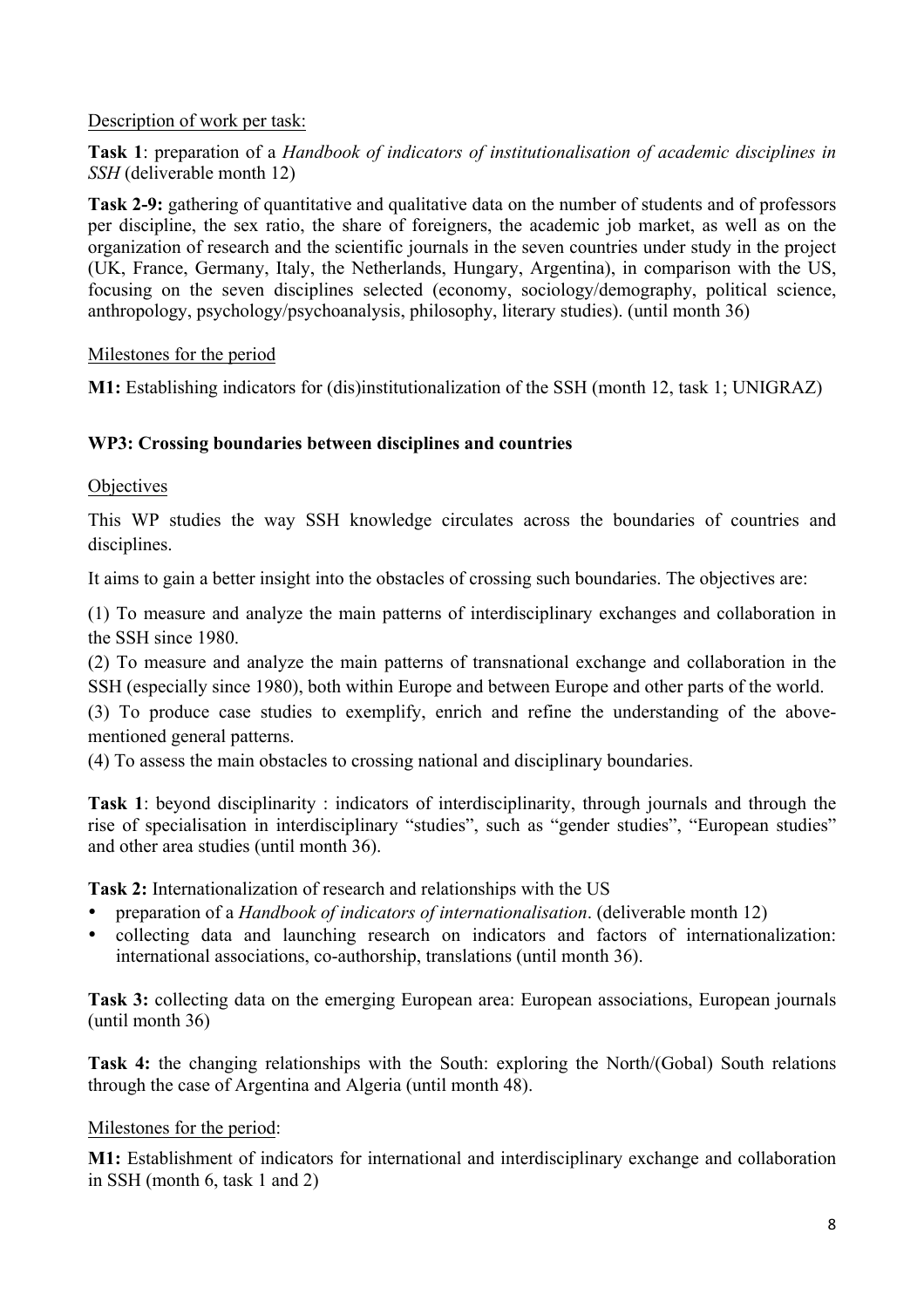**M2:** Selection of paradigmatic case studies of internationalization and interdisciplinarity (month 10)

# **WP4: International circulation of paradigms, theories, methods and controversies**

Objectives:

The aims of this work package are :

(1) to identify the main paradigms, theories and controversies in the social sciences and humanities since 1945 which have crossed the national and/or disciplinary borders;

(2) to explain the emergence and degree of popularity and dissemination of certain paradigms and theorieswithin and beyond specific disciplinary and national contexts;

(3) to account for the reception and degree of popularity of certain key thinkers within and beyond specific disciplinary and national contexts.

# Description of work

**Task 1:** international circulation of paradigms, theories, methods and controversies,

**Task 2:** the international reception of major thinkers

**Task 3:** international circulation of methods and controversies.

# Milestones

**M1:** Construction of a methodological framework for studying the circulation of paradigms/theories and the international reception of thinkers; selection of case-studies (month 4, tasks 1,2,3)

# **WP5: Fostering the European Research area in SSH: removing obstacles and improving cooperation**

# **Objectives**

This work package aims at summarizing the obstacles and suggesting remedies to overcome the fragmentation of SSH in Europe.

The objectives are:

- (1) to identify obstacles to international and interdisciplinary collaboration in SSH
- (2) to identify mechanisms and practices of established cooperation and collaboration across borders of nation states, disciplines, and research routines which could be improved further. These examples of best practice should be scrutinized in detail to identify niches of amelioration.
- (3) to summarize in a self-reflexive study our own experiences and possible problems during the period of collaboration.

to produce a short policy brief for policymakers where particular remedies should be listed. The focus will be here on those activities which could be executed by the European Commission or by stake holders themselves.

No objectives for the period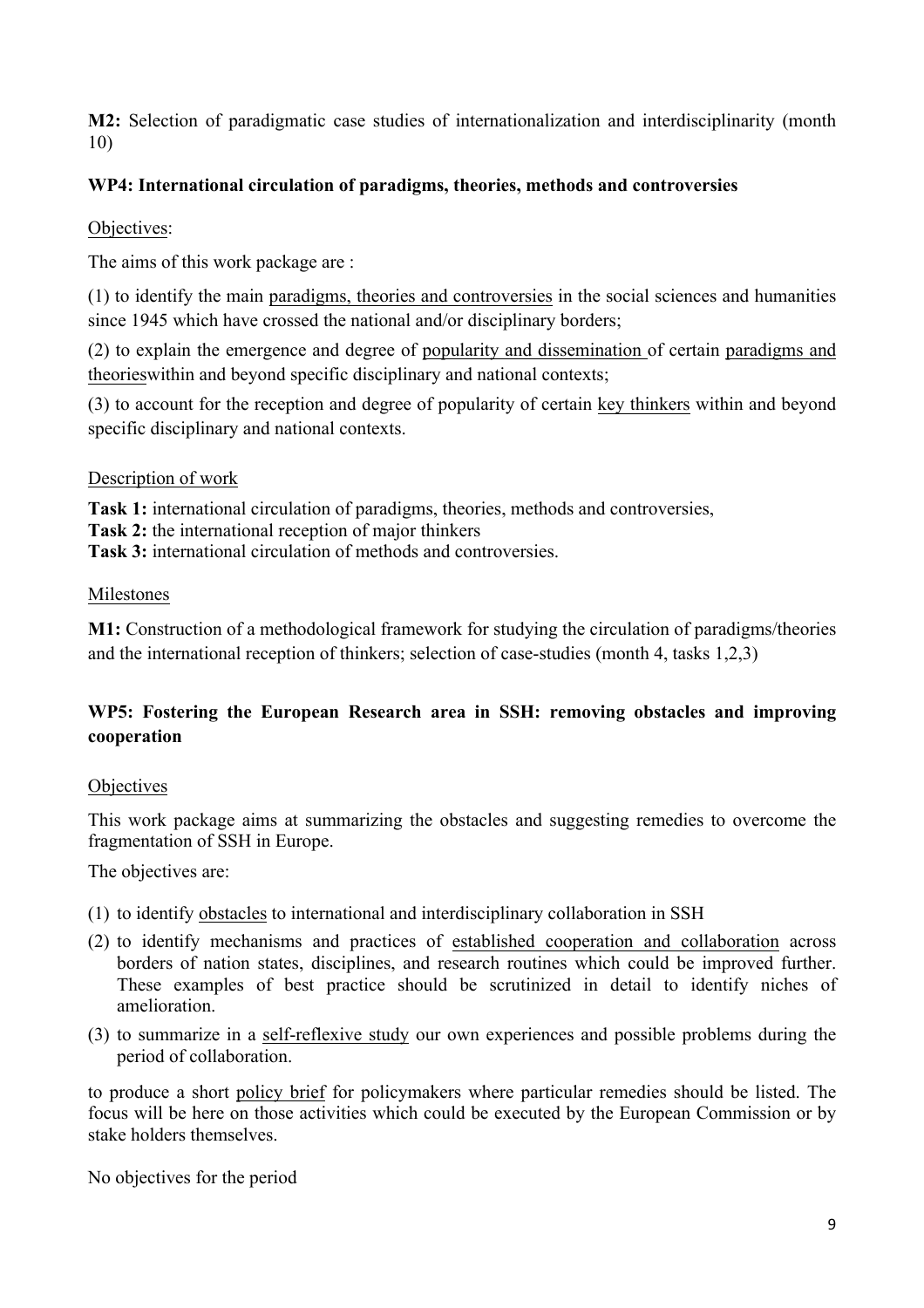# **WP6**: **Dissemination**

# **Objectives**

This workpackage aims at disseminating the knowledge produced within the project.

The objectives of dissemination are threefold:

- (1) Extending knowledge about the history of SSHand its present stage of development
- (2) Creating a interdisciplinary research area on SSH : "SSH studies"
- (3) Improving collaboration practices in SSH

For this purpose, the dissemination will target four groups:

- $\triangleright$  social scientists and scholars in the humanities (website and scientific publications);
- $\triangleright$  students (summer school, seminars)
- $\triangleright$  the general public (publications and interviews in the media).
- $\triangleright$  policymakers

**Task 1**: Website (Sapiro, CNRS)

**Task 2**: Dissemination to students (Heilbron, EUR; Sapiro, CNRS)

- $\triangleright$  Summer School to train advanced students in SSH studies (month 18)
- $\triangleright$  Seminars
- $\triangleright$  Graduate Programs

# **Tasks 3 to 8 are planned for the next periods.**

# **2. Work progress and achievements during the period**

# **WP2: Patterns of Institutionalization**

#### **Task 1: Development of a set of indicators**

The first task of WP2 to be accomplished by month 12 is to develop a set of indicators organized in a *Handbook of indicators of institutionalisation of academic disciplines in SSH*. This task has been accomplished by the coordinators (UNIGRAZ/WES) of WP2 in close collaboration with all partners. Ideas, drafts and complex issues dealing with national peculiarities concerning the organisation of disciplines, the access to data and the general political and social historical developments were discussed via email, online the collaborative space and three face-to-face meetings (Kick-off meeting; collaborative meeting in Paris in December 2013; annual meeting in Bologna in March 2014). The Handbook takes into account all dimensions mentioned in Annex 1 (i.e. University training and teaching – networks of research institutions – (Non-academic) institutions and sites of production of SSH research – Funding – Social and intellectual recruitment of scholars – Professionalization – Circulation and dissemination of knowledge – Academic job market(s), its openness to non nationals – Mechanisms of public evaluation and distinction) and specifies in detail the information to be gathered by the partners for tasks 2-9. For further details on the Handbook see Deliverable 2.1. Next to the Handbook itself the coordinators have started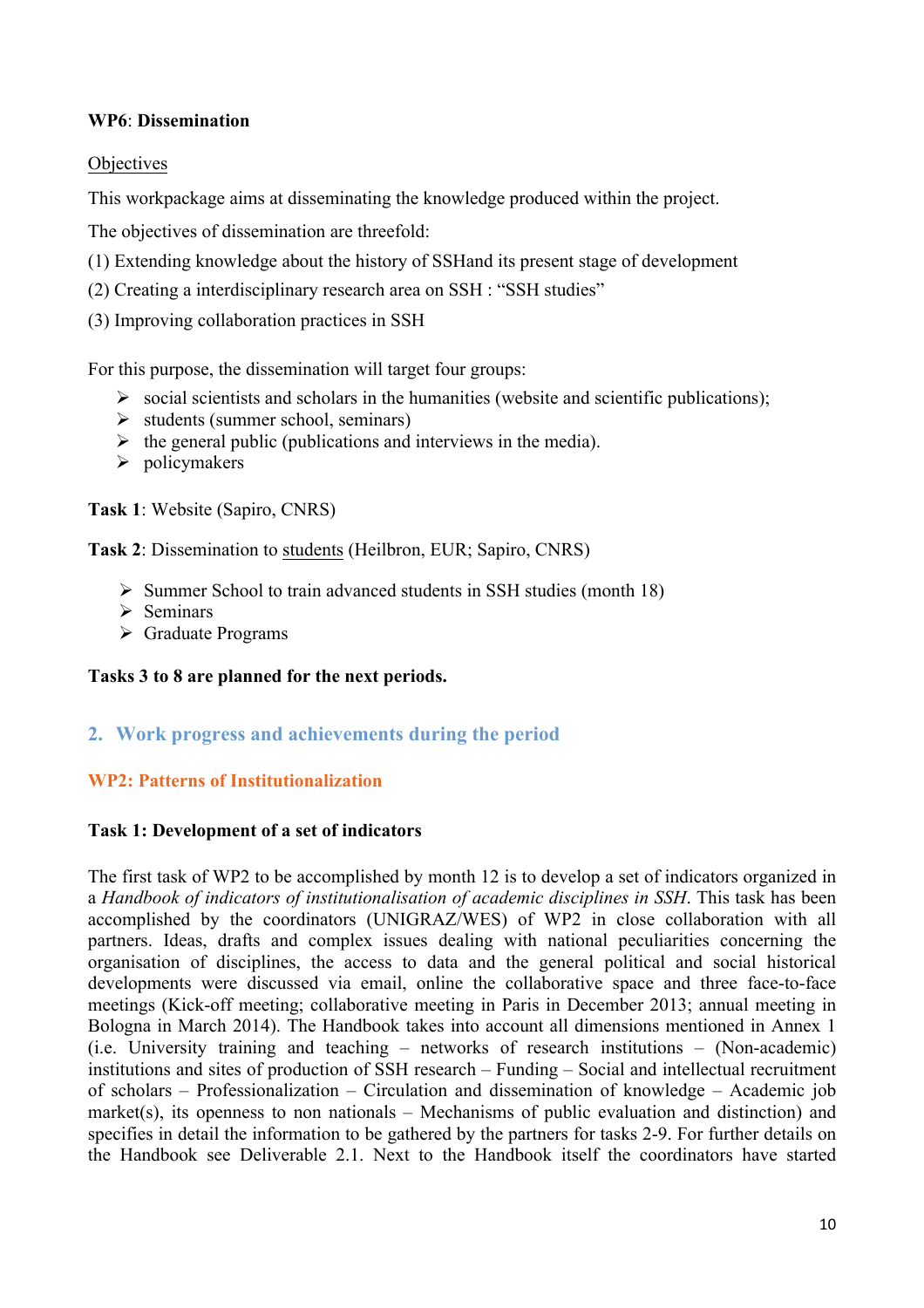preparing templates for gathering internationally comparable data, reports and unified data resources.

Tasks 2-9 (Data-gathering on country level)

With respect to Tasks 2-9 the different teams have been gathering preliminary datasets for a better evaluation of available data and feasibility of comparative datasets. In the following a summary of the type and range of data already gathered by the different teams shall be given. All data gathered is preliminary and served the goal to specify the variables and indicators found in the Handbook. An important conclusion from this first year of data-gathering is that data available in the different countries differs considerably in volume, detail and timespan available. Also, in some cases data for early and late periods, i.e. the 40s and 50s and the 2000s could be gathered, whereas for timespans in-between no data seems to be available. Furthermore it will be shown that the focus and availability of data differs from one country to the next.

In addition to data gathered by every national partner the Hungarian team (WES) has started to exploit a historical database and to digitalize its content for comparative analysis. The exploitation of the **World of Learning** for the nominative identification of university professors in the eight countries involved in the INTERCO-SSH project. This is a courtesy service to our partners, which took several months of intensive investigation, offered by our collaborators for a minimalist prosopographic study of the list of chair holders in various universities in the eight relevant countries + Romania and Slovakia. This could be one of the few strictly comparative prosopographical ventures in our Project. It allows to distinguish individually the official representatives in academe of the SSH holding the maximum of intellectual power and capacity to command and promote the development of their disciplines in their respective countries. A first comparative elaboration of this complex data bank was presented and discussed at the annual meeting of our Project in Bologna (6-7. March 2014). This databank refers at four dates (1950. 1970, 1990, 2010) to the following: the university, faculty, college or school in question; the name of chair holders; the title of their chair. Alas, the comparability of these data appears to be fair for 1950 and 1970 only, since for later periods the source offers information not on all individual chairs (professorships), but on institutions mostly. However, it could allow the individual identification of chair holders at various dates for possibly further biographical research of their career. It can be, possibly, completed by a study of 'famous scholars' with entries in national encyclopaedias. An account of the progressive development (and institutionalization or desinstitutionalisation) of the various disciplines following the titles of the chairs; an account of the relative weight (following the number of chairs) of the SSH among all the subjects taught in various countries and universities at various dates, especially in the faculties of Arts, Law and Economics; an account of the changing weight (importance) granted in academe to the different disciplines within the SSH over the decades; inside each country the identification of local poles of development of the different SSH disciplines (by individual universities or colleges).

The following reports were prepared by the different national teams and offer selfdescriptions of the work done until March 2014.

#### **Task 2: SSH in Great Britain (UCAM)**

During the first year of the INTERCO project, the UK team have gathered qualitative and quantitative data to map the morphology of the seven selected disciplines within the social sciences and humanities (Anthropology, Sociology, Economics, English Literature, Political Science,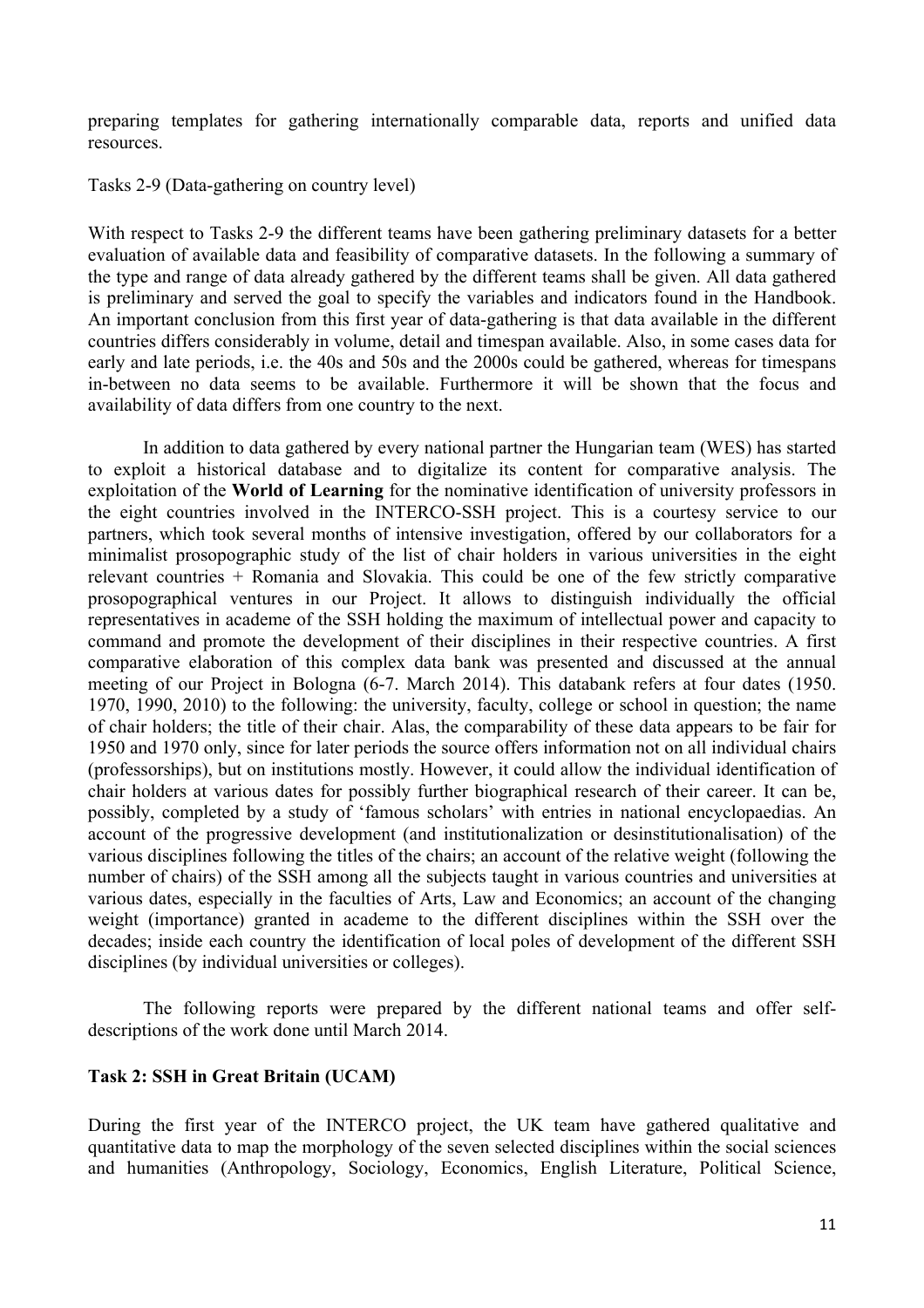Philosophy, and Psychology) in the UK since 1945. All the seven disciplines under analysis are entirely autonomous in the UK context, but they are often studied together in composite fashion (especially at the undergraduate level) through joint degrees such as PPE (Philosophy, Politics and Economics), in which no particular discipline is necessarily primary, causing some challenges in terms of counting the relative magnitude of the different disciplines over time.

The vast majority of the permanent academic posts in the UK within these disciplines are both teaching and research, though positions in post-1992 institutions tend, in general, to be more teaching-focused. In order to track staff through time-series data over this period HESA data only exists in the UK for cost-centres, which involve very broad categories (e.g. 'social studies' and 'humanities') not for subjects/disciplines. In addition, this data is only consistent from 1994, before which (from 1973, and then from the early 1950s) it was counted in a different manner so it is difficult to compare between these periods. Nevertheless the breakdown of the different types of staff in the recent period is very detailed (Professor, Reader, Senior Lecturer, Lecturer, by Sex, etc.).

One important aspect of the British Higher Education context to take into account when analyzing this data are the various successive types of institutions within which such education has taken place. These include, chronologically, the Ancient Universities (Oxford, Cambridge, St Andrews, Glasgow, Aberdeen, Edinburgh); the Universities of London, Wales, and Durham; the Civic Universities (Manchester, Bristol, Leeds, Birmingham, Sheffield, etc.); the post-Robbins (1963) 'Plate Glass' Universities (York, Essex, UEA, Warwick, Kent, etc.); Post-1992 Institutions (whereby former polytechnics were converted to University status, leading to a somewhat artificial apparent explosion in the size of the university sector); and more recently, the second-wave of 'New Universities'. Just to give one crude example of the importance of discriminating between these different institutions – it is clear that the social sciences developed far more rapidly in the 'Plate Glass' institutions, and London University, than they did within the Ancient universities which were tied to more classical humanistic pursuits. Further, although there are now more female than male student at undergraduate level, most of these women are concentrated in post-1992 institutions (as is less postgraduate education), which generally have less advantageous job-prospects than the more established institutions.

One issue encountered with the comparative data for full-time undergraduates from 1966- 2012 (which was taken from 3 different sources) is the extraordinarily, and inaccurately, rapid rise of psychology. The magnitude of this sudden rise indicates the possibility of some potential problems with the different way in which psychology has been counted during this period, potentially due to biological psychology being counted alongside social psychology.

The Cambridge team have also collected data on whether these seven disciplines were taught in secondary educational institutions, and which of the major examination boards have offered exams in these topics. We have begun to explore the influence of these disciplines in extramural institutions too, primarily think-tanks, but have encountered some difficulties both in defining what exactly constitutes a think-tank, as well as determining the exact disciplines to which a particular think-tank refers, or upon which it relies.

Finally, in terms of qualitative data on the history of these seven disciplines, we have collated and begun to read through, a large bibliography of sources on the history of these institutions in the UK, and started to write condensed qualitative biographical accounts on the basis of these sources.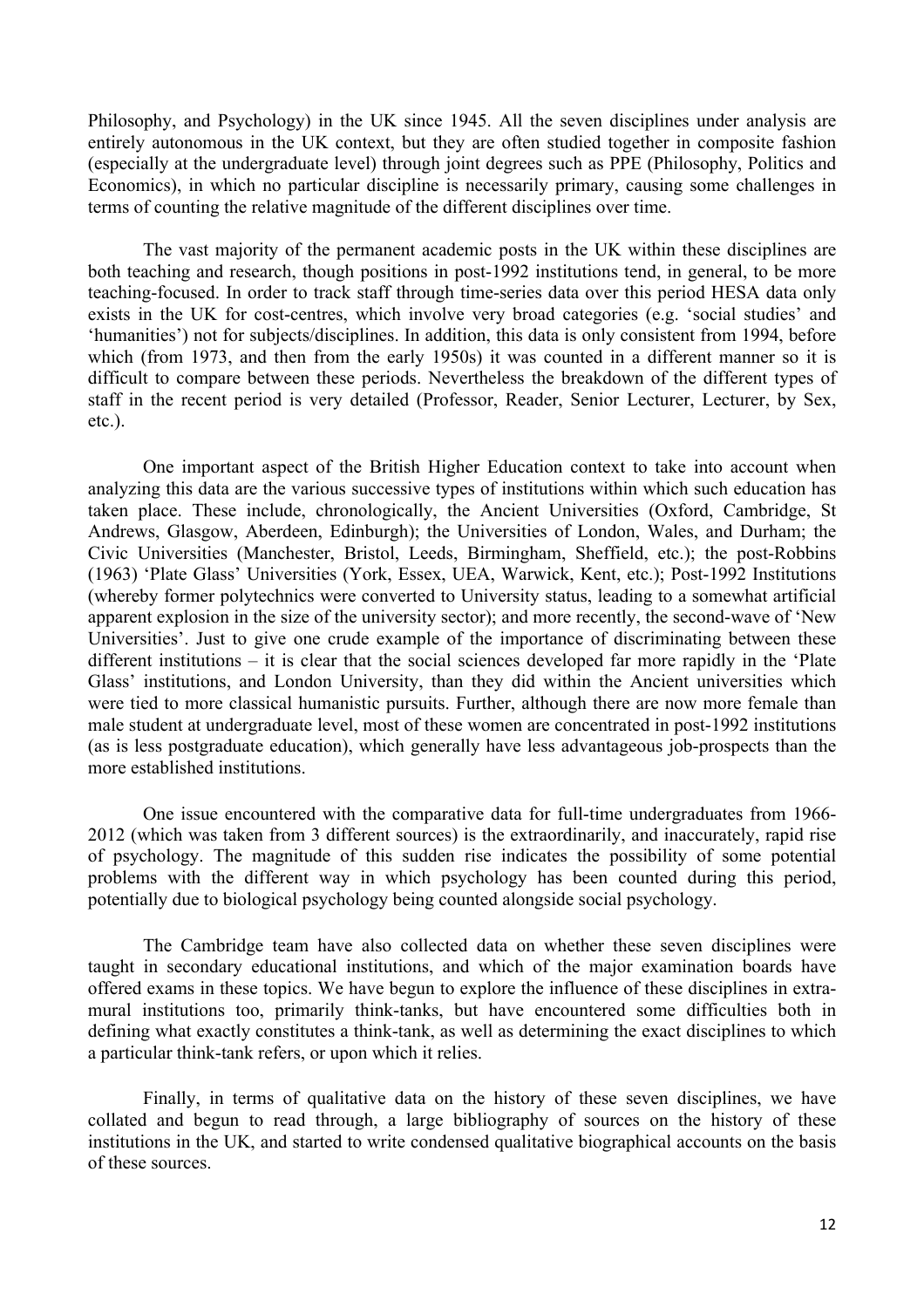#### **Task 3: SSH in France (CNRS)**

The French team (Eric Brun and Lucile Dumont, with Gisèle Sapiro) gathered quantitative and qualitative data in order to analyse the institutionalization of the seven disciplines selected for the project. The quantitative data concerns the number of degrees delivered for the period 1970-2011 per discipline, and the number of professors in the Universities for the period 1984-2010 per discipline. Some data concerning previous periods does exist, but it does generally indicate the student and professor numbers by ancient Faculties (Law, Letter, Science), with the result that the seven disciplines selected are not differentiated. The most striking result that can be drawn from the data on the number of degrees and the number of professors is the fall of the traditional disciplines in the Humanities (literature and philosophy). For example, since the second half of the 1970s, French Literature delivers less undergraduate degrees than Psychology, and Philosophy less than Sociology.

The data on professors in the French Universities reveals a distinction between large disciplines, like Economics, which counts many professors, and the smaller disciplines such as Philosophy, Political science and Ethnology. If we compare the growth of the number of professors per discipline since the 1980s, professional and interdisciplinary departments such as Management (which has now more professors than Economics) or Communication studies really stand out. In the SSH, Psychology and Sociology/Demography also experienced a strong growth of their staff in the Universities. On the other hand, traditional disciplines such as French Literature or Philosophy have scarcely risen.

In order to build a more precise institutional profile of each of the disciplines under study, the French team has collected some additional quantitative data on the researchers at the Centre national de la recherche scientifique (CNRS) and on the staff and students at the École des Hautes Études en Sciences Sociales. For example, we can observe that anthropology is significantly better represented in the CNRS, as well as at the EHESS than in the universities, where the anthropologists are almost non-existent. On the contrary, Sociology, which first developed in the CNRS and at the EHESS, is nowadays above all a university discipline.

The French team also surveyed the social characteristics of the students and professors in the different SSH disciplines, when data was available. One of the main evolutions is feminization. In disciplines such as French literature and Psychology, this process occurred before the period under study, but in others, like Economics, Philosophy and Political Science, which were very masculine disciplines, it is very recent and still weak at the higher level of professional hierarchy. Although data is pretty rare about the percentage of foreigners among students and professors, it's not totally non-existent. For instance, we have some information about the foreigners recruited each year as Associate Professors ("Maître de conferences"), starting in 2001.

In addition to this morphological data, Eric Brun built a database of the French journals in Sociology, Economics, Anthropology and Political Science, on the basis of the lists of SSH journals provided by the Agence d'Évaluation de la Recherche et de l'Enseignement Supérieur (AERES). This work and the data on the qualification process (which consists of a disciplinary assessment, compulsory for a doctor to be a candidate on associate professor positions) underscore the strong links between Sociology and Political Science in France. Our database of the French SSH journals indicates also the importance of area studies in the field of Anthropology. The aim of this work is to assess the place of generalists, specialized and transdisciplinary journals within the SSH, and the place taken by different kind of publishers. It will also contribute to the study of interdisciplinarity (task 1, WP3).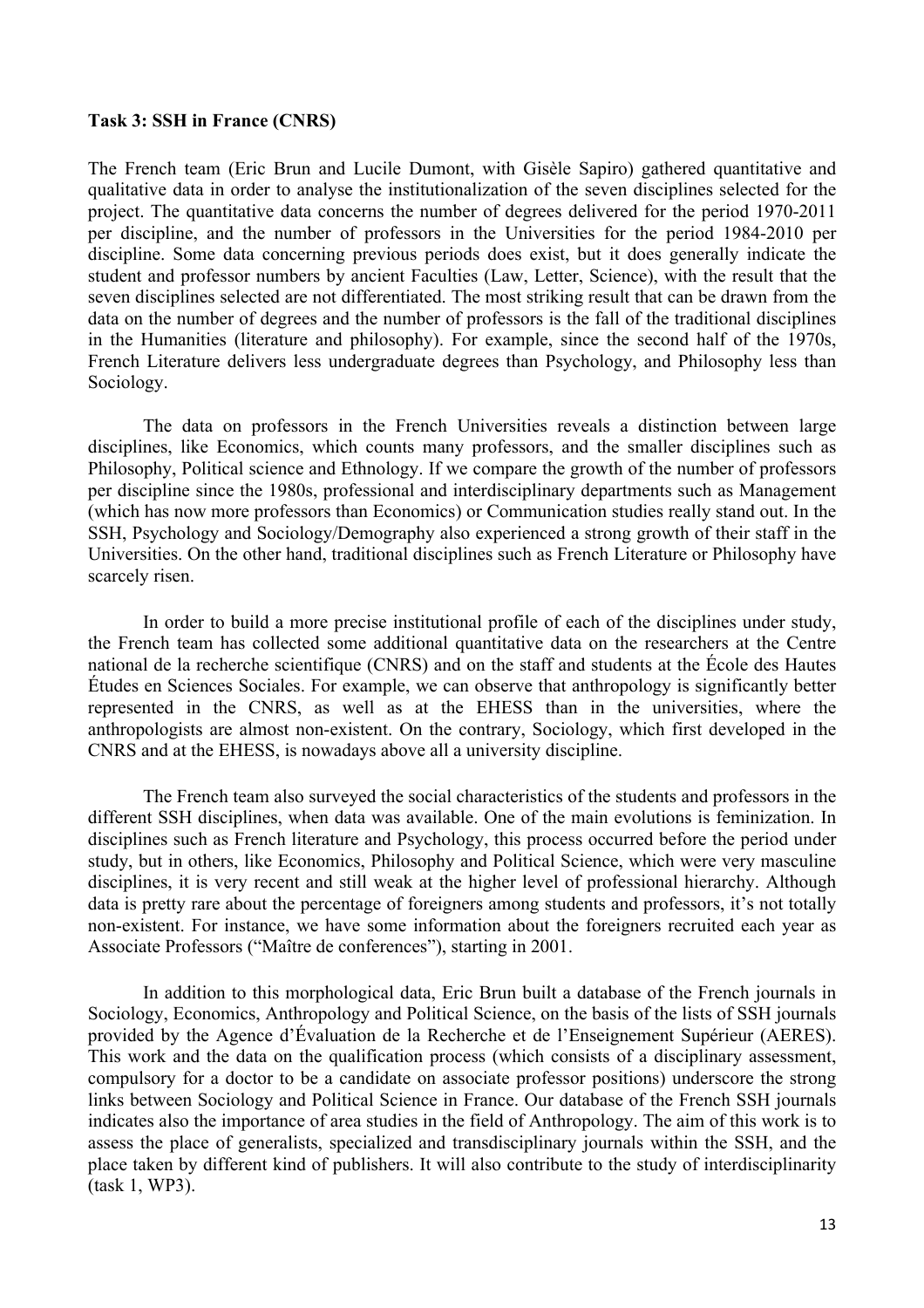Synthetic historical overviews of the institutional, intellectual and scientific evolution of sociology, political science, economics, literature and psychology in France have been produced in order to compare with the institutionalisation process in other countries. This work allowed us to lay the foundations of a forthcoming chronology indicating, for each SSH disciplines, the first institutional affiliation of university departments, the first journals, the first professional associations, the names of important forefathers and the first autonomous degree. In order to allow historical and international comparison of the number of SSH professors, we also collected information on the successive institutional divisions between disciplines in the French university system (the sections of the Conseil National des Universités since the 1960s).

In addition to these investigations, Eric Brun began to build a database on the professional association in Sociology, Anthropology, Economics and Political Science. Furthermore, he listed some ministry or scientific reports on the careers of French professors and researchers, on the jobmarket and on the financing of higher education and research in France.

#### **Task 4: SSH in Germany (UNIGRAZ)**

For the **German** case, the team in Austria (Christian Fleck, Rafael Schögler) gathered some preliminary qualitative and quantitative data describing developments of institutionalization of the SSH in Germany.

The data on **personnel** refers to different dimensions: Detailed data on habilitations and academic personnel differentiated by hierarchical classification (i.e. professors, assistant-professors, etc.) working in Germany could be gathered for the timespan since 1994. Also, some data on the share of women and foreigners working in the disciplines under study could be found in official statistics. Data for earlier periods is more difficult to find and put together. This is mainly a result of the decentralized educational system with its organisation on the level of provinces (Länder). However, historical publications describing the development of single disciplines could be found that offer some remedies for this lack of centrally gathered data. Also efforts will be made to gather data from archives at the university level where necessary.

Data on **students** could already be gathered for the timespan from 1980 to 2011, whereby some statistics only refer to numbers going back to 1995. For now a lot of that data was gathered at an abstracted level, i.e. referring to students in the social sciences or humanities as one large group. The SSH data gives numbers on the share of foreigners and women studying in Germany and offers some highly aggregated time-series going as far back as 1975. It is however known that more specific data for the different disciplines exists and can be provided by the German statistical services once the detailed variables of interest for the comparative analysis are defined in definite form in the Handbook.

Qualitative work on the academic output can be split in two: first the team gathered data on the development of **academic journals** based on the Ulrichs database for all countries of the project to be used for further investigation by the partners. The relative reliability of this database was tested and the decision taken that every national partner needs to complement the data provided in Ulrichs to reach the aim of establishing a comprehensive database of national, disciplinary academic journals. The initially started work on **book series** has been abandoned as these are more an indicator of the organisation of the publishing world than of academic developments in the SSH in Germany.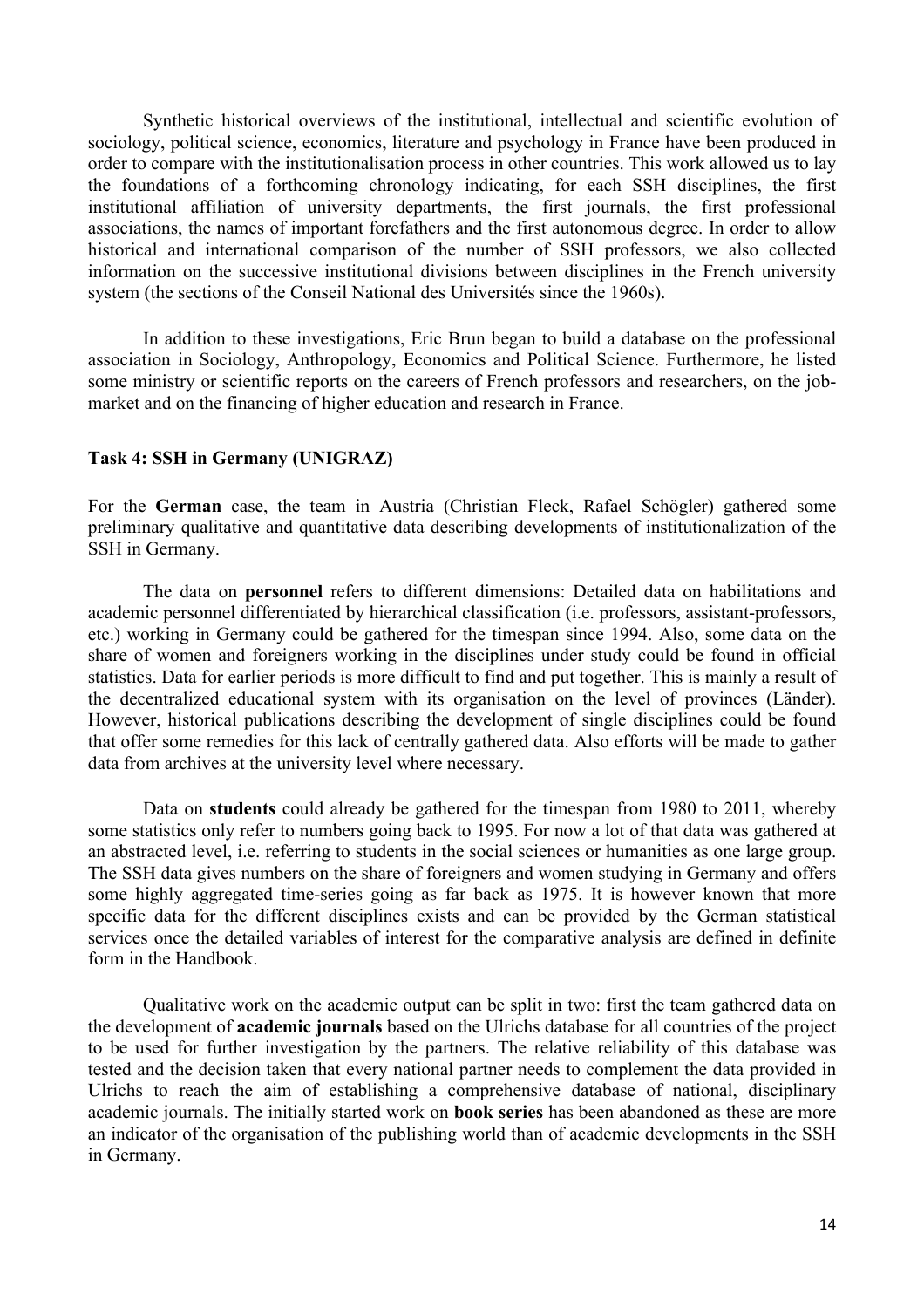The team also worked on first drafts of reports describing important developments in the institutionalization of disciplines in Germany and has started to gather literature for a bibliography on **historical accounts** of disciplines. These reports take into consideration developments taking place outside the temporal scope set in the project to account for the early representatives of the different SSH disciplines to understand the historical institutionalization of the individual disciplines.

Finally, data on the funding systems have been extracted from the METRIS project and accounts provided by the Federal Ministry of Education and Research have been gathered. These data show that several developments have been taking place in Germany leading to a more diversified funding system of SSH research in a more recent period and also showing that research and higher education is strongly tied to the federal structure of Germany.

All the work done by the German team was directed towards the establishment of the Handbook of indicators with the aim of finding problematic variables, interesting connections between indicators and specificities of the different national cases that had to be taken into account by the Handbook. To do so preliminary datasets provided by the partners were viewed and constant adaptations made to the scope, variables and descriptions to be found in deliverable 2.1.

#### **Task 5: SSH in Southern Europe: Italy (UNIBO)**

<u> 1989 - Jan Samuel Barbara, margaret e</u>

With respect to the (de)institutionalization processes of SSH disciplines in Italy after 1945 for the seven disciplines involved in the project the Italian research unit collected data on: 1. students for degree-courses; 2. PhD-theses; 3. professors for teaching/chair; 4. academic and professional journals; 5. academic and non-academic associations; 6. prizes conferred by academic or cultural institutions (work in progress). The gathered data have then been organized in excel spread sheets. Finally the research unit started to prepare a bibliography on the history of each selected discipline and to collect materials especially for sociology; anthropology and economics.

In general there are some questions and problems of collecting data that need to be stated before discussing the progress of the Italian team. For the quantitative indicators (number of students; number of PhD-theses; number of professors) the Italian research unit tried to create chronological series with a timespan of five years for each of the selected disciplines (sociology, anthropology, literature, philosophy, political science, economics, psychology). However before 1998, the year in which Italian Minister of Research and University (MIUR) started to archive data online, the construction of chronological series has been possible only partially, for two main reasons: a) data are available only for some years; b) they are generally not gathered by discipline.

The fact that before 1998 data are collected irregularly depends probably on the lack of technological supports but also on the very frequent reforms that interested both the academic career structure (the structure of academic positions) and the distribution of functions between faculties and departments. What emerges until now is therefore a context of feeble institutionalization of the Italian academic system in sense that its autonomy is strongly limited by the political sphere. This problem regards also the academic institutionalization of disciplines. The law n. 341/1990 established the disciplinary regroupment crucial also for chair positions.<sup>4</sup> Thus changes within and between disciplinary areas depend not so much on internal disciplinary criteria, as on external political and economical reasons. This happened for example with the last University

<sup>4</sup> Disciplinary areas have been individuated for the first time in the law n. 766/1973 but the law remained unapplied until the new law in the 90s, l.n. 341/1990, the d.p.r. 184/1994 and the law n. 127/1997.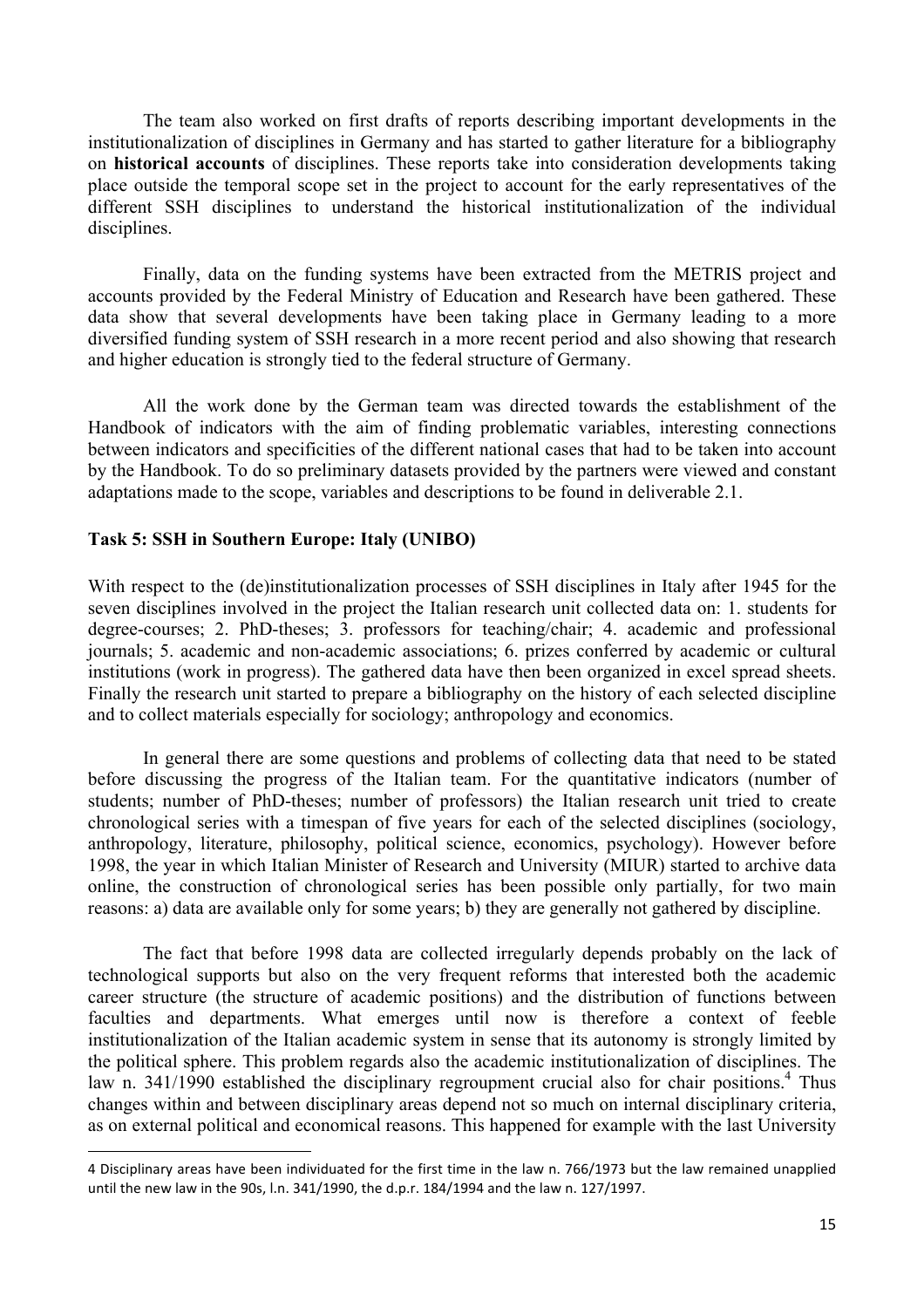reform, l.n. 240/2010: the decreed rationalization of (sub)disciplines within each disciplinary areas aimed mainly to reduce the academic staff. The disciplinary autonomy has been recently questioned also by the constitution of a national ministerial evaluation agency (ANVUR) which established criteria for evaluating both the 'quality of the research' of each singular Italian department or university and the academic qualification (abilitazione), also by creating a ranking of journals for each discipline.

Besides the important question of disciplinary autonomy it is also to consider the problem of how to discern the boundaries among disciplines by looking both at the history of each discipline and at its juridical constitution, especially in a transnational comparative perspective. This problem regards most of the selected SSH disciplines: anthropology, economics, philosophy and literature.

With respect to *anthropology*, in Italy the terms 'antropologia' indicates 'physical anthropology', while cultural anthropology is translated with the expression 'scienze demoetnoantropologiche' (ethnographic studies on populations). However in the forming period of the discipline at the end of the XIX century, physical and cultural anthropology were not separated. After 1945 cultural anthropology survived in the academic systems in the teachings of 'history of folklore' and 'history of religions'. Only in 1967 the three first chairs of cultural anthropology ('ethnology') were convened.5 With respect to *economics* the main problems regard the fact that in Italy, on the contrary of other European countries, pure economics subjects are together with management and business in the same disciplinary regroupment. With respect to *philosophy*, philosophy of law and political philosophy are by law (n. 127/1997) in different disciplinary areas than other philosophical subdisciplines such as: moral philosophy, theoretical philosophy, aesthetics, history of philosophy, philosophy of science and philosophy of language. However, if from a historical point of view philosophy of law has been always included in the faculty of law, the inclusion of political philosophy in the disciplinary area of political sciences (together with political science, history of the political institutions, etc.) is more ambivalent. Another unclear point regards the inclusion of semiotics in 'philosophy of language', whereas in other countries it is part of linguistics. Finally with respect to *literature*, after the last University reform (l.n. 240/2010) literature and linguistics constitute for chair positions the same discipline.

Data on the **student population** are available in Italy since 1948 by gender and degreecourses. Until 1987 they have been regularly collected in the University yearbooks of the Italian statistics agency ISTAT. From 1987 to 1998 data have been gathered only for the years 1990; 1994 and 1998, whereas since 1998 they are again regularly gathered in the online database of MIUR. With respect to the selected SSH-disciplines until 1965 available data concern economics, literature, philosophy and political sciences, after 1965 also social sciences. Since 1970s we have a degreecourse of sociology and since 1980s of psychology. Degree-courses of political science and anthropology (both physical and cultural anthropology) are instead present in the academic system only after 2003. Finally, as a consequence of the university reforms l.n. 448/2001 (which followed the 'Bologna-process') and l.n. 270/2004 not only two academic degree levels - bachelor and master<sup>6</sup> - have been introduced in the Italian University system, but degree-courses also multiplied (this phenomena is especially visible for economics).

<u> 1989 - Jan Samuel Barbara, margaret e</u>

<sup>5</sup> Grottanelli, V. et al. (1977), *Ethnology and/or Cultural Anthropology in Italy: Traditions and Developments*, in "Current Anthropology", 4, pp. 593-614.

<sup>6 &#</sup>x27;Laurea di primo livello' and 'laurea specialistica' (l.n. 448/2001); and 'laurea triennale' and 'laurea magistrale' (l.n. 270/2004).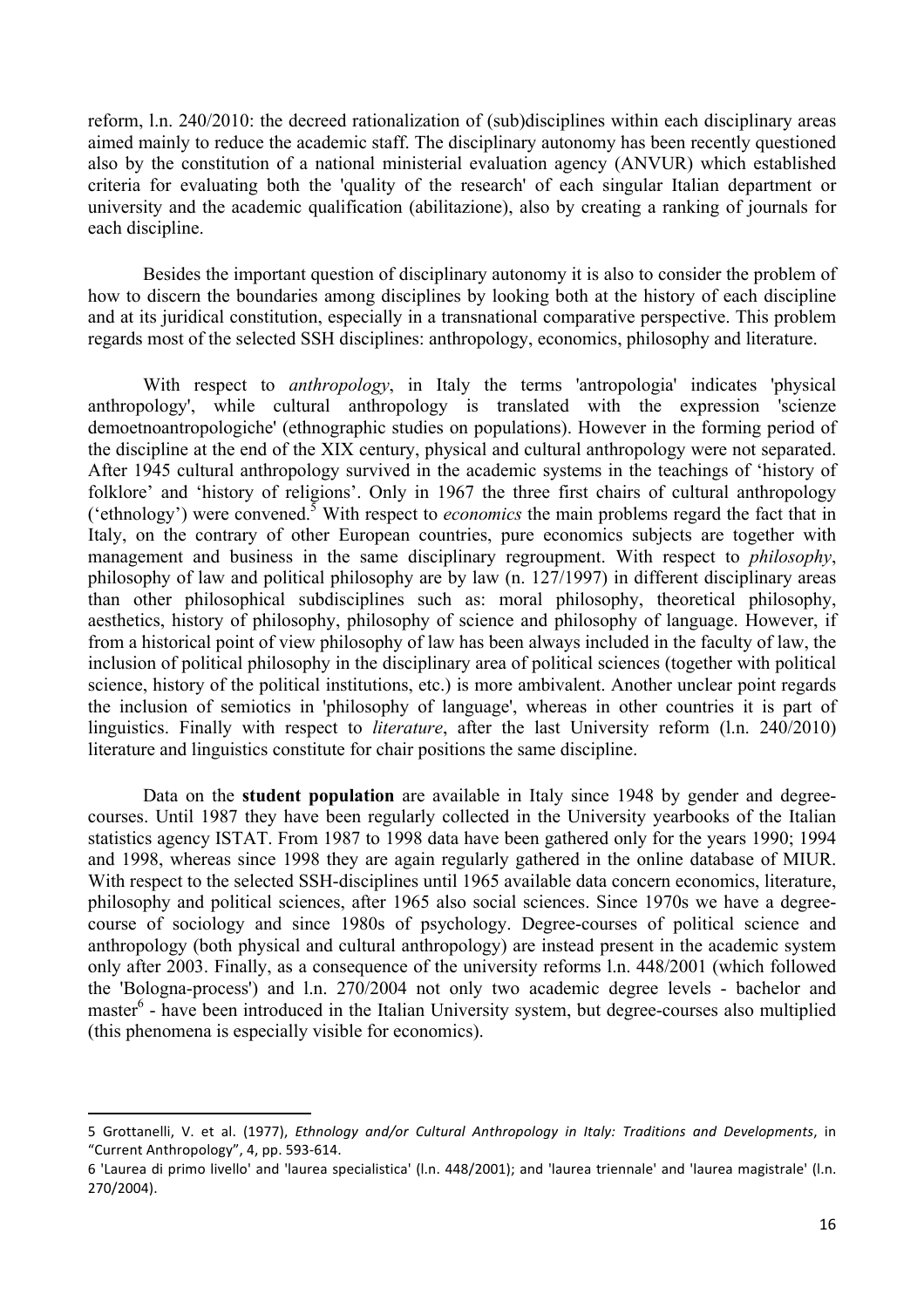**PhD-schools** in the Italian university: In Italy PhD was founded in 1983 on the basis of the l.n. 28/1980. The first PhD-theses have been published after 1986 (by law in Italy PhD lasts three years). Until 2010 PhD-theses were collected in university yearbooks and in the online national library of Florence. After 2010 the MIUR and the National University Council (CUN) decided to create a unique database for all Italian universities, which is still under construction. With respect to the gender division the Italian team reconstructed it by counting each singular PhD-Thesis.

The main remark regards the decline of PhD graduates after 2005. This trend could be probably interpreted as a consequence of the block of the turn over in the academic career system (until 2017), which also limits for PhD graduates the possibility of acceding in it. This problem is also related to the lack of public recognition of PhD in the Italian society so that most of the PhD graduates are oriented to the academic career.<sup>7</sup> In 1989 the protests of the PhD student association propelled the Minister of University Ruberti to constitute intermediary post-doc positions. Nevertheless the proliferation of post-doc positions without a programmatic long-terms planning seems to have just post-dated the problem of acceding to the academic career.

**Professors and chairs** in the Italian university: Before the university reform l.n. 28/1980 available data regarded mainly professors with a chair. There are indeed only few data for professor assistants (a category divided in three levels). Furthermore whereas data on professors with chair are collected by teaching (even if there was not a strict correspondence between chair and teaching) data on professor assistants are often gathered by faculty (and then not really useful). <sup>8</sup> The law n. 28/1980 established a new academic career system in three levels (full professor, associated professor and researcher) allowing people without a structured position to gain easily access in this new academic structure.

If we observe the timespan from 1969 to 1983 we remark for each of the selected discipline a considerable increase of the academic population while from 1983 to 1998 it remained constant, especially for what regard the researchers. From 1998 to 2008 the academic population increased at each level, while since 2008 started to decrease, a phenomenon that interests mainly the full and associated professors. Furthermore with the university reform l.n. 240/2010 two new research figures at determinate time - junior and senior (this last position covered by tenure track) - has been introduced in the academic system, but they are numerically still irrelevant in relation with the whole academic population.

Data on **academic Italian journals** have been gathered in two steps: in the first phase the Italian research unit considered the journal included in the ranking of the national evaluation agency ANVUR; in a second step it extended the survey to the journals registered in the journals national library (ACNP). The journals ranking of ANVUR highlights the different criteria adopted within each discipline area for establishing the prestigious and scientific value of journals: for example in economics only few Italian journals have been considered in the ranking and they occupy the last classes (C and D), while for philosophy the list of Italian journals is very extended. To evaluate the 'prestigious' of a journal the Italian research unit attempted also to identify further criteria as well as the place of production or commitment (e.g. university; association), the publishing houses and possible important founders. The analysis of the Italian journals presented however three main difficulties: The first concerned the copious journals produced over time, which lasted only for a

<u> 1989 - Jan Samuel Barbara, margaret e</u>

<sup>7</sup> Ceseratto, S., Avveduto, S. Brandi, M. C. e Stirati, A. (1994), *Il brutto anatroccolo. Il dottorato di ricerca in Italia fra università, ricerca e mercato del lavoro*, Milano, Angeli.

<sup>8</sup>E.g.: 'Ruoli di anzianità del personale assistente delle università e degli istituti superiori d'istruzione. Situazione al 1. *marzo 1955* (1956), Roma, Università dello stato; G. Marbach (1969), Gli assistenti universitari in Italia, Roma, Metron.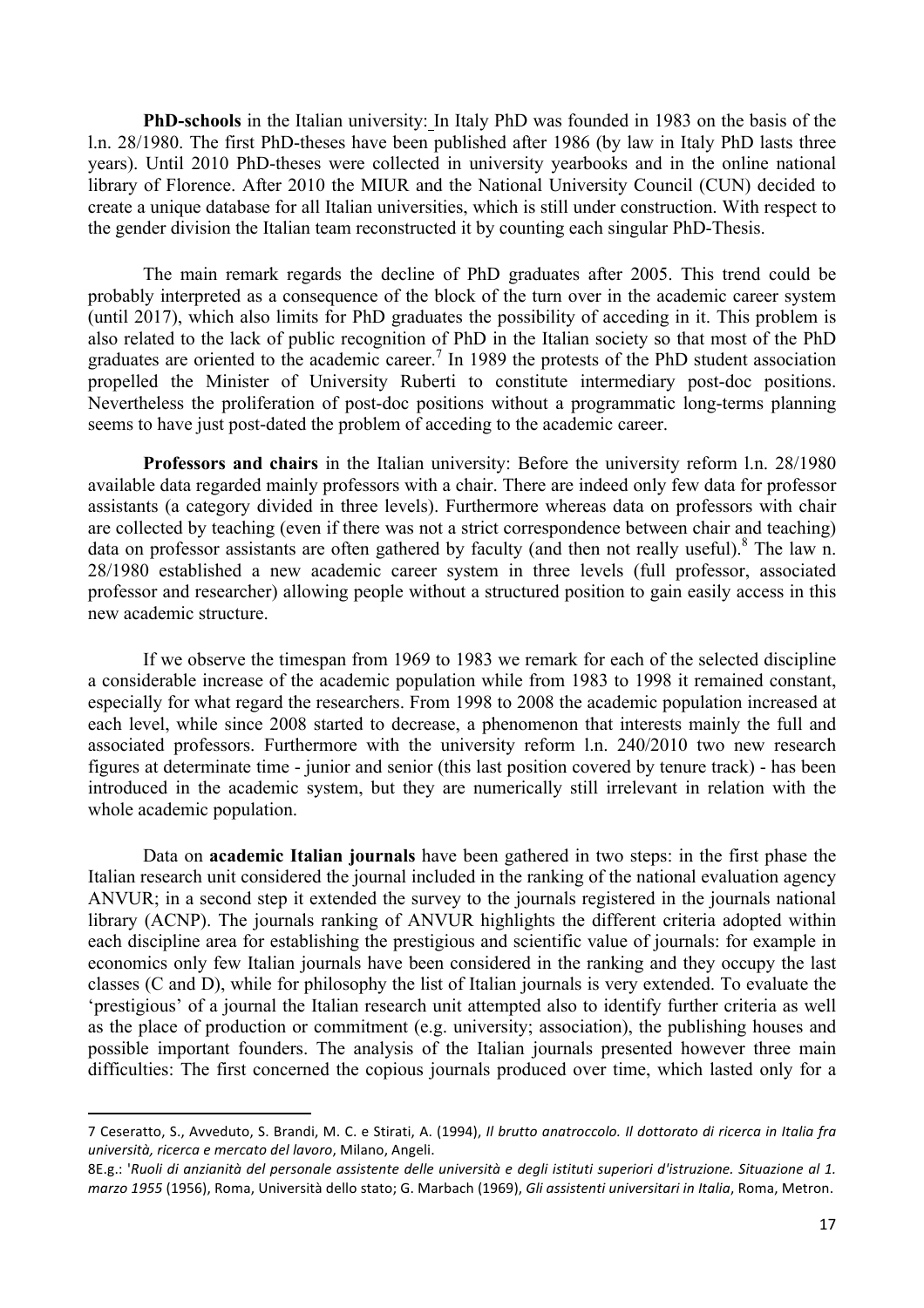limited timespan. If these journals not testify the qualitative increase of the discipline, they could maybe be seen as a proof of its spread. A second problem regards journals which changed their name over time. Finally it is to question how interdisciplinary journals should be classified.

**Academic associations** have been analyzed on the basis of the following indicators: founders; membership and foundation year. **Non-academic associations** have been divided in three groups: cultural association rooted in the Italian culture (especially for literature); professional associations founded before academic associations for example psychologist associations); associations which aim at a professionalization of their discipline outside the academic system (e.g. sociology, philosophy and anthropology).

#### **Task 6: SSH in Norther Europe: The Netherlands (EUR)**

During the first stage of the project, the Dutch team for WP 2 has made an assessment of the availability and quality of the data on teaching, as well as student numbers in SSH in The Netherlands. Contacts have been established with educational specialists at the CBS (Centraal Bureau voor de Statistiek, the Dutch national statistics agency) and individual universities. The data available at the CBS have been combined with data from resources related to specific universities (e.g., university histories as chronicled in commemorative volumes), national science institutes, the national organization of universities (VSNU) and existing studies. A list has been made of all the universities that have offered curricula and degrees in SSH. The social science and humanities disciplines that have been selected for detailed study were sociology, economics, psychology, anthropology, political sciences, philosophy, literature, history and business and management studies. For each of the universities, data are now available on the total number of students as well as on the inflow of new students differentiated along these disciplines for the period 1960 – 1990 (in five year intervals) and from 1990 onwards in yearly intervals. Further data have been gathered on the number of PhD students and promotions on a faculty level. For the period 1960-1990 these data have been collected on a 5 year interval; the data from 1990-2010 are yearly data. See the table for an overview of the data that have been collected so far on these indicators.

In addition, the first steps towards structuring the available data in a database format have been undertaken, with an emphasis on improving the comparability of the longitudinal data. The Dutch system of higher education has been subjected to a number of reforms, which have sometimes created problems regarding the consistency and continuity of the available data. These definitional problems are being addressed with help of the experts mentioned above. Another complicating factor is the decentralized nature of the Dutch system of higher education, which, among other things, has resulted in substantial differences between universities with regards to organization- and content of curricula. This way, there are differences between more religiously constituted universities and others, as well as differences between more traditional (i.e. 'broad') and the more specialized universities. This in effect has rendered the collection of data at centralized institutes (like the CBS) somewhat problematic. There is therefore a need to proceed to collecting data at a lower level of aggregation, i.e. at the university- or faculty level of organization. This will also be necessary regarding the data on scientific personnel (5.1). Some scattered data on the situation in various years has been collected, but there is not enough data yet to compile a somewhat complete longitudinal sequence. With regards to the data referring to the period before 1960 for the indicators mentioned above, we intend to rely mainly on the secondary literature on the history of the various disciplines.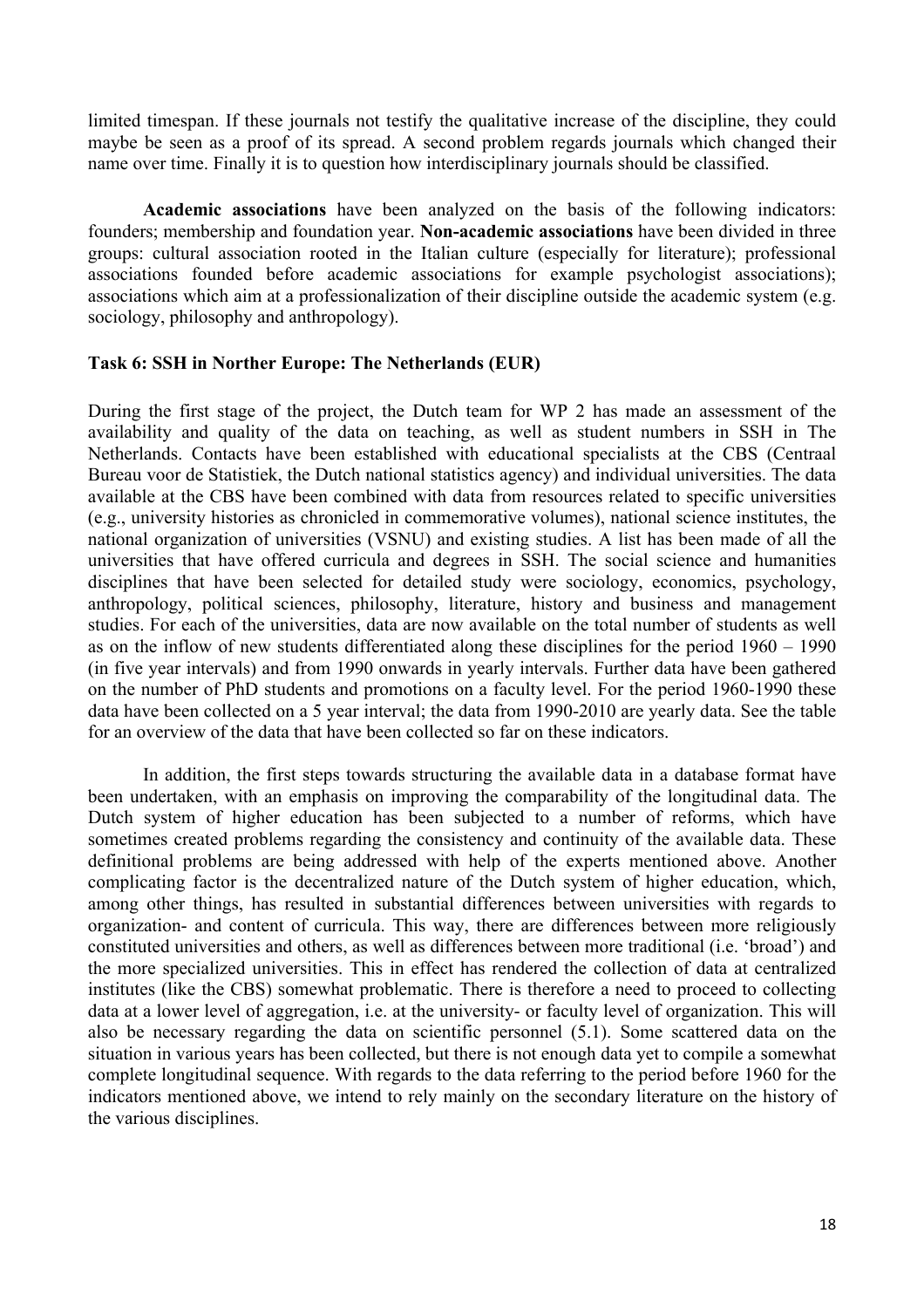Apart from obtaining more complete data on the scientific personnel in the SSH, the next priority for the team is to study the field of academic journals and publishers in The Netherlands (4.3 and 4.2). This can be combined with gathering data on journals and magazines in specific disciplines that target a broader audience, e.g. the general public or professionals employed in institutes involved in policy making.

The qualitative part of the WP 2 consisted of conducting studies of the literature on the subject of the history of the social sciences in The Netherlands (1 and 2.1). Furthermore, the particular histories of the individual universities have been studied in order to assess how disciplinary teaching and research have been institutionalized in faculties and departments, and how these have changed over time.

#### **Task 7: SSH in Eastern European Countries: Hungary (WES)**

We have started our work with the idea of the basic exploration of the various fields of the historical development of the SSH going back to the 19th century for reasons having to do with the specificities of the post-1945 changes: the break of continuity due to the forceful intervention of the Communist power throughout forty odd years – 1948-1989. Thus the post 1989 novelties will have been marked by a triple reference:

- pre-1948 and even pre-WWII developments (before Nazification): a famous case is the ongoing ideological implications of SSH research with reference to the inter-war debate between 'Urbanists' (= Europeanist, Westernist) and 'populists' (= broadly nationalist)
- Western contemporaries (large reception of Bourdieu, Habermas, Foucault, Derrida, French demography, the Annales School, etc.)
- The SSH system built up under Communism with strong points in empirical research on social structure and mobility, education, folklore studies, historical demography, the economy of shortage, poverty and pauperism (especially those in Gypsy groups), experimental psychology, etc.

From the outstart we have made two methodological decisions which singularize the Hungarian part of the common Project: First, we started an experiment of a **prosopographical methodology** on a relatively large scale, following earlier accumulated or initiated databanks, to identify every significant actor in the SSH in the country for the period under scrutiny and apply a dual approach of the prosopographical data banks built up for the Hungarian part of the Project. This included an extension (rather than the usual limitation) of the disciplinary scope of the SSH to be dealt with, especially over history, geography, law, social statistics, educational science and some minor specialities (like musicology or the scholarly study of religions) as well as over scholars in the natural sciences having intervened in fields belonging to one of the SSH. Social anthropology belonging to quite recent developments here, folkore studies have been taken instead into account. Folklore is the earliest professionalized SSH proper in this country (since the late 19th century) and one of the few having been maintained under the Stalinist hiatus in the 1950s. As for history, its importance here is linked to the fact that most of the big debates having far fetched echoes in the other SSH in local SSH during the Communist decades were implemented in the framework of the historical discipline. Social statistics appears to be a separate discipline since the 19th century in this country. Its importance comes from the fact that it had fed research on demography, power relations between ethnic clusters, economy, sociology of class stratification, cultural assimilation of non Magyar populations (an essential given in Hungary), etc. It was the most significant producer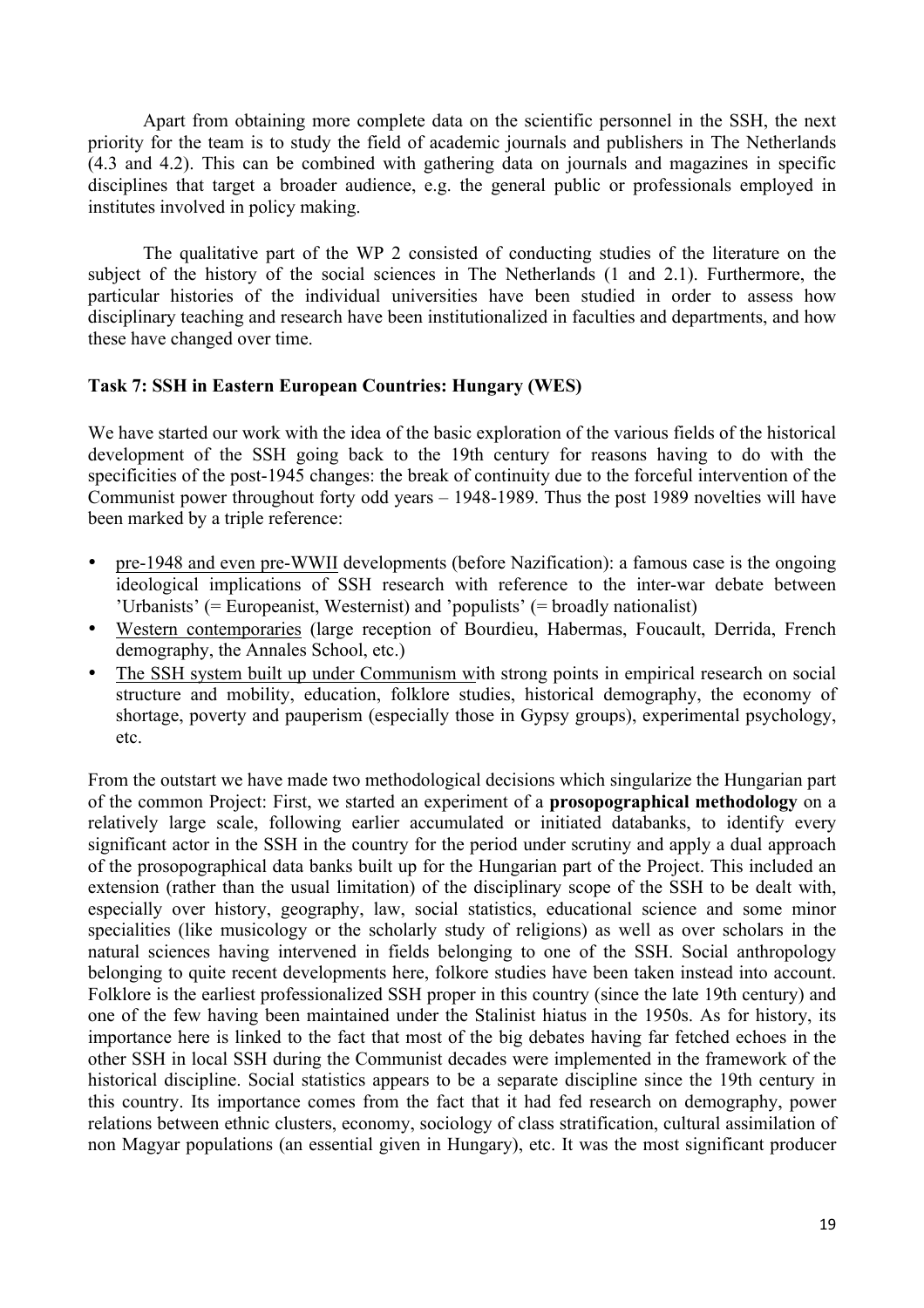of SSH research before 1945 and continued to act like that (without much publicity, it is true) even under the darkest years of the Stalinist era.

Such a databank is based on various sources, including the list of university professors, 'candidates' and doctors of the Academy of Sciences, those with entries in contemporary *Who is Who*, scholars active after 1945 and appearing with individual articles in one of the major national biographical sources published over the 20th and 21st centuries (notably the *Great Hungarian Encuclopaedia* completed in 2010). Out of this highly inclusive prosopographical databank with as many as **14655 individually identified scholars** in our computers a **special focus is laid on 6565 belonging to one of the seven disciplines under explicit scrutiny** in the INTERCO-SSH project. This is the meaning of the dual approach mentioned initially above. This computerized prosopographical data bank is constantly completed by new sources and will be instrumentalized in analyses cited further below.

Further, work is still in progress for a bibliography taking into account publications on historical aspects of all the relevant SSH, which will also be used for the preparation of general historical overviews on the past of the different SSH disciplines in Hungary (to be completed soon), following the model set by the French team.

Data collection on **institutional developments** has to take into account the fundamentally dual system of research production – between universities, higher education and even (before 1945) secondary education – as a major difference from the West (except for France). Data on **students and graduates** in the SSH is unfortunately difficult to gather systematically over the whole period due to heavy discontinuities in centrally or locally published or at least collected (in university archives) serial information. Research is supported by the Academy of Science (before 1948) and a network of first central, later decentralized specialized research centres for most SSH disciplines. For the part on scholarly staff, data are more reliably established and we have completed the identification of all the institutions to be covered, though they have been extremely diversified in the last decades due to the multiplication of higher educational and even private agencies (in political science or economy, notably).

Public **professional associations** and organisations promoting various disciplines were identified in the form of academic and various extra-academic agencies (like the chamber of lawyers, the Society for Social Research of the early 20th century) when these had impact or served as references for post 1945. Research on the size of the membership, sponsorship, ideological and cultural commitments, professional composition of members was started and important professional journals identified for further analysis. A special effort has been made to prepare some of the general cultural organs for scrutinizing the impact of the SSH in Communist and post-Communist times via digitalization, which results in *Világosság* (Enlightenment) and *Valóság* (Reality) being available in digitalized form now. For other specialized organs a complete list is in preparation. The main outlets in every discipline are prepared for the selective coding of their contents (by principle for every 10 years, whenever possible) for the study of the precise circle of their authors (with basic academic affiliations and social properties), the thematic transformations of the main scholarly topics, their referential system (local-national of foreign – Western and other, notably the recourse to major Western authors), the importance of cross disciplinary references and their technical properties (i.e. size of articles, translations, co-authorships, referential system, foreign and indigenous authors).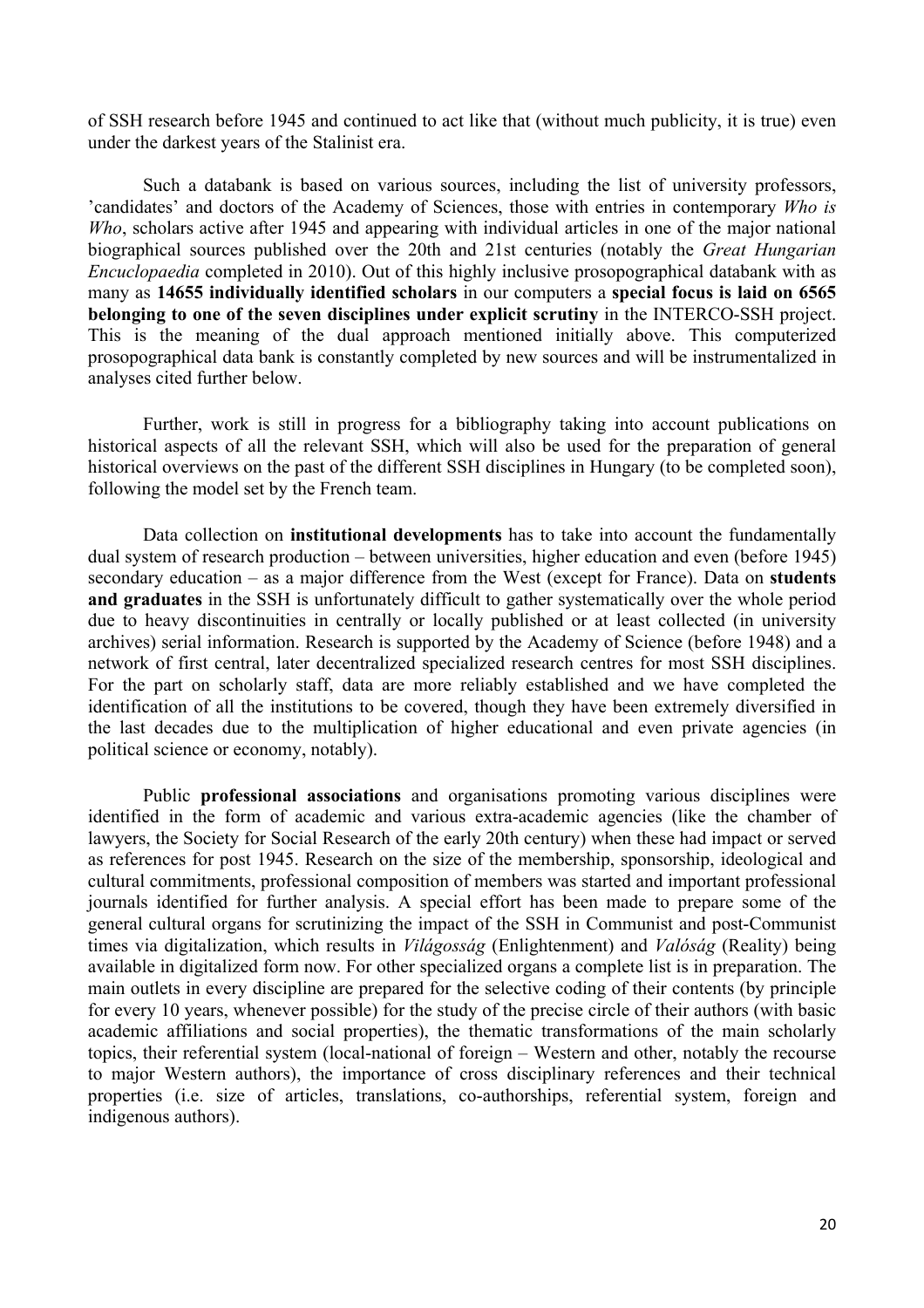Contrary to what is available for our Western colleagues, we are in the favourable position of being able to collect an all but exhaustive **prosopographical lists** – as exposed already above of those having had involvement in SSH research since at least 1950. The main sub-populations here consist of holders of the **academic degrees of 'candidature'** and **'academic doctorate'** both awarded by the Hungarian Academy of Sciences, persons mentioned as social scientists in the broad sense with entries in biographical sources. Thereby 'candidatures' are functional equivalents of PhDs in sovietised academes and practical preconditions of an appointment in university professorships. Recently this precondition has become the higher degree 'the great doctorate' of the Academy of Science. The advantage of 'candidature' and 'academic doctorate' is the nation wide validity of the degree granted by an agency formally independent from local universities and following its own rules of procedure. The degrees entitled their laureates to receive a monthly stipend in addition to their normal remunerations. In the period 1950-2008 some 17400 'candidatures and 4800 'academic doctorates' were issued, out of which one quarter fell to the SSH in the broad definition we are using. For the moment our basic prosopographic data banks contain information up to 2003 with 4729 'candidates' and 1175 'academic doctors' (most of the latter having the 'candidature' as well: the exceptions belong to the early Communist generation of scholars). Basic information available are: date (age) of the graduation (degree), year of birth, official discipline, gender, title of dissertation, qualification of the degree, members of the academic jury granting the degree.

We have produced already a first elaboration and a report on basic data related to the subject in a study readable online on the INTERCO-SSH collaborative space. The databanks are liable to be completed from various sources with data on social and even ethnic-religious background (an important distinction here for disciplinary choices), institutional career in academic markets, creativity, reputation, membership in intellectual networks, etc. These databanks are destined to be used for further explorations of the activities and positions achieved by academic staff in the SSH. From the 1960s onwards practically all those active in the SSH (with very few exceptions due mostly to temporary emigration or participation in political dissidence under the Kádár Era) had to take at least the 'candidate's degree. Due attention will be paid to a number of scholars in the SSH who could not achieve their 'candidature' or doctorate due to political ostracism in the communist era: these members of the '**academic counter-elites'** – recruited occasionally among the most original and productive social scientists – will be studied from separate sources, notably from those emanating from the post 1989 period (*Who is Who*, national or professional biographies, encyclopaedias). This prosopographical listing should be connected electronically with the general bibliography identified in the collection of publications of the SSH in the Budapest Municipal Library cited above. Thus various types of topical publications can be linked to social and vital characteristics of the authors concerned, at least for a large set of authors, certainly for the most important ones appearing among members of 'reputational elites' as below.

Further a prosopographical study of **'reputational elites'** in the national SSH is moving forward. This is an already advanced research based on the identification and the close study of those having entries in national biographical dictionaries and encyclopaedias. It enables the in-depth scrutiny of the intellectual itinerary of dominant figures with the institutionally strongest positions in academic hierarchies of the Hungarian SSH from the post WW II years till post-Communist times. The last 'national encyclopaedia' (18 volumes) resorted to has been completed in 2010. But for the socialist period we use data from national biographical dictionaries for Hungary published earlier. This concerns approximately 1060 personalities, among them all members of the Academy of Science, university professors, section heads and directors of academic research institutes, editors of authoritative scholarly journals, etc. This crust of the scholarly elite is being submitted to a multivariate statistical analysis of their essential (duly coded) personal characteristics of which the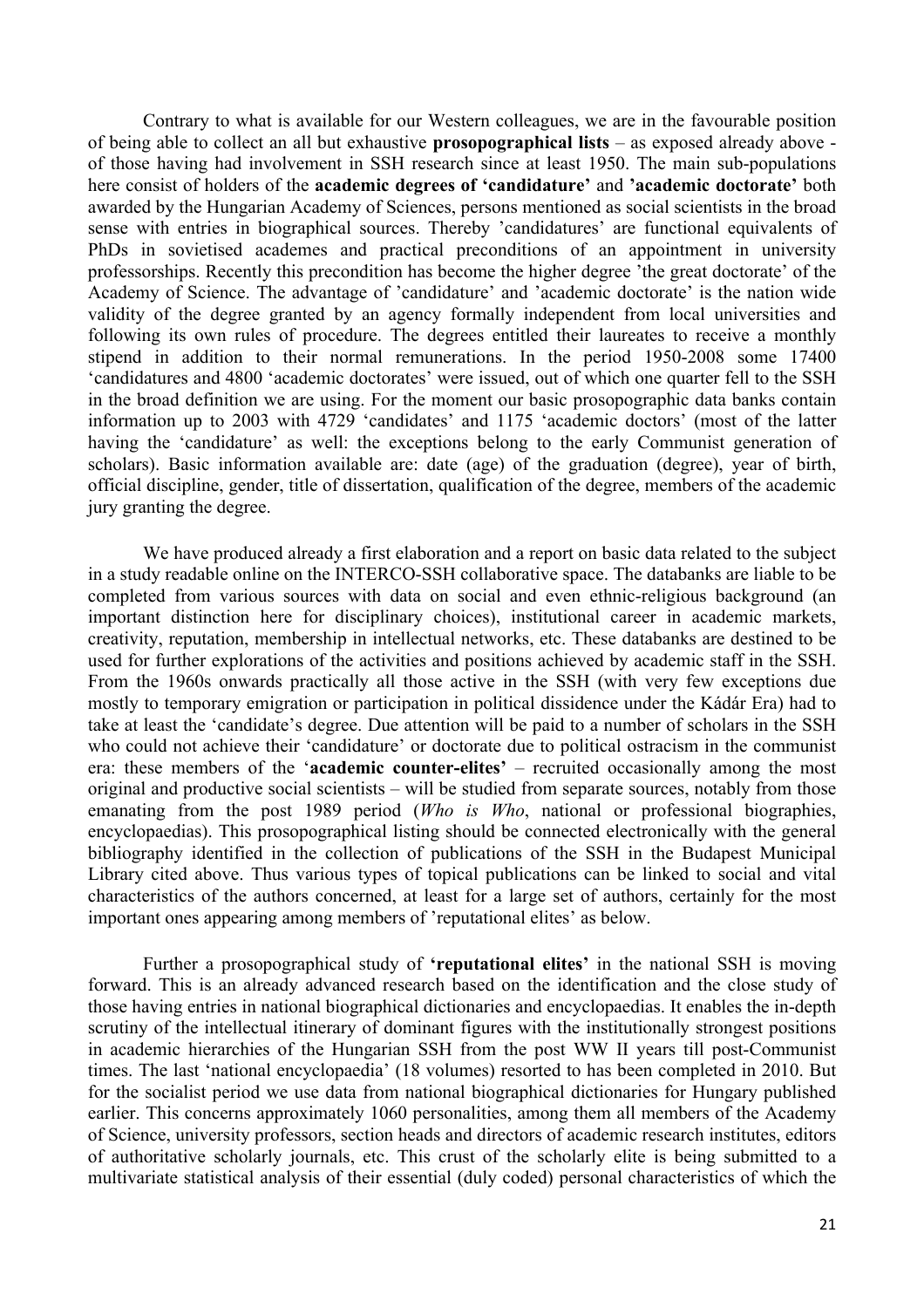main items are as follows: Academic career; creativity (number of books, publications); position in symbolic scholarly hierarchies (citations, etc.), international contacts, relations, orientations; political-ideological affiliations, Communist Party membership; networks, scholarly schools, intellectual affiliations.

#### **Task 8: SSH in Latin America: Argentine (CONICET)**

The Argentine team spent a high percentage of its efforts in the collecting of the information required for the study of the processes of institutionalization of the seven disciplines involved in the project. Based on the indicators proposed by WP2 coordinators, we built a number of datasets.

Alejandro Blanco and his assistant Nelson Leone worked on sociology, philosophy and literature at the University of Buenos Aires for the timespan of 1950 to 1970. Analia Gerbaudo and his assistants worked on literature and philosophy at the Universities of La Plata, Buenos Aires, Rosario and Santa Fe (Litoral) between 1945 and the present. Fernanda Beigel and his team worked on political science (nationwide), on research funding, SSH journals and SSH in secondary education system. Gustavo Sorá and his assistant Ezequiel Grisendi worked on anthropology (nationwide), sociology, philosophy and literature at the University of Córdoba. They also worked on a study of SSH book series. Alejandro Dujovne and Heber Ostrovievsky also worked on journals and book series. Ariel Wilkis, with José Casco and Diego Pereyra conducted a research on sociology nationwide between 1960 and 2013. Mariana Heredia and her assistant Fernán Gomez were in charge of economy in the country and in detail in the large metropolitan area of Buenos Aires. Finally Alejandra Golcman studied psychology at the national level.

The geographical distribution of the researchers was not an obstacle to the progress of work coordination. This Argentine team designed its own website (http://interco.ffyh.unc.edu.ar/), administered by the Faculty of Philosophy and Humanities, National University of Córdoba. This device allowed the simultaneous loading of the indicators of institutionalization data, as well as the possibility to see in real time the contributions of each researcher.

As expected, the gathering of information was especially difficult for some indicators. This was the case for the populations of lecturers and researchers and for research funding. However, it was possible to bring together substantial material for understanding student populations, the creation of institutions and publishing. While in these last indicators around 80% of the potential information could already be gathered, in others, such as professional associations and labor market, the gathering of data was not so successful. The main difficulties faced were: lack of archives and data sources; disorganization of archives in universities and state institutions, absence of statistical series and historical work previously done. In the National Ministry of Education we were able to gather comprehensive information on the populations of incoming undergraduate students from 1982 to the present. However, the officials of the Ministry pointed out the impossibility of having data on the populations of teachers. While we are still exploring ways to rebuild populations of teachers and researchers, the lack of previous data made us decide an alternative: the selective restructuring of between 10 and 20 professors and researchers per decade, according to various positions of authority / power present in their careers. For each of these names we will build biographical synopsis to retrieve formation, international ties, institutional founding, etc. In parallel, we started another study on the presence of SSH in secondary education. Among the complete and comprehensive studies we have done for WP2, it must be highlighted a research work on the system of SSH journals. This data-base was completed with about 600 journals, of which half are currently active. Fernanda Beigel, that coordinates this research, is advancing in the analysis and publication of results.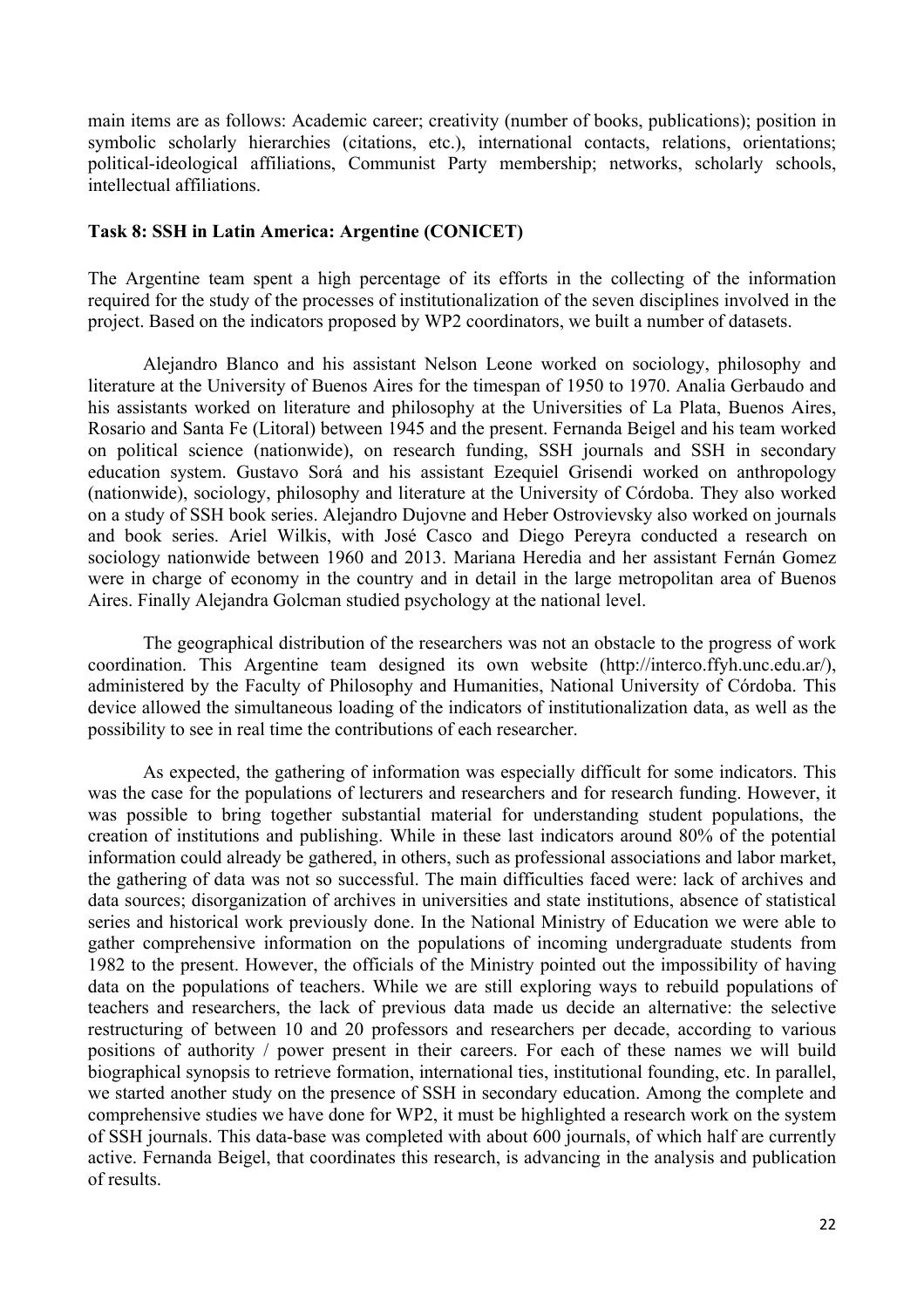While still completing data-gathering for the indicators of institutionalization we have advanced in the construction of numerous graphics (most of them still provisory) in order to observe, on the one hand, essential data to be completed, and on the other hand historical processes, hypotheses and alternatives to plan comparisons in multiple dimensions.

For each discipline we have also written brief historical reports, highlighting milestones of institutionalization. To allow and facilitate the interpretation of our data by the coordinators of WP2, we have also advanced in reviews on historical and sociological developments of the academic and scientific system, its unstable relations with politics and the effects of economic and social crises that have periodically touched the history of the country throughout the twentieth century.

#### **Task 9: SSH in the US in comparative perspective (CNRS)**

The comparative work with the US will start on month 13, now that there is enough data to be compared. A synthesis of secondary literature on the SSH in the US will be undertaken at first.

# Conclusion

This report shows that all tasks are on track and it is foreseeable that the goals set for WP2 will be reached throughout the duration of the project. The initial data-gathering phase has offered ample opportunities for discussion concerning the development, institutionalization, internationalization and diversification – or deinstitutionalization – of disciplines in different national contexts that were taken into account for the development of deliverable 2.1 of Task 1. According to the work plan the aim of the first year was to gather preliminary data and agree on a Handbook of indicators. This helps to explain the divergence in data-collection strategies by the different national partners found in the reports of tasks 2-8. The diverging input by all partners on different indicators and aspects of institutionalization were necessary for the completion of the Handbook of indicators and to assess what data can be gathered in the available timespan. In a second phase of data-gathering in year two of the INTERCO-SSH project more comparable data will be gathered and ultimately allow a concise interdisciplinary and international analysis of institutionalization processes in SSH (including the US in comparative perspective; task 9).

# **WP3: Crossing boundaries between disciplines and countries**

As is described in more detail below, Work package 3 has made a good start with the various tasks that were defined in the proposal. Among the work completed is the *Handbook of Indicators of Internationalization,* which is a deliverable for the first year.

# **Task 1: Beyond disciplinarity (resp. Heilbron, EUR)**

In order to analyze the functioning of disciplinary boundaries and the dynamics of trans- and imterdisciplinarity in the SSH Johan Heilbron (Dutch team) formed a group in the course of 2013, which will produce six or seven studies by mid-2014. Two papers will concern the contemporary structuring of academic disciplines and the rise of more vocationally oriented 'studies'. Two bibliometric studies will be done of disciplinary openness and closure in the SSH, while two will adopt a more historic and qualitative approach to interdisciplinarity; for comparative purposes the last paper will analyze issues of interdisciplinarity in the field of the nanosciences. The papers will be discussed and a selection of them will be put together for a special issue of the journal *Actes de*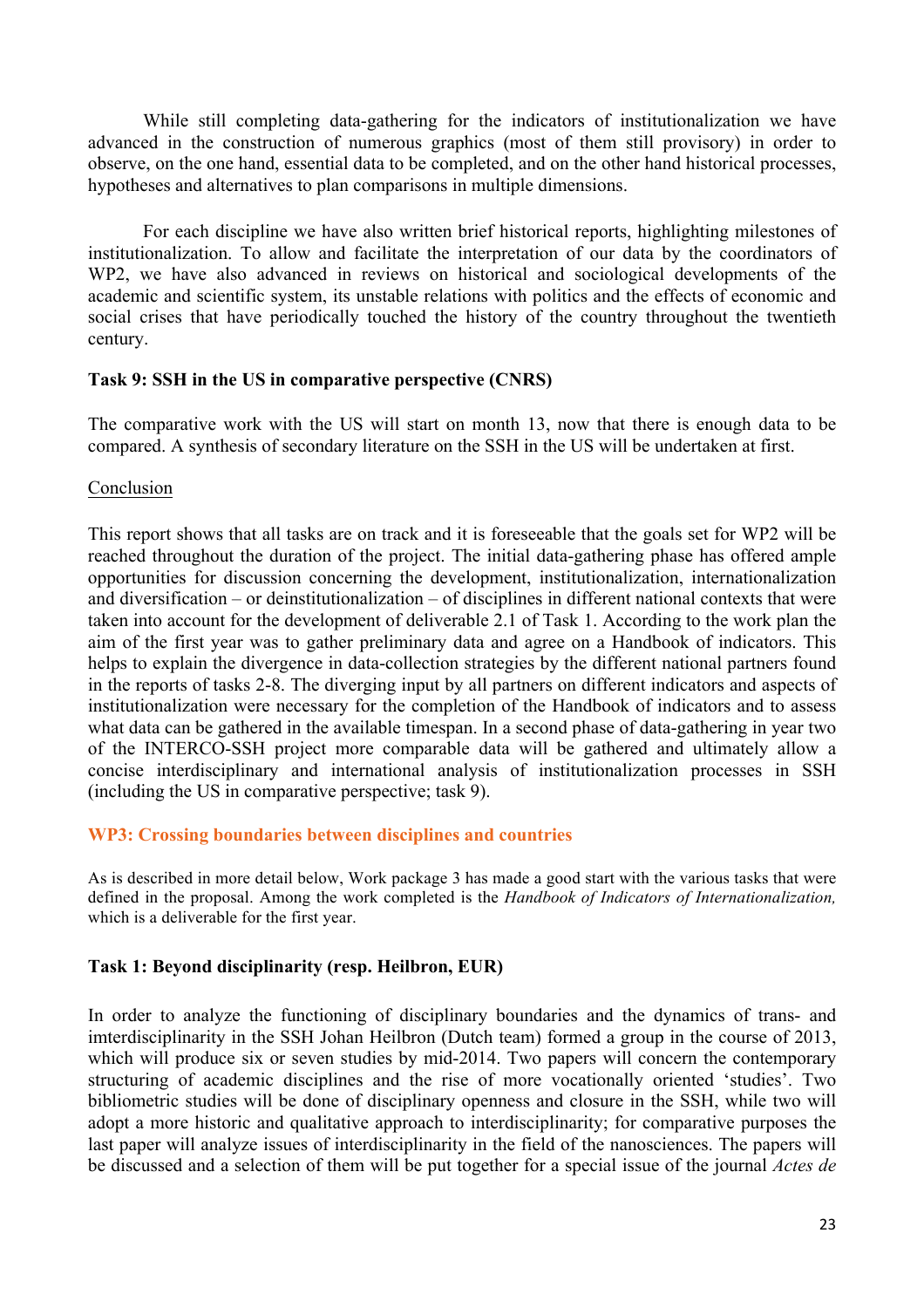*la recherche en sciences sociales*, to be edited by Yves Gingras and Johan Heilbron, and scheduled to be published in 2015.

# **Task 2: Internationalization of research and relationships with the US (Heilbron, EUR; Sapiro, CNRS)**

### International scholarly Associations

During the first year Thibaud Boncourt (French team) made a study on international scholarly associations and their functioning. The composition, development, and functioning of international scholarly associations represent an important mode of international exchange and collaboration. The oldest international organizations in SHS date back to the second half of the 19<sup>th</sup> century. After the Second World War, new international SHS associations were established under the auspices of UNESCO; they have more recently been complemented by transnational regional organizations. The study of these organizations provides valuable information on the way in which social and human sciences have become internationalised over time. More specifically, this study may contribute to answering three questions: What is the balance of power between different national scientific fields, most notably between the United States and Europe? What is the role of political actors (Unesco, philanthropic foundations) and contexts (before, during and after the Cold War) in these internationalisation processes? Can we identify different types of internationalisation across different SHS disciplines?

Nine international associations have been founded in the disciplines relevant the INTERCO-SSH project: the International Sociological Association (ISA), the International Political Science Association (IPSA), the International Economics Association (IEA), the World Economics Association (WEA), the International Union of Anthropological and Ethnological Sciences (IUAES), the International Union of Psychological Science (IUPsyS), the International Federation for Modern Languages and Literature (FILLM), and the International Comparative Literature Association (ICLA). At least two of these (the International Sociological Association and the International Political Science Association) will be the subject of an in-depth longitudinal study; enlarging the analysis to other international scholarly associations will be considered on the basis of available resources and empirical material. This comparative study will provide valuable insight on the comparative unfolding of internationalisation in different disciplines and on the effect of Unesco's funding and actions on the international development of SHS since the Second World War.

#### Translations

<u> 1989 - Johann Stein, fransk politiker (d. 1989)</u>

The study on translations in the SSH has been launched by Gisèle Sapiro and Hélène Seiler, with the participation of Gustavo Sorá for the Hispanic area and Rafael Schögler for the Germanspeaking area. It draws from previous survey on translations into French from eleven languages (English, German, Spanish, Italian, Dutch, Swedish, Russian, Polish, Romanian, Hungarian, Czech), that were published between  $1985$  and  $2002<sup>9</sup>$ . This survey was based on the French Professional database for bookstores. The variables include source language, source country (though not totally reliable for English), date of publication, publisher in France, and the discipline (Dewey code). The data will be completed until 2013 for the eleven languages and other languages will be included for the whole period (Arabic, Japanese, Chines, Korean).

<sup>9</sup> G. Sapiro et I. Popa, « Traduire les sciences humaines et sociales : logiques éditoriales et enjeux scientifiques », in G. Sapiro (dir.), Translatio. *Le marché de la traduction en France à l'heure de la mondialisation*, Paris, CNRS Editions, 2008, chap. 5.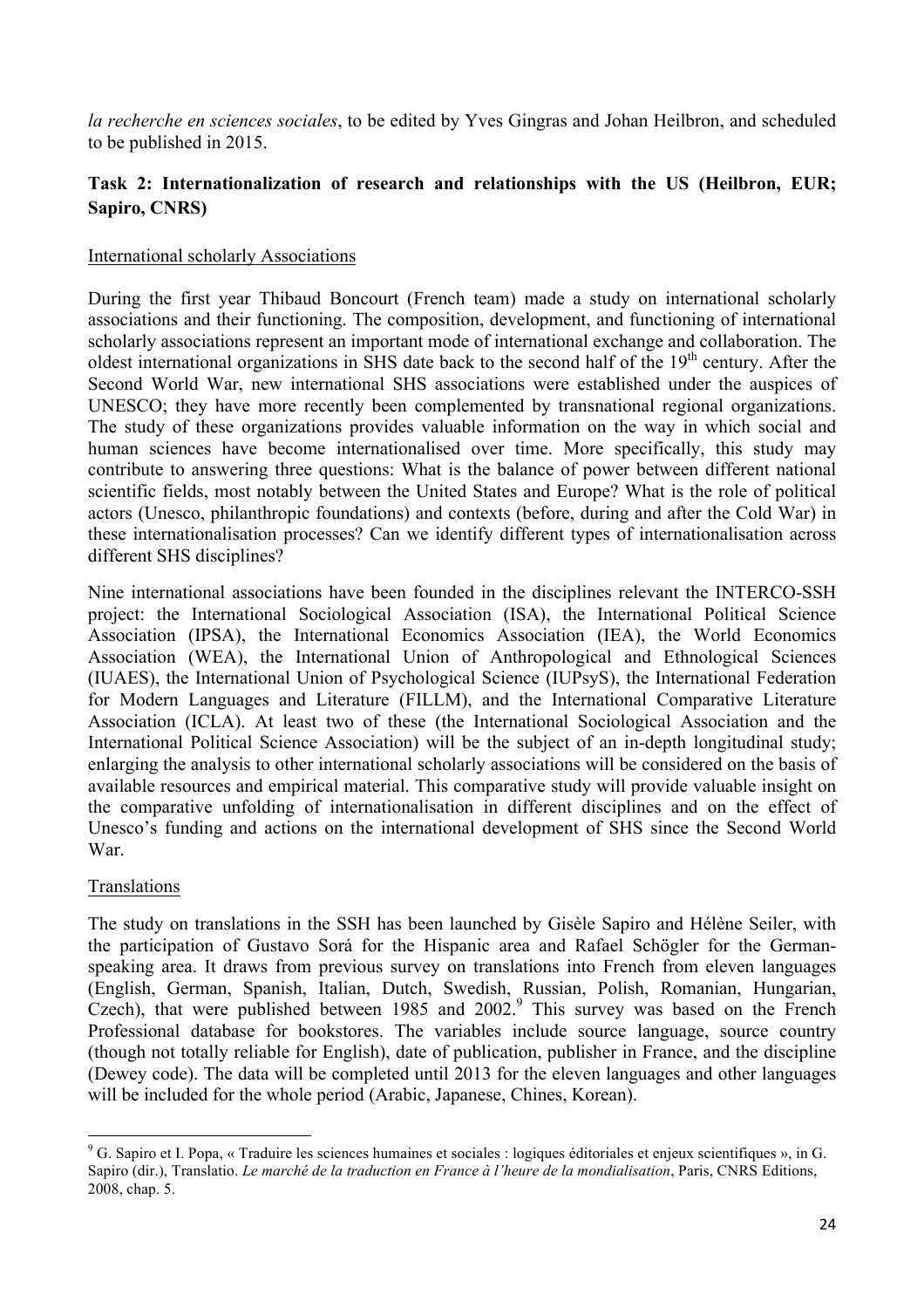Regarding the translations from French, a survey conducted by the members of the French and Argentinian teams allowed to establish the complete list of translations published in Argentina from 1990 to 2012 (based on two main sources provided by the Argentinian Book Trade Association and the Bureau du livre français), and partial lists of translations into English published in the UK and in the US (based on the databases of the Centre national du livre for the period 2002-2012 and of the Bureau du livre français for the period 1990-2013). These databases will be completed and analysed during the second year of the project. The Argentinian team will realize a similar survey for translation from English (US and UK), in order to compare with the results of the database of translations from French.

The main source for completing the data and for building equivalent databases for other languages and countries (for Germany and Italy mainly) is the UNESCO *Index Translationum* database. We just discovered that the UNESCO has stopped feeding the database. They allowed us to access to it, but the data still needs to be converted to be exploitable.

# Co-authorship

Preliminary contacts were established with Yves Gingras for the bibliometric study of international co-authorship. Information about co-authorship of scholars who work in different countries is provided in most SSH journals and part of the standard information stored in bibliometric databases like the Web of Science. This, first, allows analyzing trends in transnational collaboration. The growth or decline of transnational co-authorship is an interesting indicator of increasing or decreasing internationalization. Transnational co-authorship, secondly, allows a more refined understanding of collaborative structures. Patterns of collaboration reveal, for example, that some countries, institutions and authors are more central, while others have a (semi)peripheral position in networks of co-authorship.<sup>10</sup> The actual study will be conducted in the second year.

# **Task 3: The Emerging European Research Area (Heilbron, EUR)**

# European SSH policies

Rafael Schögler (Austrian team) has been working on the development of EU SSH research policy since 1994. A preliminary inquiry was also made into EU policy with regard to doctoral education and graduate schools by Johan Heilbron and Amber Mechelse (Dutch team).

#### European Scholarly Associations

<u> 1989 - Johann Stein, fransk politiker (d. 1989)</u>

Thibaud Boncourt (French team) has studied the development and functioning of European scholarly associations. He compared the history of eight European social science associations rooted in five disciplines – sociology (*European consortium for sociological research, European sociological association*), anthropology (*European association of social anthropology*), political science (*European consortium for political research, European political science network, European political science association*), social psychology (*European association of experimental social psychology*) and economics (*European economics association*) (table 1)<sup>11</sup>. Empirically, he used qualitative material drawn from interviews with the founding members of European social science organisations, a study of some of some of their archives and a literature review of secondary sources.

 $10$  Yves Gingras and Johan Heilbron, "L'internationalisation de la recherche en sciences sociales et humaines en Europe (1980-2006) ", in : G. Sapiro (éd.), *L'espace intellectuel en Europe. De la formation des États-nations à la* 

<sup>&</sup>lt;sup>11</sup> Humanities, where other forms of collaboration are at work, will be the subject of future research.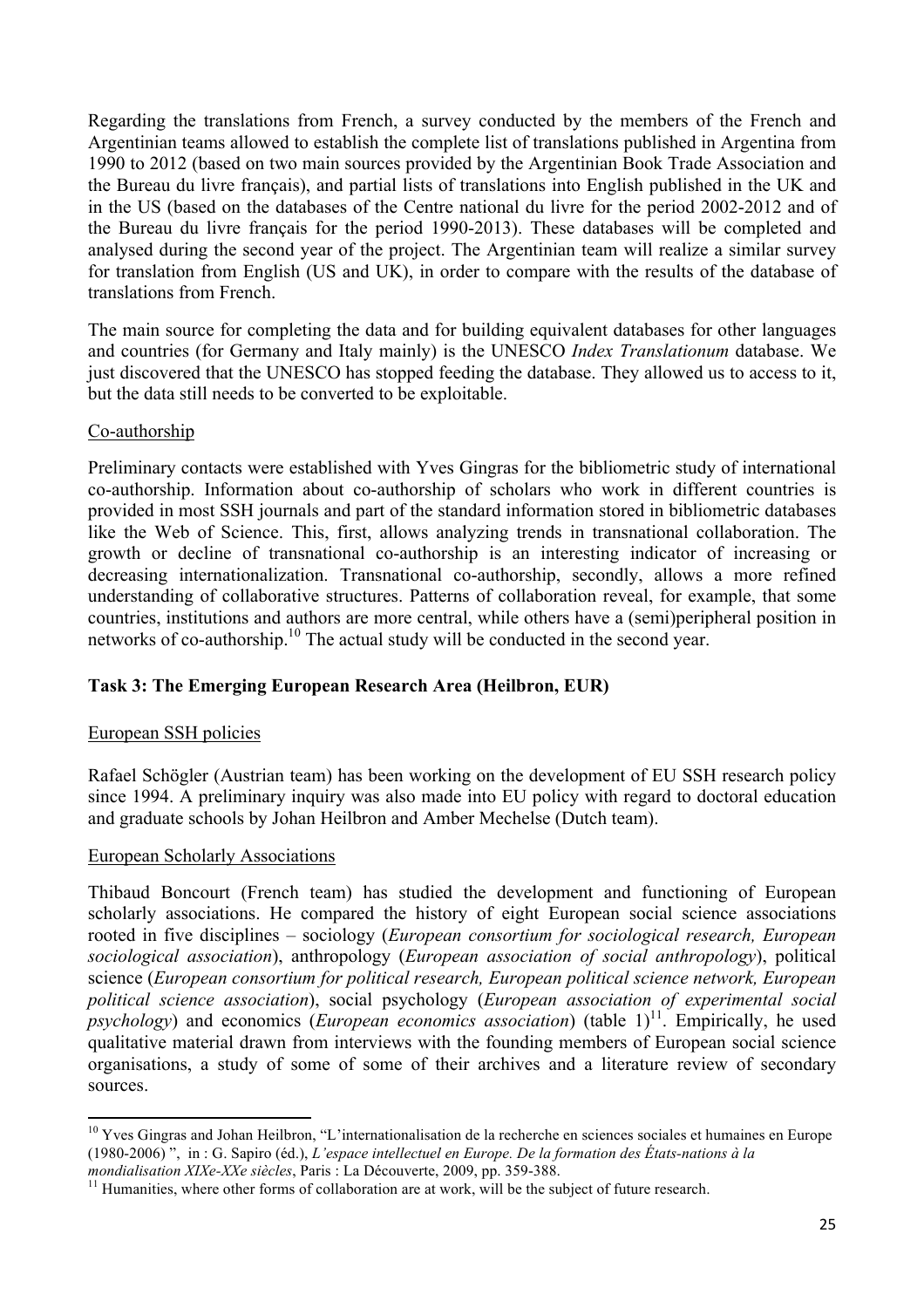|           | Science po.        | Socio.             | Econ.      | Anthrop.    | Psycho.      |
|-----------|--------------------|--------------------|------------|-------------|--------------|
| 1960-1969 |                    |                    |            |             |              |
|           |                    |                    |            |             | EAESP (1966) |
| 1970-1979 | <b>ECPR (1970)</b> |                    |            |             |              |
| 1980-1989 |                    |                    | EEA (1984) |             |              |
|           |                    |                    |            | EASA (1989) |              |
| 1990-1999 |                    | <b>ECSR</b> (1991) |            |             |              |
|           | EpsNet (1996)      | ESA (1992)         |            |             |              |
| 2000-2009 |                    |                    |            |             |              |
|           |                    |                    |            |             |              |
| 2010      | EPSA (2010)        |                    |            |             |              |
|           |                    |                    |            |             |              |

### **Table 1. Dates of creation of European social science organisations**

The study looks at the social dynamics and intellectual rationales behind the creation and development of these organisations. It argues that these dynamics are best captured as conflicted processes: far from being a mechanical by-product of the development of social sciences or a symptom of a smooth harmonisation of scientific ideas at the international level, these organisations result from interactions and competitions between scientific, academic and political actors. At the scientific level, European social science organisations are typically conceived as a tool to either facilitate or impede the import of "American" paradigms and methods (such as behaviouralism and statistics) in Europe. At the academic level, they may be seen as a means for local entrepreneurs to raise their university's profile on the international stage. At the political level, they are often perceived by political actors (such as national governments and philanthropic foundations) as a weapon for strengthening transatlantic ties in the context of the intellectual Cold War. The creation of European social science organisations is thus marred by multidimensional conflicts which unfold at the national and transnational levels and play out differently in the context of different disciplines. These conflicts have long-standing consequences on these associations' geographical development and influence. While some organisations have a strong membership in Western and Northern Europe, others rely more strongly on Eastern and Southern European members. The study shows that this is linked to both the organisational shape and intellectual rationale of each association.

This research thus shows how trans-disciplinary dynamics such as the rise of new scientific trends (such as behavioural and statistical approaches to social phenomena) and changes in international politics (i.e. the political context of the early, late and post-Cold War) may have different effects on the "Europeanisation" of social sciences depending on specific disciplinary settings. The study thus contributes to theoretical debates on the transnational history of social sciences and the role of philanthropic foundations in this process.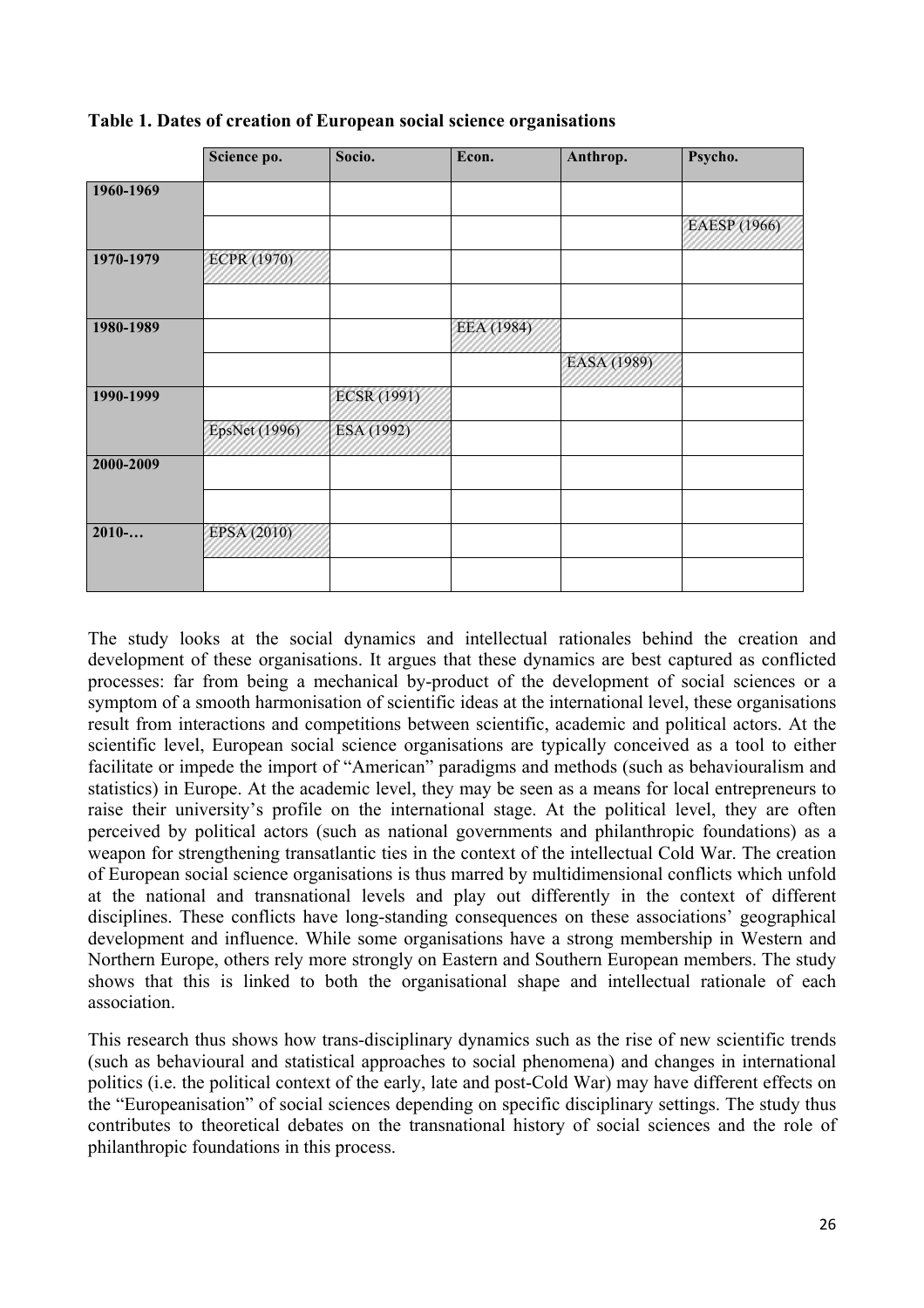# European journals

Another study on European journals has been undertaken by Johan Heilbron and Madeline Bedecarre. A database was constructed with all SSH journals that have the adjective European in the title or subtitle. The analysis of the database will take place in the second year.

The data gathered on these various aspects of 'Europeanization' will be used as input for the workshop on the European Research Area, which is planned in Rotterdam in month 36, 2016.

#### **Task 4: The changing relationships with the Global South (Sorá, CONICET)**

This task includes three case-studies: the first, which is being dedicated the most in-depth research, is the relationships of Latin-American countries, especially Argentina and Brazil, with European countries; the second on exchanges in (post)colonial context, with the case of contemporary Algeria, with Western countries and a more historical approach of the institutionalization of the SSH in colonial settings ; a third will explore the relationships of Asian SSH scholars to the West through different aspects.

#### Relationships with Latin-America

In 2013, the Argentinean team created a database covering some 75 % of the active researchers in the country. The database will be complemented in 2014 by researchers from universities who do not have a position in the national scientific research agency. The opposition between researchers from Conicet and from Universities has traditionally been a source of tension. The database will be analyzed using the internationalization indicators proposed in the Handbook of Internationalization (deliverable 1 of WP3). This will permit to understand the effects of internationalization in the trajectories of Argentine researchers between 1995 and 2013. For earlier years there are very few statistics available, which is why studying the years between 1980 and 1995 will be studied by constructing a sample and qualitative methods (interviews).

The data show that for the years between 1993 and 2003 not only internationally central countries (United States, France, England, Germany) were significant, but also Brazil and Spain. The education of Argentine researchers abroad (through grants) decreased significantly after the period of massive creation of master's and doctoral careers in the country (2000-2007). In this period, however, international connections increase through exchange programs. During the years between 2007 and 2013, Argentina is becoming more important as a pole of attraction for foreign students, main South Americans, but also Europeans. For the period as a whole, the effect of political and economic factors (crises of 1980-1984, 1989-1993, 2000-2003), which is at the root of the migration of teachers and researchers, is quite significant.

The Argentinean team has also initiated case studies. Alejandra Golcman investigates Argentine psychoanalysts in Mexico. Mariana Heredia studies the internationalization strategies of economists. In both psychoanalysis and economy, it is important to note that the internationalization depends less on the resources of the university and research system, than in the other disciplines. Alejandro Blanco deepens a study on the relationship between sociology in Brazil and Argentina.

As was reported in the section on the "book translations", Gustavo Sorá, Alejandro Dujovne and Heber Ostrovievsky have finished a study on the translation and publishing of French SSH authors in Argentina. Along with Ezequiel Grisendi, they have also initiated a research on the translation of Anglo-Saxon authors. Fernanda Beigel, meanwhile, is about to finish a study on the system of SSH journals in Argentina. In addition to general indicators of institutionalization, this research shows interesting indicators for the understanding of SSH journals in international perspective. Paola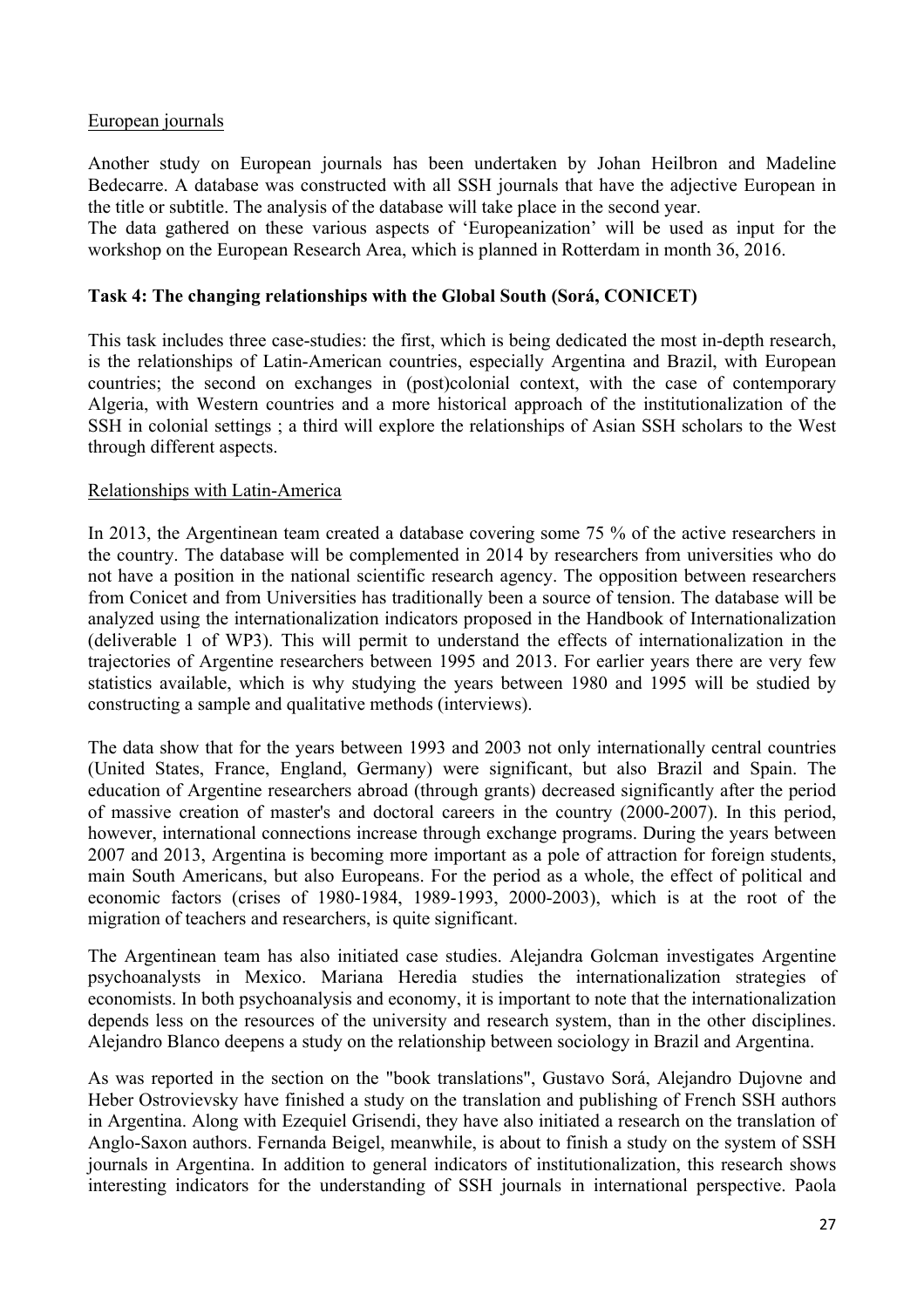Bayle and other researchers of the Beigel team conduct studies on the "Latin American" level and post-graduate institutions like Clacso and Flacso, especially their role in the period 1980 - 1985, when the last military dictatorship collapsed and a process of re-democratization starts.

### Exchange in (post)colonial context

A campaign of interviews have been undertaken by Tristan Leperlier in Algeria with scholars about their relationship with the former colonial country, France. The first group of interviews were conducted with (male and female) literary scholars in different specialties (Arabic literature, French literature, Comparative literature), and affiliated with various institutions. They were all born between 1950 and 1960, did at least part of their studies in France, and speak French perfectly. They were asked about the impact of their stay in France in their careers, about their participation in international networks and publications in France and elsewhere. It appeared that while the Arabspeaking scholars have contacts in other Arab countries, the Francophone have only exchanges with specialists of Maghreb literature in France, and never publish in general journals of literature. Some of them take part in conference in the Anglophone area, but it is relatively rare. French scholars come for very short periods, and this is not sufficient for developing steady exchanges. An agreement was passed in 2005 between France and Algeria in order to set up a Franco-Algerian doctoral school that was supposed to train 2000 doctors in co-direction, but it did not fulfill its objectives.

The research on the institutionalization of the sociology and anthropology in colonial settings is being done by George Steinmetz, and focuses mainly on Africa. It is based on a long archival research and on the reconstruction of the trajectories of these "colonial" scholars, comparing France and the UK.

# Asia

Two researchers of the Interco-SSH project (Thomas Brisson and Laurent Jeanpierre) have build a small research team of six researchers, in order to complement the initial project with a set of casestudies dealing with social/human sciences exchanges between Asia and the West. These researches aim at enhancing the international comparisons, as well as gaining a better understanding of the situation of social sciences in Asia. As a matter of fact, Asia is today in the third position in terms of academic publications in social sciences, just after the United-States and Europe, with a 50% increase of her publications between 1997 and 2007. To do so, the case studies will focus on three countries - China, Japan and Korea – which are, scientifically speaking, among the most important Asian countries and have played a key role in the acclimation of the European human sciences.

The six case studies will deal with different empirically –situated objects that will be included in an analytical synthesis in the final stage of the research. The first one compares the varying patterns of institutionalization of the Gender Studies in China and Japan (Hélène Lebail). The second one deals with the constitution of the "New Confucianism" movement by Chinese scholars in the United-States (Thomas Brisson). A third one analyzes the global turn of the Japanese legal studies (Isabelle Giraudou). The fourth and fifth ones deal with the acclimation of foreign sociology on China, as seen from the vantage point of the Review Guowai shehuixue (Foreign Sociology), as well as with the reception of Bourdieu in China (Aurore Merle). The last one tackles the reception of the French Theory and the Critical Sociology on South Korea. These contributions are included in task 4 of the WP3, but will also provide cases studies for WP4.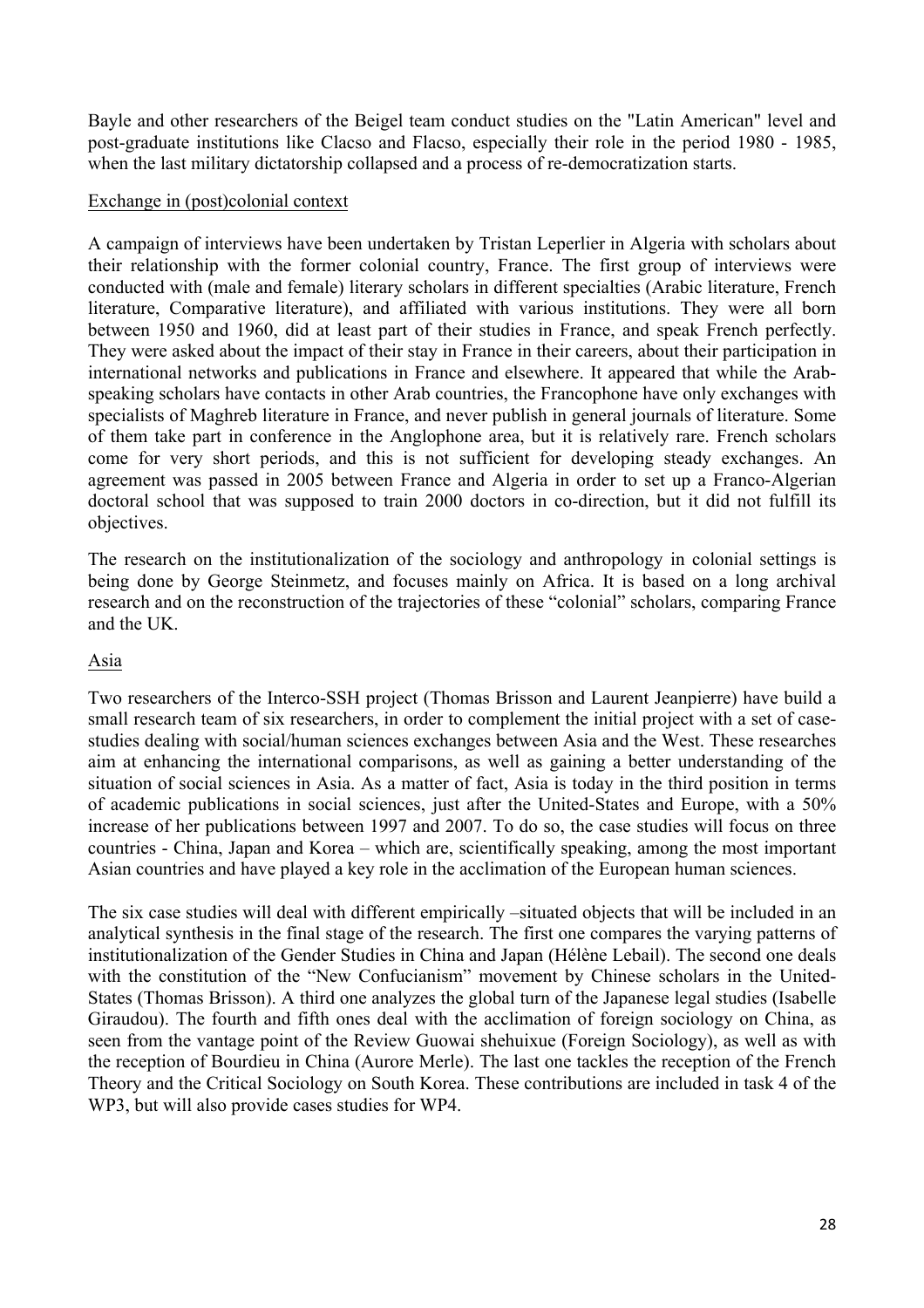#### **WP4: Circulation of paradigms, theories, controversies**

Broadly speaking, WP4 studies the circulation of ideas and controversies. This work package has been divided into three tasks. Task 1 analyses the international circulation of paradigms and theories within SSH. Task 2 studies the reception of key authors within SSH. Task 3 explores the dynamics of some key controversies within SSH. Whilst it has proven useful for analytical and practical purposes to hold on to the distinction between the three tasks, it is important to keep in mind that in practice they are interrelated, with research for one task frequently informing the other two.

#### **Task 1: The international circulation of paradigms and theories (Baert, UCAM)**

This task studies the diffusion and circulation of paradigms and theories across both disciplinary and national borders.

Across the different case studies the various teams are asking some of the following questions: how did these paradigms/theories circulate? How did they impact on national fields? How did they translate into disciplines or recognized forms of knowledge? In which disciplines were the specific paradigm and theory adopted and in which disciplines were they not adopted? What types of alterations or specific emphases were made and why were they made? Did the importation of a theory from one country to another arouse a controversy? Who were the main scholars who explicitly rejected the new theoretical framework and why might they have done so? How did the spread of these theories and paradigms contribute to the circulation of specific methods and research practices instead of others?

Since the timing and modes of paradigmatic shift are of course variable according to different disciplines and countries, special attention is being devoted to local causes and local impact of general major events such as wars, social movements, and the fall of communism after 1989. Did these events favor the circulation of paradigms and theories or were they an obstacle to it? Did they contribute to their politicization? How did these events impact theories in SSH?

The earliest occurring case study in Task 1 is being conducted by Mathieu Hauchecorne (CNRS) who is researching the circulation of Public Economics between the US, the UK and France. This research project is concerned with the genesis, institutionalization and circulation of welfare and public economics within and between three countries - Britain, France, and the United States - from the beginning of the 1920s until now. It will first trace the development of what were at first three national and separate intellectual traditions in the study of state intervention: the British tradition of "Welfare economics" pioneered by Arthur Pigou in his 1920 *The Economics of Welfare*; the "new welfare economics" founded by Paul Samuelson in the United States after WW2; the French "économie publique" developed by the French economic engineers from the Plan commission. Then the structural transformations and particular events and interactions which promoted the mixing of these traditions will be investigated. A third task will be to trace the reception of public economics within the welfare and public economics within the public debate and public policies.

Patrick Baert (Cambridge) is studying the spread of existentialist ideas in the 1940s in France. This research focuses on how the war undermined part of the literary and intellectual establishment and created opportunities for intellectual innovations. It also pays attention to how Sartre reformulated his philosophy in the light of the experiences of the war and in the light of the trials of collaborationist intellectuals. It investigates some of his public performances, in particular his lecture 'Existentialism as a humanism' in October 1945. This research also explores the various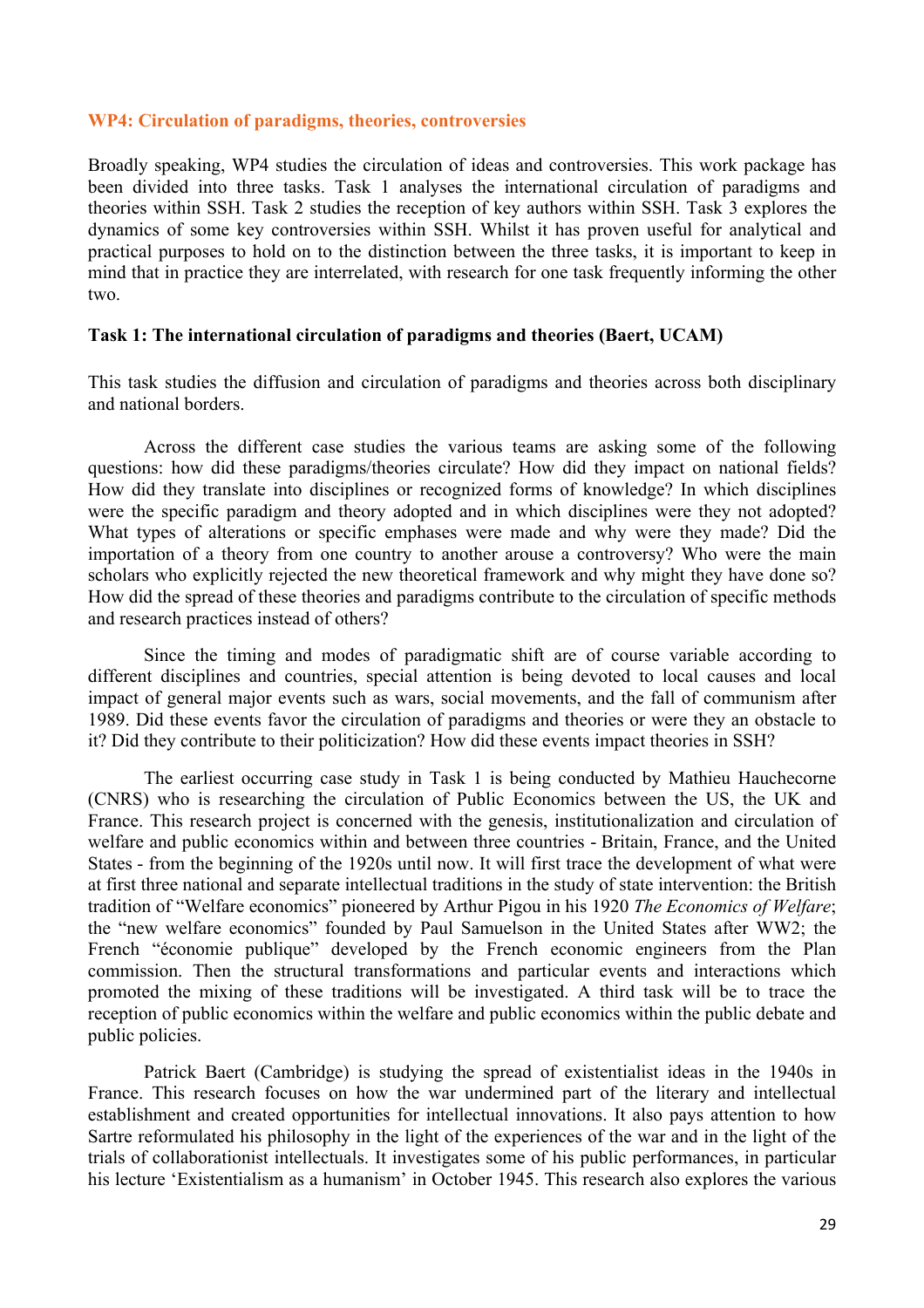factors that might have contribute to the subsequent decline of existentialism, notably the rise and institutionalization of the social sciences, the rise of structuralism and the rise of the expert public intellectual.

Matteo Bortolini (Bologna) is studying the circulation of functionalism as a theoretical paradigm across selected European countries (in particular, the UK, France, Germany and Italy). The main focus here is on American sociological functionalism as promoted by Talcott Parsons and his school (e.g. Merton to Robert Bellah), and its impact on European traditions of social research and social theory (e.g. Luhmann). This research also investigates the relationship between the early reception of functionalist theory and the diffusion of the recent "cultural turn" in the social sciences (especially, neo-functionalism and Alexander's "strong program"). Bibliographic as well as oral sources (i.e. interviews) have been located and partly collected.

Patrick Baert and Marcus Morgan (Cambridge) are investigating the influence of the paradigm of structuralism upon British anthropology during the 1950s and 1960s. Though comparatively influential internationally, post-war British anthropology was a remarkably small enterprise. Its small size, however, did not prohibit a relatively large degree of internal heterogeneity of approach. This heterogeneity mapped onto the different institutions, and the charismatic figures within these different institutions, in which teaching and research took place. The UK team are interested in examining how this institutional heterogeneity coloured the ways in which the imported theoretical approach of structuralism was appropriated. In particular, it will compare the reception of structuralism within three of the major British anthropology departments (Oxford, UCL, and Cambridge) during this period. As well as this concern with the ways in which different institutional contexts influence the reception of foreign ideas, we are also interested in understanding how and why the influence of structuralism dissolved in the late 1960s.

Louis Pinto (CNRS) is researching the reception of the Frankfurt School of critical theory within the disciplines of philosophy and sociology in France from 1945-1975, with particular focus on the 1960s. He is interested in understanding the degree to which these ideas were perceived as novel or alternatively were understood as radically new or could be incorporated into existing paradigms in the national framework. He is conducting this research by adopting the viewpoint of authors who have celebrated the imported thinkers.

Marco Santoro and Marco Solaroli (Bologna) study the reception of Cultural Studies in Italy, including the strong controversies such a reception has generated in both the social sciences and the humanities. This case study reconstructs the history of CS in Italy since the first translations of works by R. Williams, E.P. Thompson and R. Hoggart in the sixties and early seventies (when they were still considered as individual scholars with traditional disciplinary affiliations, e.g. literary criticism or social history) to the foundation of Italian journals and PhD programs explicitly devoted to cultural studies (such as "Agalma" and "Studi Culturali") in the new millennium. Through such a strategic case study, this piece of the research aims to identify the opportunities of communication across disciplines as well as the resistance to innovation within SSH in Italy. Gisele Sapiro (CNRS) is also conducting research on the reception of Cultural Studies in the French academy, especially from the standpoint of its contribution to the emergence of the sociology of culture as a new research area.

Claudio Paolucci (Bologna) is studying the circulation of semiotics as an intellectual project across Italy, France, UK, Belgium, Canada, the United States, and Latin America. The history of semiotics is Italy is strongly linked to the intellectual/academic entrepreneurship and research activities of Umberto Eco, and the study is indeed also an attempt to assess the impact of Eco's work outside Italy as well as in other disciplines in Italy, including the social sciences. The study of semiotics forms a basis for further research on the circulation/reception of some aspects of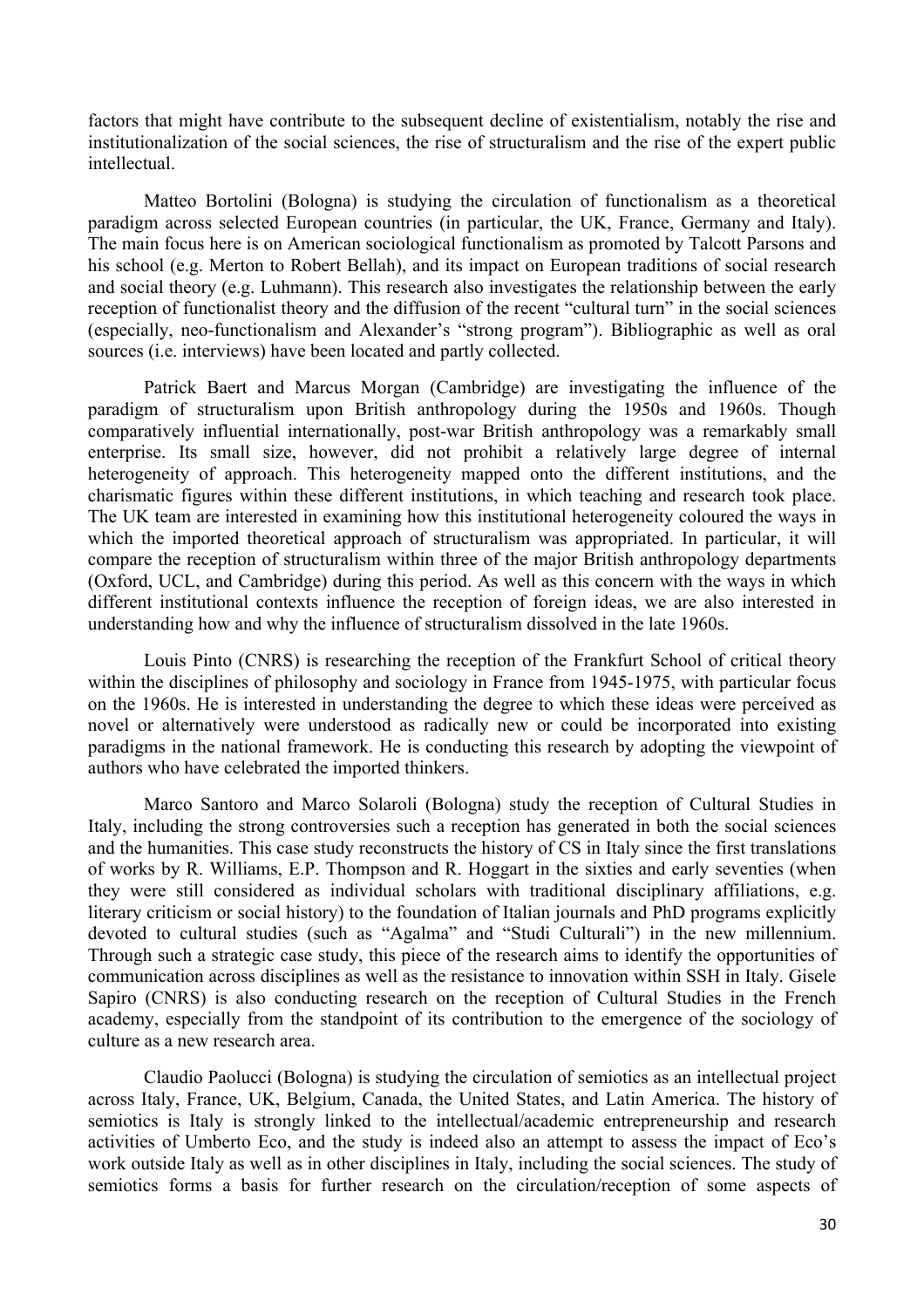structuralism (Saussure) as well as pragmatism (Peirce) as paradigms – that is, investigating their impact on literary criticism, philosophy and communication studies.

Patrick Baert and Marcus Morgan (Cambridge) draw on positioning theory, cultural sociology, and theorizations of the significance of intellectual generations to investigate the fraught reception of the loose paradigm of French 'Literary Theory' on the discipline of English Literature in the UK during the early 1980s. The importation of structuralist and post-structuralist ideas into English departments in the UK, alongside calls for a widening of the traditional canon, and the study of more popular forms of media beyond drama, novels, and poems, was received with highly varying results in the UK depending upon the institution in which such ideas arrived. The particular case to which most attention will be dedicated involves an institutional setting in which such ideas encountered widespread, though by no means universal, resistance. Nevertheless, in spite of this initial resistance, such ideas have now more or less triumphed across the board in British English Literature department as at least one important strand of the curriculum, and the team are interested in asking how and why this occurred. Lucile Dumont (CNRS) is also researching the influence of "French Theory" upon Literary Studies in the US, primarily through the reception of Roland Barthes and Gérard Genette. This research involves case studies of American literature departments. The decision to consider both "welcoming" and "opposing" universities will help us to understand the logics of the academic reception of Barthes and Genette in the US. At the same time, attention will be paid to the material circulation of theories and researchers (funding of French scholars in the US by philanthropic organizations during the cold war, organization of Franco-American conferences, the translations and various publications of their texts in the US). The research involves interviews and the analysis of archival material and theoretical texts. Two stays in the US are planned in order to achieve this research (Spring 2014 and 2015). The Argentinian team is analyzing the reception of 'French Theory', more broadly, and structuralism, more specifically in Argentina between the period of 1950-1980. In addition to this focus upon structuralism, the Argentina team will also explore the influence of Sartre's existentialism and Gramsci's Marxism in the region.

Paolo Magaudda (Bologna) is concerned with the reception of Science and Technological Studies (STS) in Italy, including the relationship between STS and the Italian tradition of historical studies of science. The data so far collected are mainly of two types. The first data refer to translations of books by STS's key authors (mainly Latour, Pinch & Bijker, Haraway and Jasanoff), broken down by fields and disciplines. The second type of data deals with institutional events (such as STS graduate courses, associations and journals), again broken down by disciplines. This preliminary outline shows that STS key authors were initially translated and imported through a variety of disciplines. Later STS became more prevalent in sociology, though the multidisciplinary nature of STS remained.

In terms of case studies outside of Europe, Leandro Rodriguez Medina (UK team) is analysing the reception of Niklas Luhmann's Systems Theory in Latin America. This research draws on the 'work life narratives' of scholars who have been actively involved in the reception of systems theory, as well as on a critical review of their contributions and of the literature on knowledge circulation. The theoretical framework of this research is centered round three dimensions: boundary-work, positioning and centers/peripheries of knowledge production. The research shows how, for instance, the significance of the political context in the appropriation of Luhmann's system theory. For instance, in the politically charged and non-democratic context of Chili under Pinochet, Systems Theory was seen by both academics and politicians as more or less politically neutral and this perceived neutrality contributed to its dissemination. Patrick Baert and Marcus Morgan (Cambridge) are also carrying out research on the import of European ideas in the anti-Apartheid struggle. Whilst a considerable amount of research has been published on the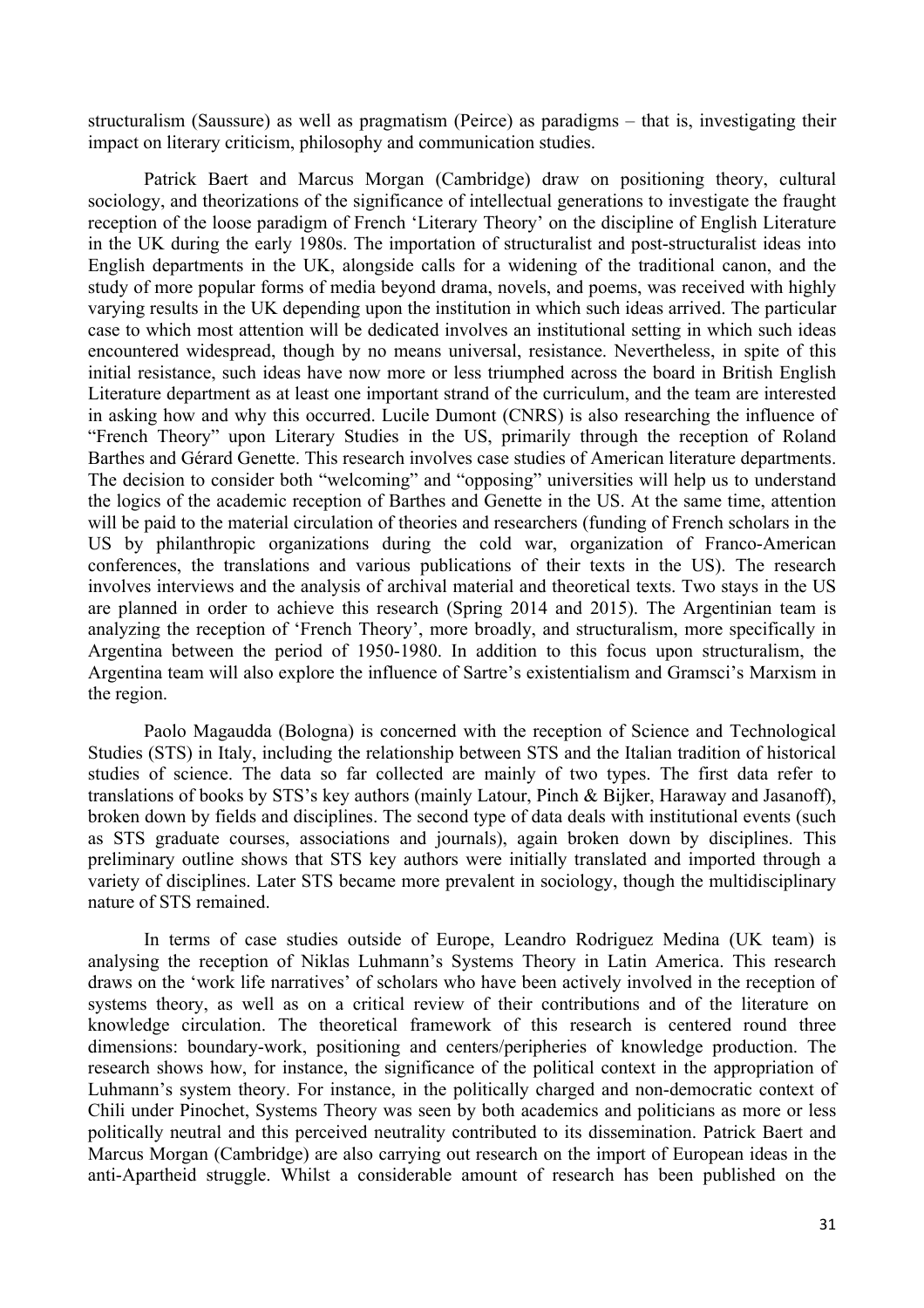significance of Marxism within the anti-Apartheid movement, this research is different in that it shows the relatively undocumented impact of existentialist ideas. This research focuses on how existentialism fuelled both Steve Biko's Black Consciousness movement and Rick Turner's radical politics ('radical' as opposed to 'white liberal'), but it also demonstrates how difficult it was to promote and diffuse these ideas in the oppressive context of the Apartheid regime. A first phase of the research was carried out at the University of Cape Town in December 2013, and Patrick Baert has been able to benefit from the collaboration of some local academics in South Africa, for instance Professor Ari Sitas (UCT).

Other INTERCO-SSH teams are contributing to WP4 Task 1 in a more moderate manner due to differential Person Month allocations. The main contribution from the Dutch team for WP4, Task 1 involves analysis of a case study of the development and diffusion of Multiple Correspondence Analysis (MCA), which will be conducted by Rob Timans. This case study is of great interest as it will allow us examine the mechanisms behind the circulation not just of theories, but of methodologies too. For the Austrian tam, Andrea Ploder is contributing a summary report on her investigation into the development of qualitative social research in Germany and the reception of American models in this country from the 1960s onwards.

# **Task 2: The international reception of major thinkers (Santoro, UNIBO)**

This Task explores how some key authors in the social sciences and humanities were received and circulated within/among various disciplines and countries in Europe (and beyond). The idea is to select a few scholars who have had a profound intellectual, or also social/political impact (possibly both) and investigate her/his intellectual biography with an inter- and transnational perspective focused on the processes and mechanisms of reception and circulation (and also reframing) of their ideas and works.

The general questions driving this task are: How the reception of a scholar has contributed (positively or negatively) to the local development and identification of a discipline? How the reception of an author in a local disciplinary field has contributed to the internationalization of the field? How the reception of an author in a certain national field has contributed to his/ her identification as a KEY thinker? How the same author has been received (known) over time in different national fields? Are there patterned differences in the mechanisms/processes of reception at work in the Social Sciences and in the Humanities?

#### **Milestone**

A tentative framework has been developed for assisting researchers in collecting comparable data across countries and periods. The framework includes a list of indicators/data to be collected (and statistically analysed when possible), as well as a series of specific questions to be used as guidelines in doing research. The UK team are complementing this framework by adopting the methodological approach of analysing in-depth and qualitatively, a small selection of case studies in which the appropriation of key thinkers into new disciplinary and national contexts has taken place. The purpose of this complementary perspective is to supplement measurement of the extent of reception with an understanding of the actual mechanisms through which this reception occurs. It appears to be too early to design patterns of circulation, which need to be based on the case studies, but this framework will allow a systematic comparison of data and help build such patterns.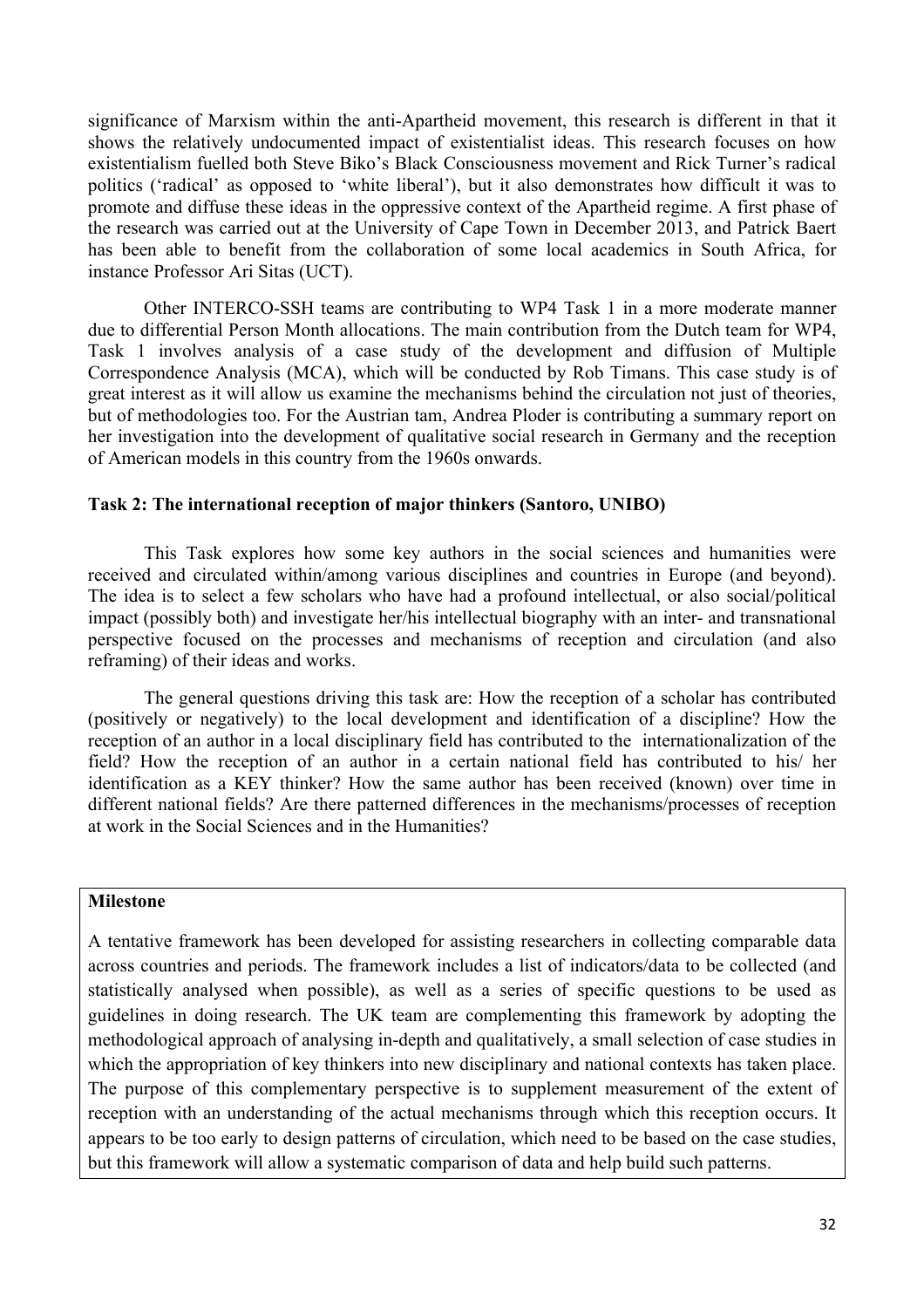The main indicators are the following:

1) translations  $\rightarrow$  numbers, timing, publishers, quality etc.

2) prefaces/introductions by members of the receiving field

3) references (from original texts or translations) in local texts

4) adoption of ideas in framing new research

5) circulation of "brand" key words (also in media)

- 6) book reviews (also in newspapers/magazines);
- 7) secondary literature (articles, PhD disseratations or books on the author and/or her work)
- 8) presence of students/pupils acting as broker/entrepreneurs and transmitting ideas/works
- 9) oral presentations;
- 10) (local) journals' special issues
- 11) academic courses devoted to the author
- 12) presence/space in textbooks
- 13) published interviews with authors, and through which channels

The framework comprises also a series of specific questions, identified in order to help researchers in looking for data and in evaluating them. They are the following:

- In which disciplines and which countries the author(s) ideas were adopted, when, and by whom?
- Which aspects of his or her work were taken up, and for which intellectual purpose?
- What alterations or emphases were made and why?
- Who were the first in local, i.e. national, fields to introduce these ideas and with what agenda?
- What was the professional relationship between the key thinkers and those who introduced and diffused their ideas?
- By what means were the ideas introduced (e.g. the organization of a special conference, or the editing of a book, or a program of translations)
- Who were the main scholars who rejected or criticized these ideas and why did they?
- How did the work of these key thinkers become part of the canon?
- Which impact had their work on the definition, and transformation, of canons?
- Was their work used as random reference, for theoretical discussion, or to build up research programs?
- Was it used for social or cultural policy? Or for other political purposes?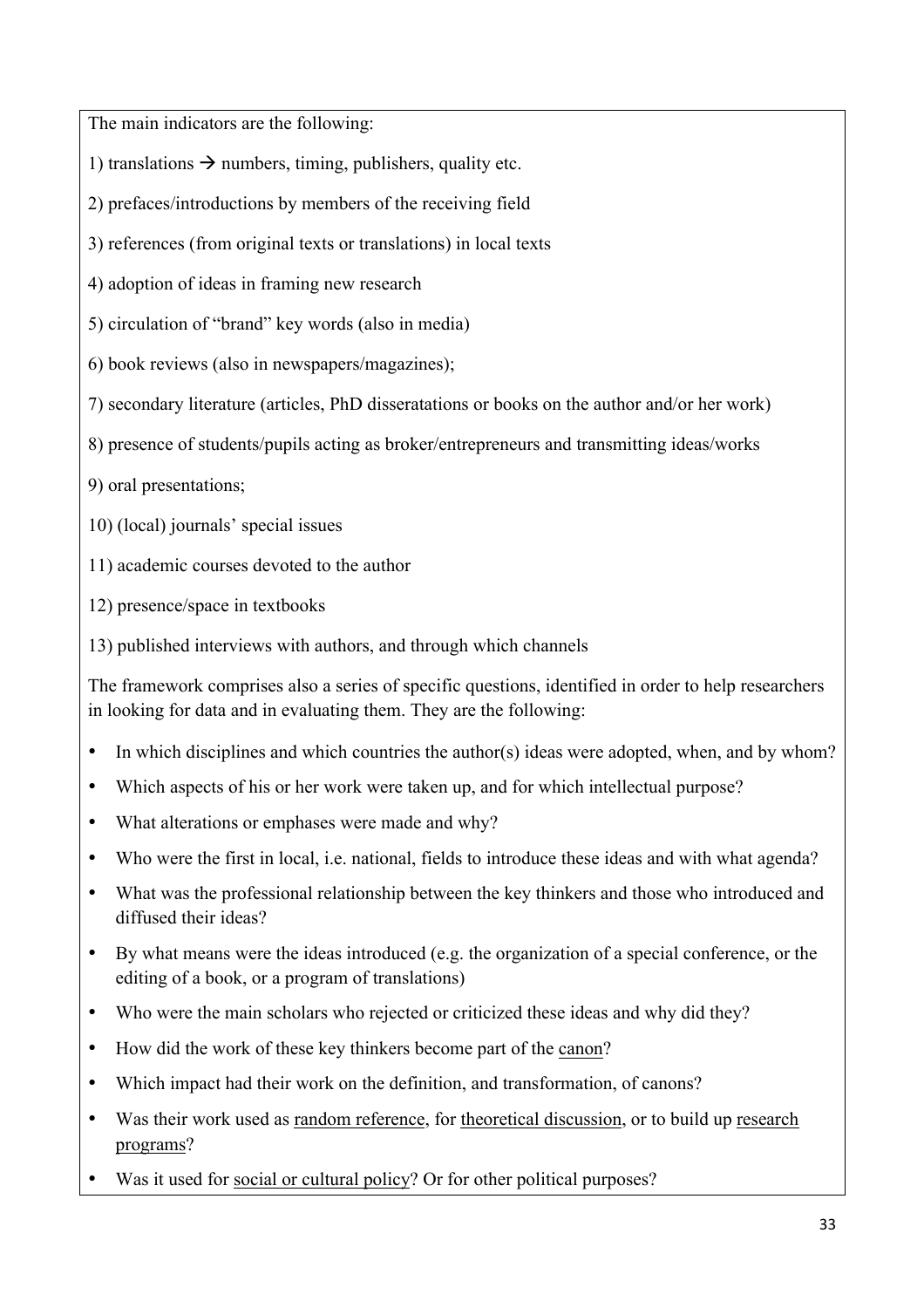- Is their large reception related to their crossing of disciplinary and geographic boundaries by merging different theoretical traditions?
- Did they contribute to the internationalization of the public sphere and to the transformation of the figure of the public intellectual?
- What is their legacy in the present?

After discussion and some first exploration of the literature and the available evidence (including bibliographical data sets), the research group has identified a list of key authors whose reception will be documented and analysed in a series of different countries and /or with reference to a few historically relevant occurrences (as the anti-Apartheid struggle in South Africa, or the Vietnam War). The list includes sociologists as Pierre Bourdieu and Robert K. Merton, philosophers as Jean-Paul Sartre, Hannah Arendt, John Rawls and Judith Butler, economists as Amartya Sen, literary critics as Roland Barthes and Gyatri Spivak, anthropologists as Claude Lévi-Strauss, public intellectuals as Antonio Gramsci. The current full list (to be further expanded) of the selected key authors with relative countries of reception under investigation is readable in table 1.

| <b>Key Author</b> | France | <b>Italy</b> | $\mathbf U$<br>$\mathbf K$ | Germany | <b>USA</b> | <b>Argent</b><br>ina | Other               | Global   |
|-------------------|--------|--------------|----------------------------|---------|------------|----------------------|---------------------|----------|
|                   |        |              |                            |         |            |                      |                     |          |
| Sociology         |        |              |                            |         |            |                      |                     |          |
| Bourdieu          |        |              |                            |         |            |                      |                     | $X^{12}$ |
| Merton            | X      | X            |                            |         |            |                      |                     |          |
| HS Becker         | X      |              |                            |         |            |                      |                     |          |
| Luhmann           | X      | $X^*$        |                            |         |            | X                    | $X^{13}$            |          |
| Philosophy        |        |              |                            |         |            |                      |                     |          |
| Arendt            | X      | X            |                            | X       |            |                      |                     |          |
| <b>Butler</b>     | X      | X            |                            |         |            |                      |                     |          |
| Rawls             | X      |              | $\mathbf X$                | X       |            |                      | $X^{14}$            |          |
| Sartre            |        |              |                            |         |            | X                    | X <sup>15</sup>     |          |
| Foucault          |        |              |                            |         |            | $\mathbf X$          | $\mathrm{X}^{\,16}$ |          |

Tab. 1 - Selected case studies for WP4 task  $2 \rightarrow$  reception of Key authors

<u> 1989 - Johann Stein, fransk politiker (d. 1989)</u>

 $12$  This is an extensive case study based on a series of national case studies (i.e. Italy, UK, Germany, Argentina) as well as a quantitative analysis of bibliographical and bibliometrical data about Bourdieu's works and their translations.<br><sup>13</sup> Various countries in Latin America.<br><sup>14</sup> Belgium and Romania <sup>15</sup> Republic of South Africa <sup>16</sup> Hung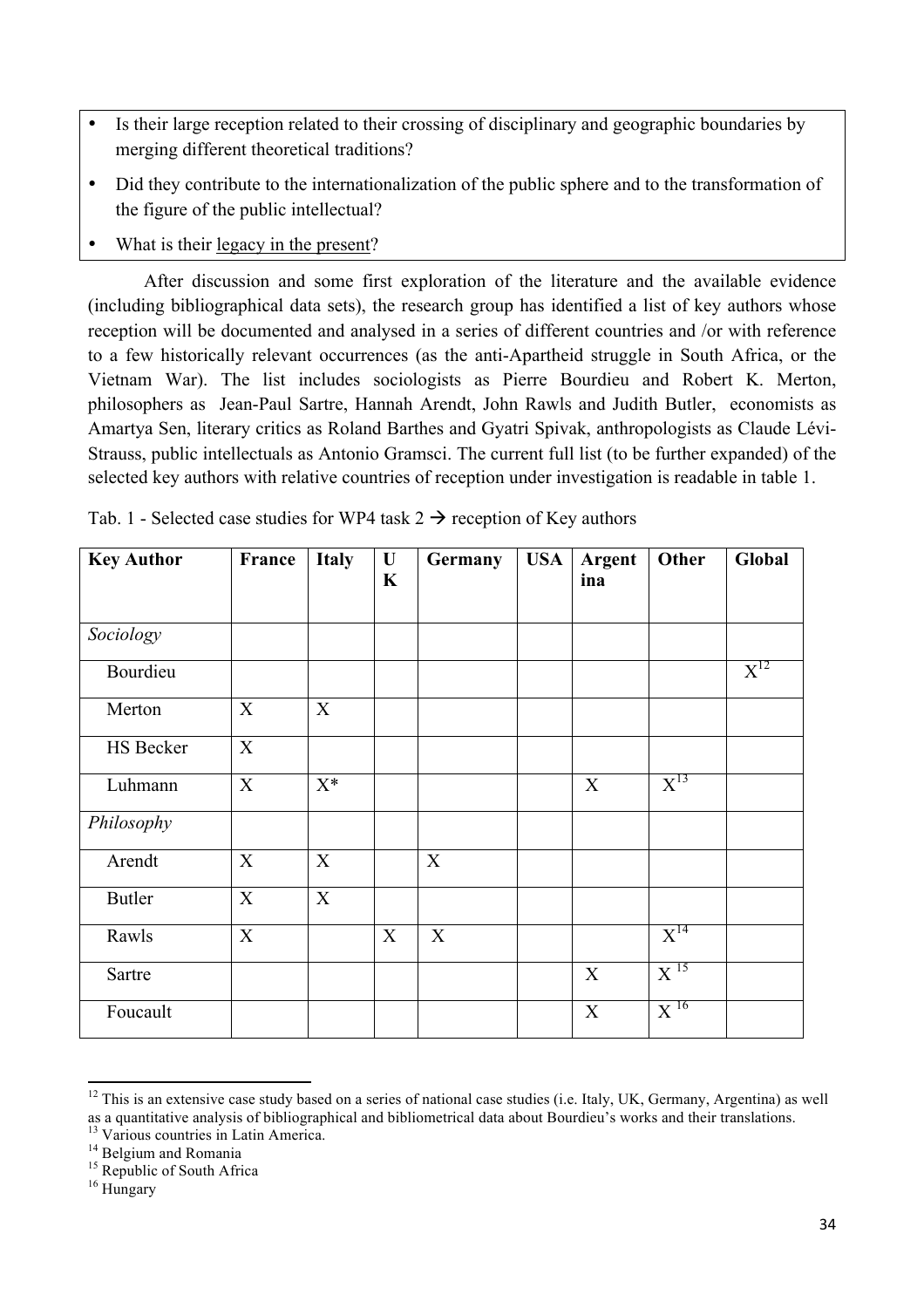| Popper*                               | $\mathbf X$    |                |                           |             |                |                |                   |          |
|---------------------------------------|----------------|----------------|---------------------------|-------------|----------------|----------------|-------------------|----------|
| Russell                               |                |                |                           |             |                |                |                   | $X^{17}$ |
| Derrida                               |                |                | $\mathbf X$               |             |                |                |                   |          |
| Althusser                             |                |                | $\overline{X}$            |             |                |                |                   |          |
| Literary criticism                    |                |                |                           |             |                |                |                   |          |
| <b>Barthes</b>                        |                |                | $\mathbf X$               |             | $\mathbf X$    |                |                   |          |
| Genette                               |                |                |                           |             | $\overline{X}$ |                |                   |          |
| Spivak                                | $\overline{X}$ |                |                           |             |                |                |                   |          |
| Economics                             |                |                |                           |             |                |                |                   |          |
| Sen                                   | $\mathbf X$    |                | $\mathbf X$               | $\mathbf X$ |                |                | $\mathrm{X}^{18}$ |          |
| Simon*                                |                | $\overline{X}$ |                           |             |                |                |                   |          |
| Anthropology                          |                |                |                           |             |                |                |                   |          |
| Lévi-Strauss                          |                |                | $\overline{X}$            |             |                | $\mathbf X$    |                   |          |
| Psychology/                           |                |                |                           |             |                |                |                   |          |
| psychoanalysis                        |                |                |                           |             |                |                |                   |          |
| Lacan                                 |                |                | $\boldsymbol{\mathrm{X}}$ |             |                | $\overline{X}$ |                   |          |
| Other<br>disciplines/no<br>discipline |                |                |                           |             |                |                |                   |          |
| Gramsci                               | X              |                |                           |             |                | $\mathbf X$    |                   | $X^{19}$ |

\* currently under consideration

The selection of these key authors has been grounded on two main factors: their lasting influence in the disciplines under investigation and their strategic relevance for interdisciplinarity, especially among the social sciences and the humanities. This is especially true for scholars like Lévi-Strauss, Sartre, Foucault, Bourdieu, Arendt, Lacan and Gramsci. A few case studies (e.g. Luhmann, Genette) have been selected as negative cases in interdisciplinary communication. Special attention has been devoted to gender issues (with selection of three women one of which specialised in gender studies) as well as ethnicity (both on the side of authors and countries of reception). Another issue the research group has taken in consideration is the convergence between

 

<sup>17</sup> This is a study focused on so called Russell Tribunal also known as the **International War Crimes Tribunal**, a private body composed of intellectuals and led by B. Russell (main inspirer) and J.-P. Sartre, founded in 1966. The case study focuses on the activities of the tribunal with respect to the Vietnam War.<sup>18</sup> Belgium and Romania

<sup>&</sup>lt;sup>19</sup> This study would be mainly based on a series of National case studies (including France and Argentina) and a secondary analysis of the data (more than 19.000 references in 41 languages) included in the Gramscian Bibliography online, created by the Fondazione Gramsci in Rome.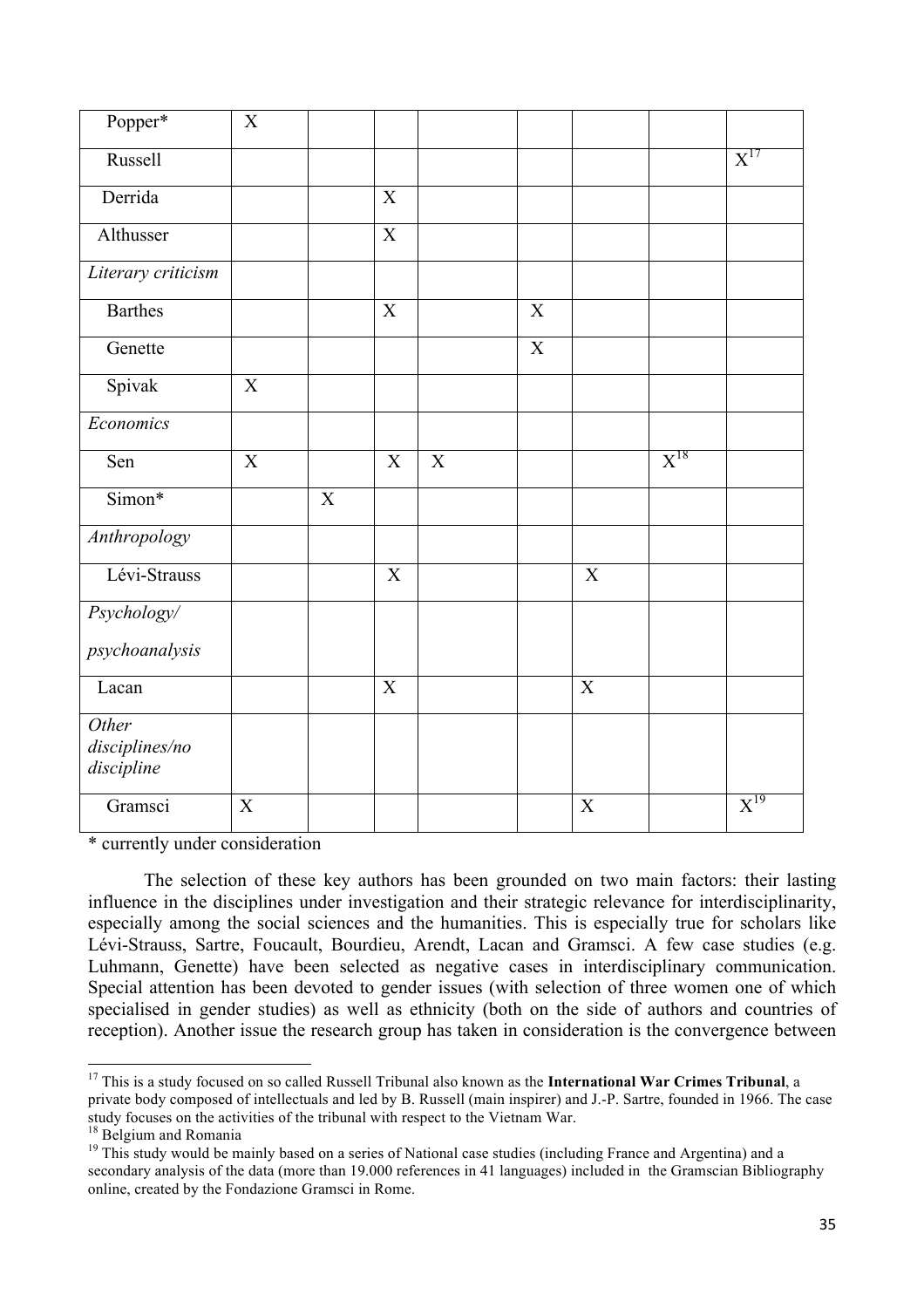key authors and paradigms under study in WP4 task  $1 -$  the rationale being to foster convergences between them, in order to have even more consistent and systematic case studies. For all but a few of these case studies bibliographical data as well as documentary evidence are being collected. Some preliminary analysis are already available.

The research group is currently discussing the opportunity to add to this already long list a case study relative to a discipline not covered as yet (i.e. political science) as well further key authors (i.e. E.W. Said for literary criticism as a case study in the reception of a non-western scholar).

Finally, the Hungarian team are preparing a statistical evaluation of the citation of foreign authors in the various SSH in Hungary by counting references (both translations of studies, reviews, and original contributions). It is anticipated that this venture will highlight whether or not certain major intellectual controversies that unfolded in West Europe spread to Hungary, and if so, what kind of effect they had upon local debates in this region.

#### **Task 3: Methodology, epistemology, controversies (Baert, UCAM and CNRS)**

Whereas tasks 1 and 2 investigate intellectual currents and thinkers, this task analyses highprofile disputes in the social sciences and humanities that explicitly center round issues of methodology and epistemology and that had an impact on research practices. That is, this task studies some of the key methodological and epistemological debates and public controversies that arose within the social sciences and humanities from 1945. This task is interested in asking, for instance: who were the main actors in these controversies? Which kind of support did they mobilize? Which alliances and splits did they produce? Why did they rise in one country and not others? How did these controversies circulate across borders? How did they change in form and structure, as well as in outcome? A special focus will be devoted to the relationship of the social sciences and humanities with the natural sciences, in order to reconstruct and assess the different ways in which SSH articulated with forms of knowledge considered stronger, highly legitimated, and used as reference standards or, alternatively, as foils.

Patrick Baert and Marcus Morgan of the UK Team are examining the issue of intellectual controversies and disputes primarily through focussing upon the following two case studies.

Firstly, they are investigating the furore that ensued after the non-appointment of Colin MacCabe, a young English literature scholar holding the position of Assistant Lecturer at the time, to a tenured position at the University of Cambridge's English Faculty in the winter of 1980-81. The so-called 'MacCabe Affair' (dubbed such by the media) gained an unprecedented amount of press coverage locally, nationally, and even internationally. This research analyses how the McCabe Affair began and rapidly became amplified, how the various protagonists attempted to position themselves and their adversaries through a range of rhetorical and dramatic devices, how the particular case fits into and expresses far broader demographic and disciplinary changes that were taking place in British Higher Education at the time, how the scandal eventually came to be culturally narrated as threatening to the core values not just the study of English but of Englishness itself, how the performances of the various parties drew upon a range of repertoires that attempted to fix particular definitions of the unfolding situation, and finally what more general understandings of the form and process of intellectual controversies can be gleaned from the particular episode.

Secondly, they are examining the influence of French Marxist theory on the shape of the British New Left after 1962, when Perry Anderson took over the editorship of the New Left Review. This research will focus upon the conflict this change, and the ensuing revisions to the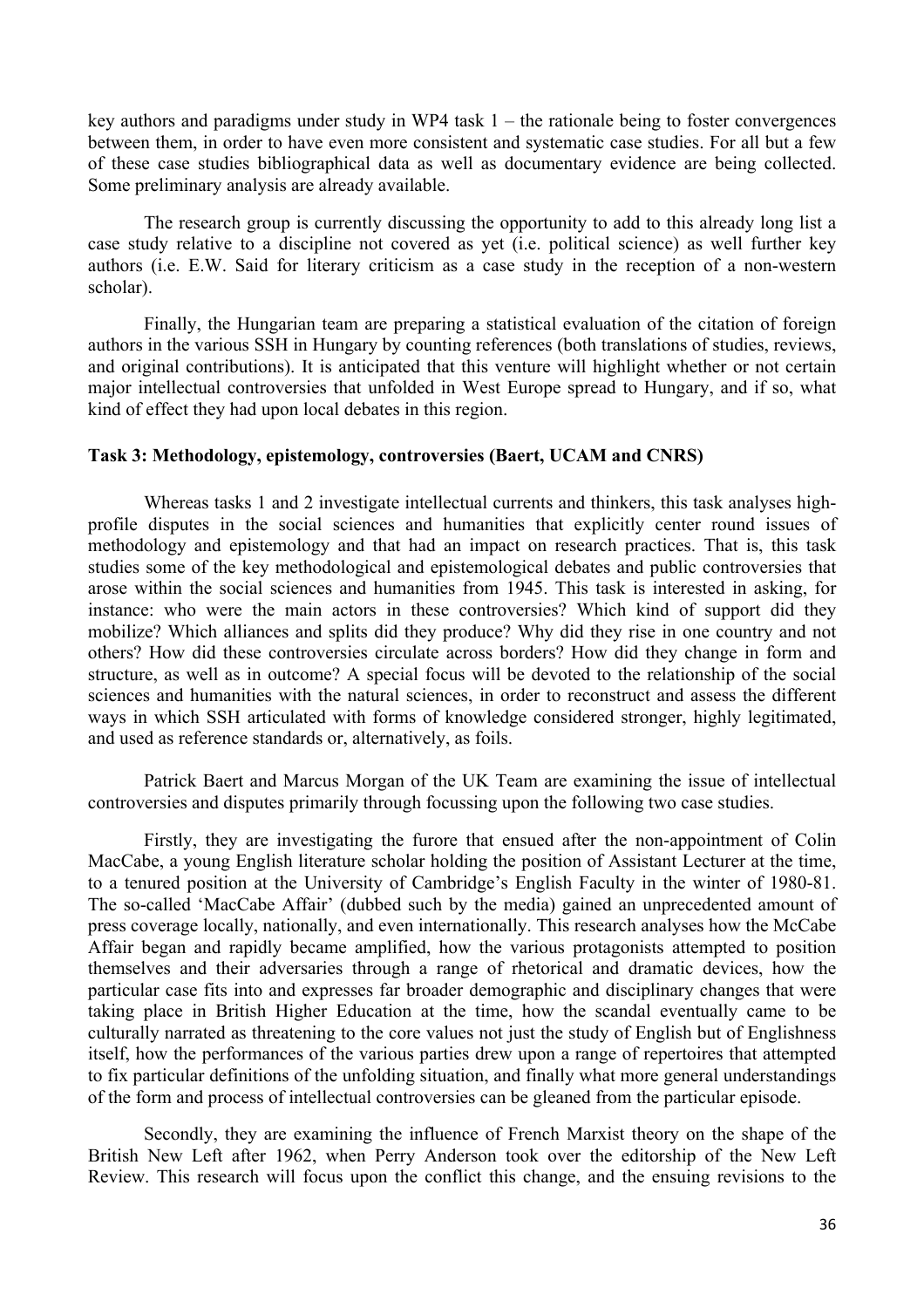format and content of the New Left Review, generated with members of the original editorial board, most obviously E. P. Thompson. This case examines the public exchanges that took place between certain key protagonists (such as Thompson, Anderson, and Nairn), the form and function of the polemical critiques that were written against each others' positions, the manner in which much of the debate was carried out in terms of the interference of foreign socialist ideas and 'Theory' in private domestic affairs, the way in which it eventually became framed (similarly to the MacCabe case mentioned above) in terms of national character and identity, and finally the roles it served for the careers and fortunes of those who were involved in it.

The French team, in particular Clarisse Fordant, is looking at the controversy that arose over the introduction of ethnic statistics to classify French citizens in the 1990s. From the middle of the 1990s, the European harmonization of the systems of statistical data collection for a bigger adequacy with the social reality of the political tools of fight against the discriminations brought about new debates regarding the possibility, the necessity or the refusal to introduce variables taking into account the ethnic or racial origin of the individuals. These debates were shaped as a controversy and shook the scientific and political spaces notably within the Institut national des études démographiques (INED) and the Institut national de la statistique et des études économiques (INSEE). At the same time, new notions appeared in France, as those of multiculturalism and diversity, questioning in a new way the philosophic and practical State model. These approaches tended indeed to redefine the individual and collective identities, offering alternative projects for scientific research and political action.

Taxonomies and classifications are a major social and political stake. The social sciences constantly produce such classifications, which contribute to build the worldview of a society. The social sciences play a major role in the construction and reproduction of society relations through the act of categorization. Consequently, the moments when these social taxonomies are discussed publicly provide a privileged ground for exploring the changes in the social re-production process. At the core of this research lays a theoretical question regarding the relations between the political and scientific fields. It implies studying practices that are deeply rooted in these two social spaces: the production of statistics and their use being always torn between the logics of action and knowledge. This research is thus cross-disciplinary, at the intersection of science studies, epistemology of the social sciences, and political sociology, and aims also at contributing to the reflection on ethical issues in the human and social sciences.

These debates then question the history of the construction of the statistical categories and the social representations they convey, the way they inform public policies of immigration, integration and the struggle against discrimination, and in a more general way, the history of the relations between social sciences and the State in France. However, this controversy cannot be reduced to its national stakes; it must be understood in the light of a strong process of international circulation of ideas based on the globalization of scientific and political fields. In this perspective, it is very important to provide a comparative account of the national traditions, especially in Germany, France and Great Britain, and to observe how these national traditions influence the effective policies built to help migrants integration and to fight racism and discriminations.

During the Second World War, the "great controversies" between the supporters of Anna Freud and those of Mélanie Klein profoundly divided the British Society of psychoanalysis. Marc Joly, from the French team, will study the international circulation of this controversy in a threefold perspective.

(1) Firstly, these controversies, which arose in the wake of the migration of psychoanalysts from Vienna and of Sigmund Freud's death, revealed the opposition and divisions that structured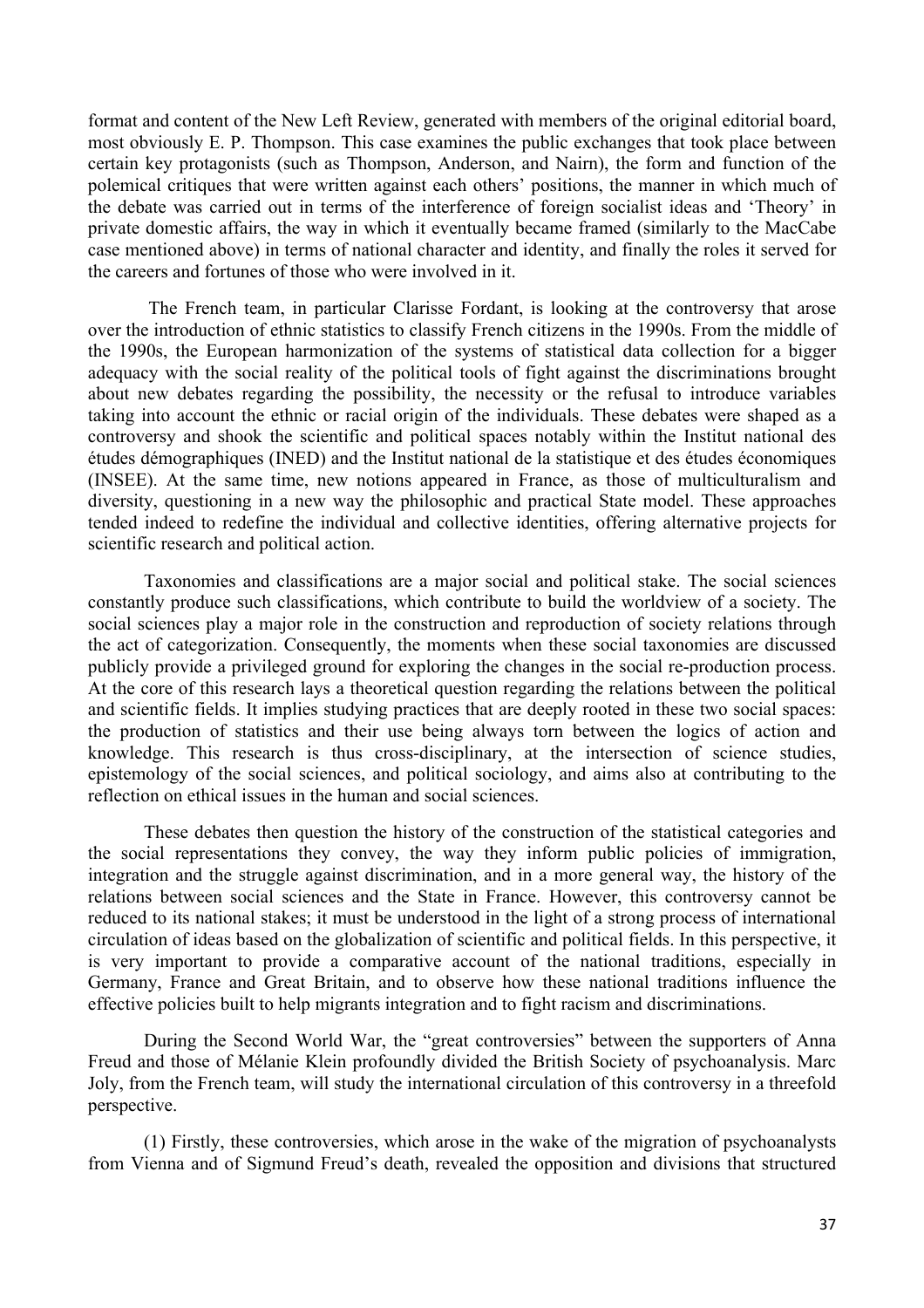the space of European psychoanalysis since the beginning of the 1920 (for instance the opposition between medical and lay analysts).

(2) Secondly, the impact of these controversies on the reconfiguration of psychoanalysis at the international level after 1945, under Anglo-American domination, needs to be assessed. Anna-Freudism and Kleinism became dominant in the International Psychoanalytical Association, especially through American Ego-psychology, which had Austrian origins (Ernst Kris, Heinz Hartmann) and was supported by Anna Freud. A kind of division of labor occurred between the UK, where the main Freudian theorists lived (Anna Freud, Melanie Klein, Bion, Michael Balint, Donald Winnicott, etc.), while medically inspired technical rules were imposed within the International Psychoanalytical Association *via* the powerful American Psychoanalytic Association headed by Abraham Brill.

(3) Finally, the French case will be examined. The French psychoanalysts ignored the British controversies. However, it seems that the controversies around the Lacanian school, starting in the 1950s, were in a sense a repetition of the controversies around Kleinianism, and that their treatment by the International Psychoanalytical Association was informed by the earlier British controversy.

# **WP5: Fostering the European Research area in SSH: removing obstacles and improving cooperation**

No objective for the period. The material gathered will help understand obstacles to international cooperation and help make propositions for improving it.

#### **WP6: Dissemination**

#### **Designing, development, monitoring and updating of the INTERCO-SSH Website**

The INTERCO-SSH Website is entirely dedicated to the project, opened to scientific communities, and even to a larger audience: http://www.interco-ssh.eu/

The public Website provides information about the objectives of the project in order to highlight contributions provided by the project partners; the news and announcements of major events carried out during the project; the progress on INTERCO-SSH results and the publications. The Intranet gives information on reference documents; on the INTERCO-SSH media kit; on the reports of INTERCO-SSH meetings and on the accurate schedule of the project.

The Website is available in English and in French. The French pages aren't yet fully completed but its homepage is updated. The European Project Manager updates regularly the website.

INTERCO-SSH project has developed a visual identity applying to INTERCO-SSH logo and communication media: Website, newsletter, presentations, programmes, flyer & deliverables. INTERCO-SSH PPT template unifies the partners presentations. A programme template is used during the INTERCO-SSH meetings. A leaflet was created to present and promote the project in French and in English (see Annexes). It is widely distributed. The Graz team has designed a poster (see Annexes) for the project for the conference "Horizons for Social Sciences and Humanities" on 23st & 24th September 2013 in Vilnius in Lithuania.

The first newsletter (see Annexes) of the project was published on 1st March 2014. It reports the project life during its first year.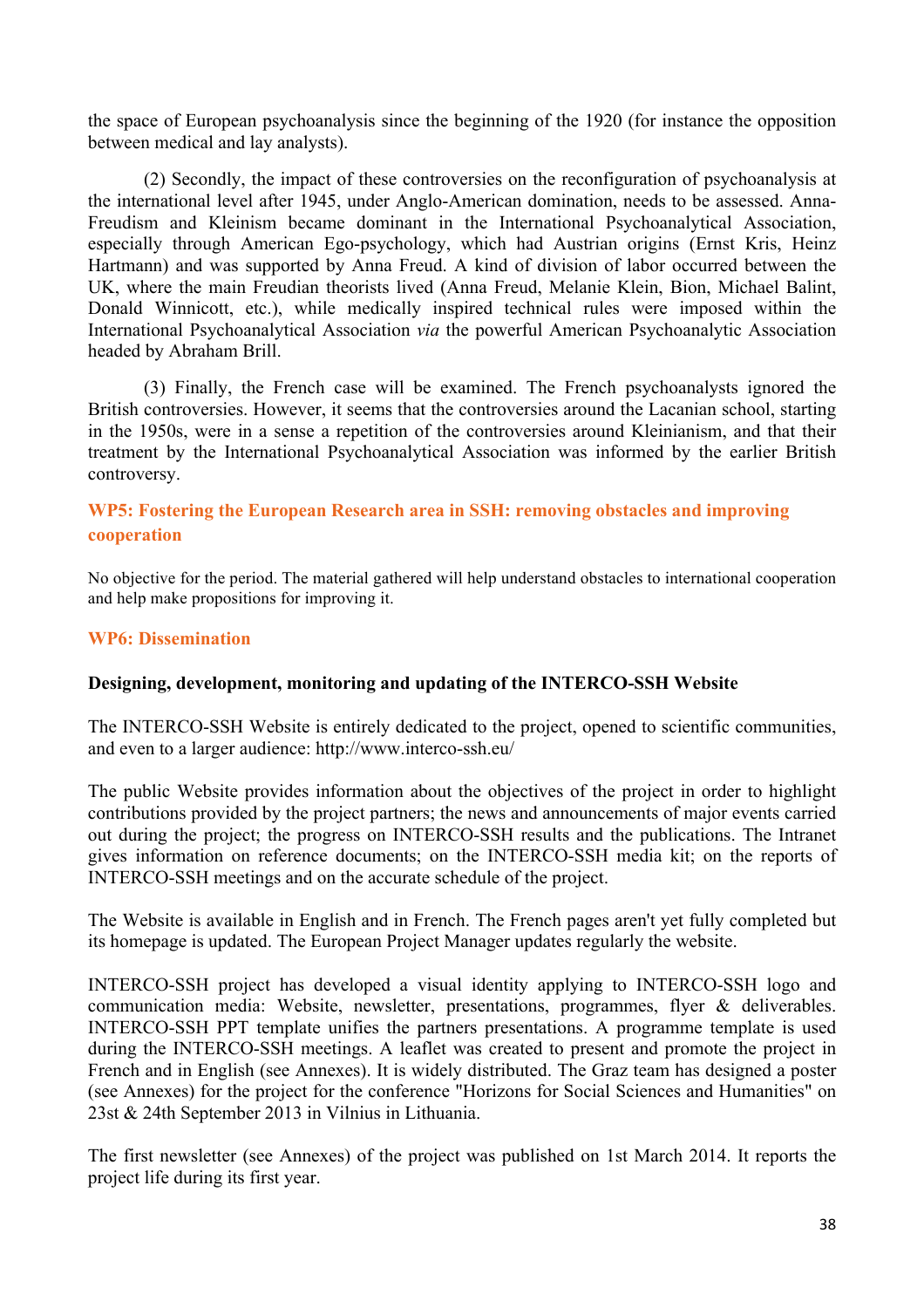The European Project Manager has implemented a collaborative space (with SharePoint) in order to allow sharing working documents, informations and research progresses between partners.

# **Organization of a Summer School for PhD students**

The INTERCO-SSH European project organizes a Summer School about the "Methods in SSH studies" in Fréjus (France) from the  $23<sup>rd</sup>$  to the  $27<sup>th</sup>$  of June. The Summer School will provide training in methods for studying SSH: historical sociology of SSH, morphology, prosopography, interna-tionalization, including the circulation of scholars, works (through translation), paradigms, theories and methods, and reception processes. A call for applications has been widely disseminated in the networks of the project. Twenty PhD students from around the world are expected. (see Annexes)

# **Organization of Seminars and Graduate Programmes**

The INTERCO-SSH project has been presented at the seminar "*Historical sociology of the social sciences and humanities*" at the Ecole des hautes études en sciences sociales, which takes place on the second et fourth Tuesday 17:00-19:00 pm, 96 bd Raspail (from  $12<sup>th</sup>$  November 2013 to  $27<sup>th</sup>$  May 2014). The French team (Eric Brun and Lucile Dumont) presented the results of the 3rd task of WP2 on the institutionalization of the SSH in France on the 14th January. Thibaud Boncourt presented the results of task 3 of WP3 on the European scholarly associations. Ioana Popa, a member of the French team, will present on the  $8<sup>th</sup>$  April her research on the East-West scientific exchanges during the Cold War.

A regular Reading Group on the Sociology of Intellectuals was held in the Sociology Department at Cambridge (15<sup>th</sup>  $\&$  29<sup>th</sup> October, 12<sup>th</sup>  $\&$  26<sup>th</sup> November 2013), at which speakers such as Dr Martha Bucholc, and Prof. Stefan Collini have been scheduled to present their work.

A Brown Bag Series ( $12^{th}$  December 2013, 9<sup>th</sup> & 23<sup>rd</sup> January 2014) was organized by C. Fleck and R. Schögler in the realm of the doctoral programme on the « *History and sociology of the social sciences* » at the Graz University in Austria.

# **Presentation of the project to social scientists and scholars in the humanities**

- Past conferences and workshops
- The INTERCO-SSH Kick-off Meeting in Paris (15th & 16th April 2013) was open to students and scholars. Many PhD students attended it.
- Gisèle Sapiro was invited to present the project INTERCO-SSH at the HERA/JRP network board meeting in London on the 31st May 2013. The board expressed its interest in the project and readiness to further collaboration.
- Gisèle Sapiro and Marco Santoro took part in the seminar "*Scienza e critica del Mondo sociale. La lezione di Pierre Bourdieu*" (on  $6<sup>th</sup>$  &  $7<sup>th</sup>$  July 2013) in Cagliari in Italy.
- Christian Fleck & Rafael Schögler attended the conference "*Horizons for Social Sciences and Humanities*" (23th - 24th September 2013) at Vilnius in Lithuania and presented the INTERCO-SSH project.
- The INTERCO-SSH project was also presented at the Mora Institute in Mexico in October 2013 by Gisèle Sapiro, who was invited there as a Distinguished Marcel Bataillon Visiting Professor.
- The Hungarian team has started planning workshops and conferences on the SSH in Sovietized and post-communist Hungary and East Central Europe. The leaders of the Hungarian team have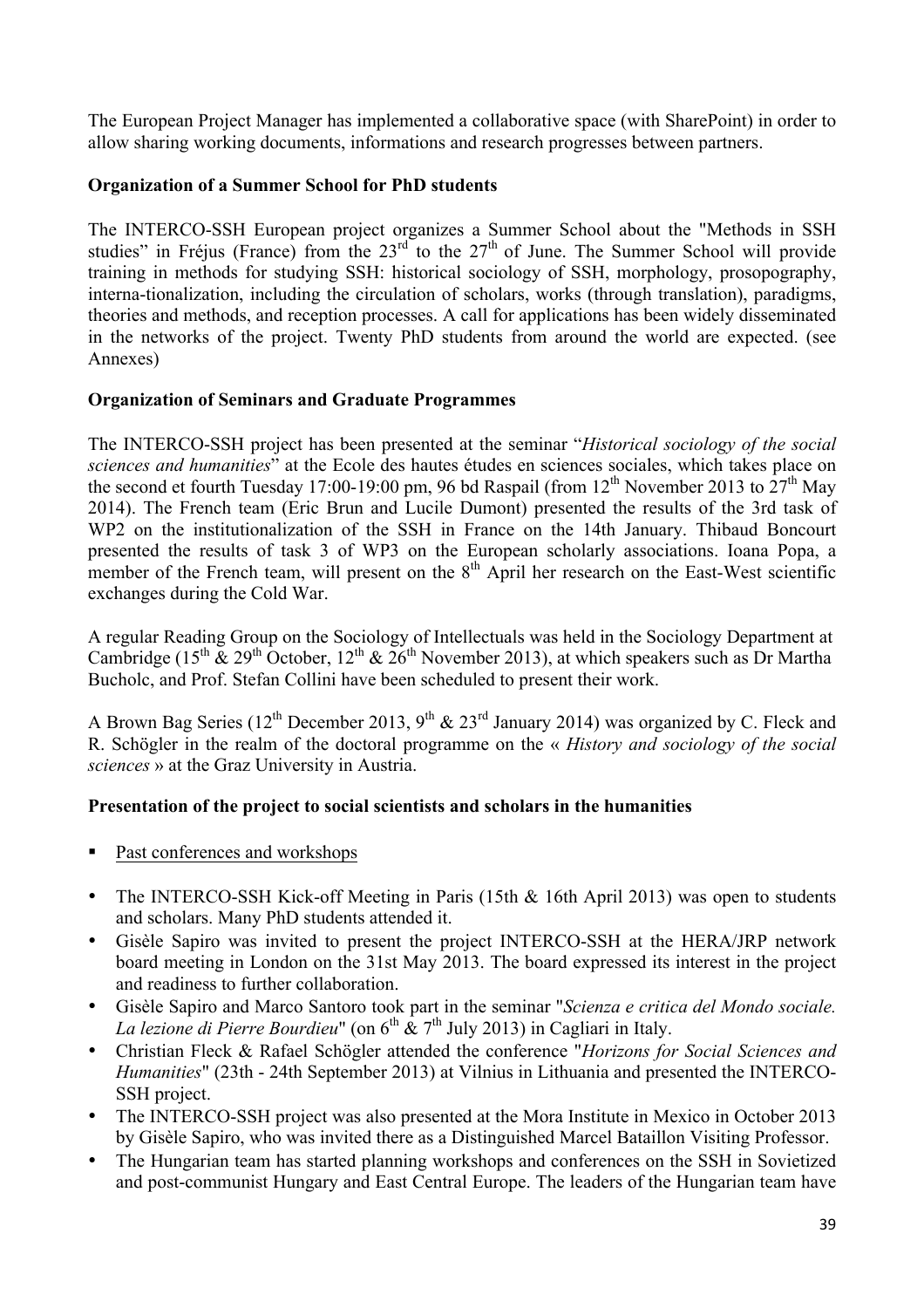already presented various aspects of the INTERCO-SSH project at a recent conference organised in Budapest by the the Pedagogical Subcommittee of the Hungarian Academy of Sciences and the Chair of the History of Education of the University of Budapest ELTE ("*Continuities and transformation in educational sciences during major historical changes*   $(1940-1970)$ " on 7<sup>th</sup> & 8<sup>th</sup> February 2014 at Budapest in Hungary).

■ Upcoming events

Two special meetings are under planning (with call for papers sent out):

1/ The first is to be held in early September 2014 at the John Wesley Theological College in Budapest on Hungarian and East Central European developments, drawing on available scholarship on the recent past of the SSH in this part of the world. Most of the meeting will be held in Hungarian. The papers will be proposed for publication to the professional journals Iskolakultúra /School culture/ and/or Education, both published in Budapest.

2/ The second meeting will host the Annual Consortium Meeting of the INTERCO-SSH at the Central European University in Budapest, with a call for papers addressed to interested colleagues studying the earlier Sovietized East Central European countries, besides a major international conference involving other scholars, especially those from East Central Europe, with the central focus upon: The internationalisation of the SSH in Europe since 1945: continuities and discontinuities. The mid-term conference in Hungary will also be open to students and scholars. The outcome might be published by international journal, Review of East Central European History, published by Past inc., Centre for Historical Studies of the History Department of the Central European University.

#### **Four other events are already planned for 2014:**

Gustavo Sorá and Ezequiel Grisendi organizes a seminar about the "*Antropología de las culturas nacionales: Intercambios mundializados y reinvención de tradiciones nacionales*" every Thursday from 20th March to 15th June at the Facultad de Filosofía y Humaidades, Universidad Nacional de Córdoba in Argentina.

Patrick Baert & Marcus Morgan will present some initial research of INTERCO-SSH project at the Centre for Cultural Sociology Anniversary Conference "Advancing Cultural Sociology" at Yale University (United States) on 25th - 27th April 2014.

The STS Conference Graz 2014 about "*Critical Issues in Science and Technology Studies*" will be held on 5th & 6th May 2014 at Graz in Austria. Matthias Duller & Rafael Schögler from the Department of Sociology at the University of Graz organize a special session about "*From STS to SSH: Translating STS concepts for the study of social sciences and humanities*".

C. Fleck and R. Schögler will present the INTERCO-SSH Handbook of Indicators and an aspect on the European Research Area at the ISA World Conference in Yokohama (on 13th.-19th July 2014).

#### **Dissemination to the general public**

Information about the Kick-Off Meeting has been sent to the media, and the INTERCO-SSH project was presented by Gisèle Sapiro at the Paris Salon du livre in March 2014, at the stand of the Institut français, in a panel about translations of SSH authors in Argentian, but it is too early to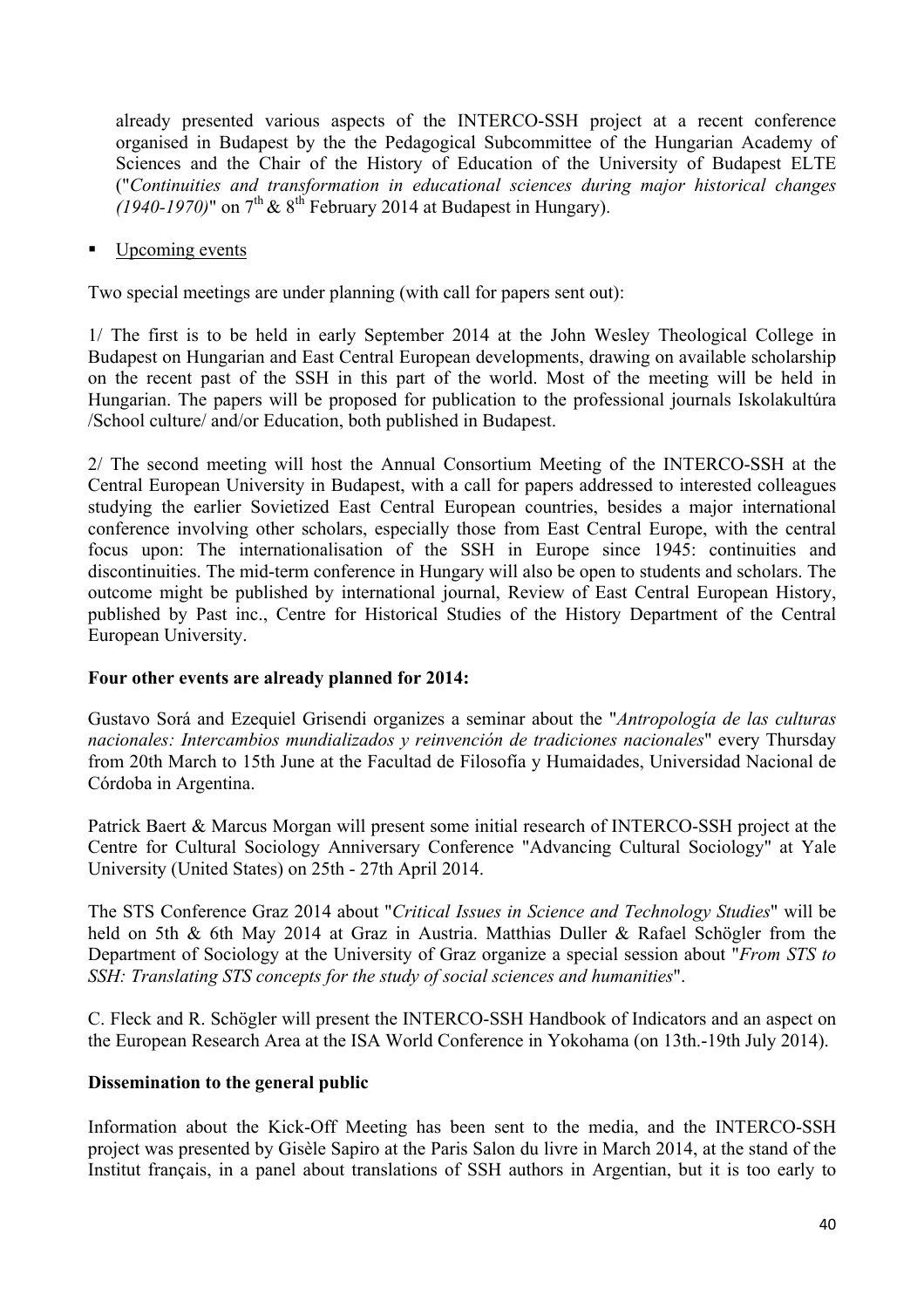disseminate and to present results in cultural spaces open to a larger public, this is planned for the third year.

# **Special issues / articles planned in scientific journals**

A special issue of *Actes de la recherche en sciences sociales* on interdisciplinarity, will be edited by Johan Heilbron. The proposal was accepted by the board of the journal and articles are being prepared (WP3, task 1).

Marco Santoro proposes special issues in the following journals:

- Symposium on reception of key authors/circulation of paradigms in *Sociologica* (WP4, task 2)
- A special section on interdisciplinarity in *Studi Culturali* (WP3, task 1)
- A possible special issue on the institutionalization / internationalization of the social sciences in *Rassegna Italiana di Sociologia* (WP2)

Patrick Baert is considering submitting articles and/or submitting a proposal for a themed issue on circulation of paradigms and theories to the *International Journal of Politics, Culture and Society*, as well as in the *Journal of Classical Sociology*. (WP4, task 1 and 3)

Gustavo Sorà proposes an issue on Translations of SSH in the journal *Desarrollo Económico vol 55* planned for May 2015 (WP3, task 2 and 4).

Christian Fleck and Rafael Schögler are considering submitting special issues on Processes of institutionalization and on Processes of deinstitutionalization of SSH in Europe in *Serendipities* and in *ÖZG* (Österreichische Zeitschrift für Geschichtswissenschaften). (WP2)

The policy briefs will begin end May 2015.

A conference on the emerging European research area is planned in spring 2016 in Rotterdam, under Johan Heilbron's supervision (WP3, task 3)

A conference on "Latin America as an area of competition between Europe and North America" is planned in September 2015 in Buenos Aries, under Gustavo Sora's supervision (WP3, task 4).

The final conference and the book are planned for the end of the project in 2017 just like the producing a short "Guide to methodological analysis of cooperation practices in science in Europe".

# **3. Project management during the period**

# a) Consortium management tasks and achievements

The day to day management of INTERCO-SSH is handled by the Project Management Board, which consists of the Scientific Coordinator and the European Project Manager. The research in the workpackages is coordinating via mail, but also in physical working meetings. The communication within and between workpackages works well.

During the first project period, the main management tasks were to ensure an efficient and regular communication within the Consortium, to organize the work progress of the project, to monitor the respect of the deadlines and to assist and support the partners for administrative, legal and financial issues. The Project Management Board has coordinated the first annual report and it was in constant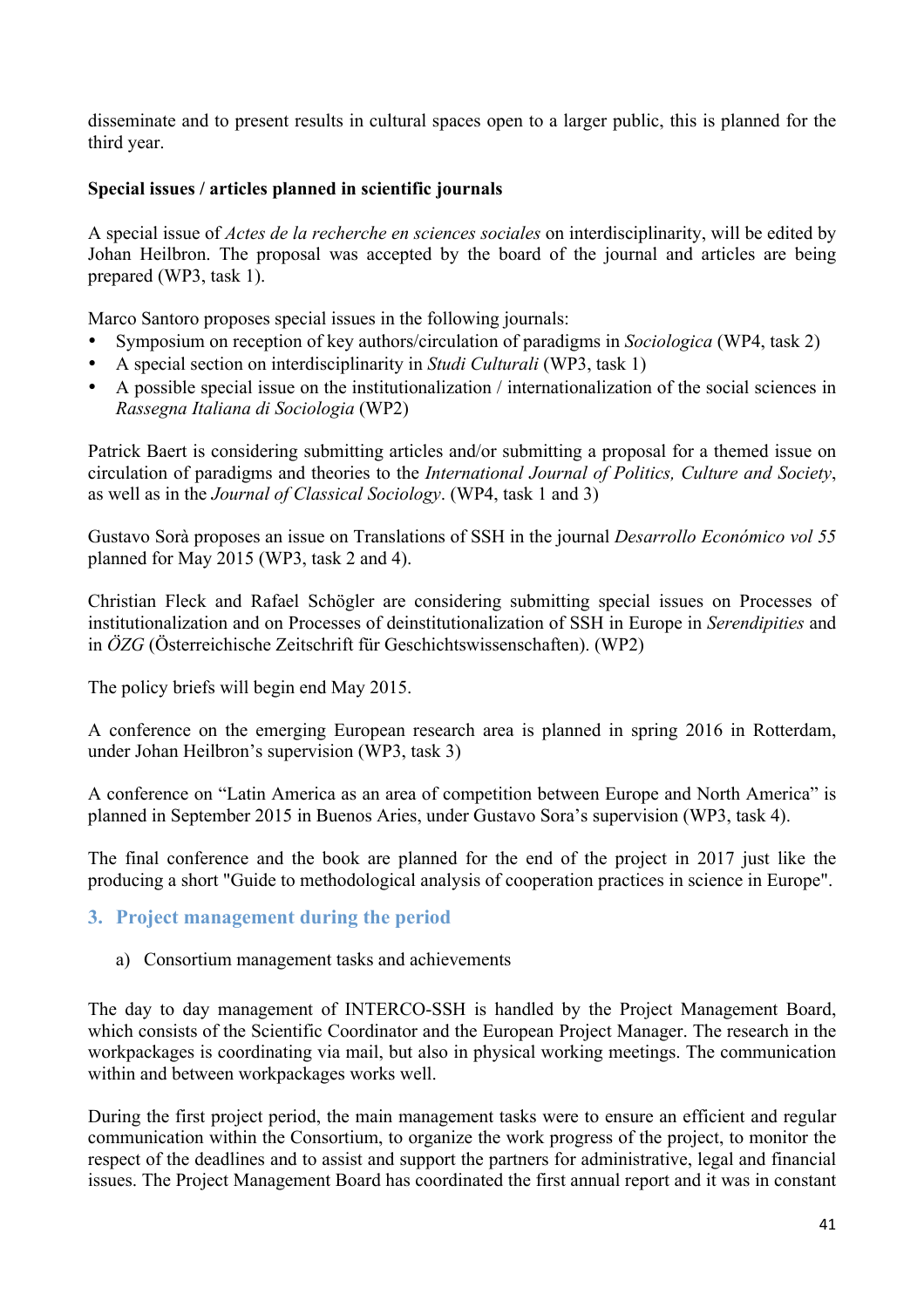contact with the Project Officer. It took care of distributing the pre-financing and of sending the Consortium Agreement signed to all partners.

Finally, it is the impression of the Project Management Board that the Consortium performs well, and the individual WPs interacts satisfactorily, and in general, the progress is according to schedule.

b) Problems and solutions

It was necessary to organize an intermediate work meeting in December. This meeting wasn't originally planned in the DoW of the project. Nevertheless, all partners were represented and all partners agreed

the meeting was very useful to coordinate the gathering of data for WP2.

c) Project meetings

The project started as planned on 1st March 2013 and the Kick-Off Meeting took place on 15th & 16th April 2013 in Paris. An intermediate work meeting was organized on  $5t<sup>h</sup> \& 6<sup>th</sup>$  December 2013 in Paris. The INTERCO-SSH annual meeting was in Bologna on 6th & 7th March 2014. Two Governing Board Meeting were held since the beginning of the project (see Annexes).

# Other event

The European Project Manager attended a training on Open Access organized by FLASH-IT project and the European Commission on 12th November 2013 in Brussels, at the University Club Foundation.

d) Project planning and status

INTERCO-SSH has submitted all the required deliverables, and mets its main milestones, and work is in several areas progressing beyond the plan.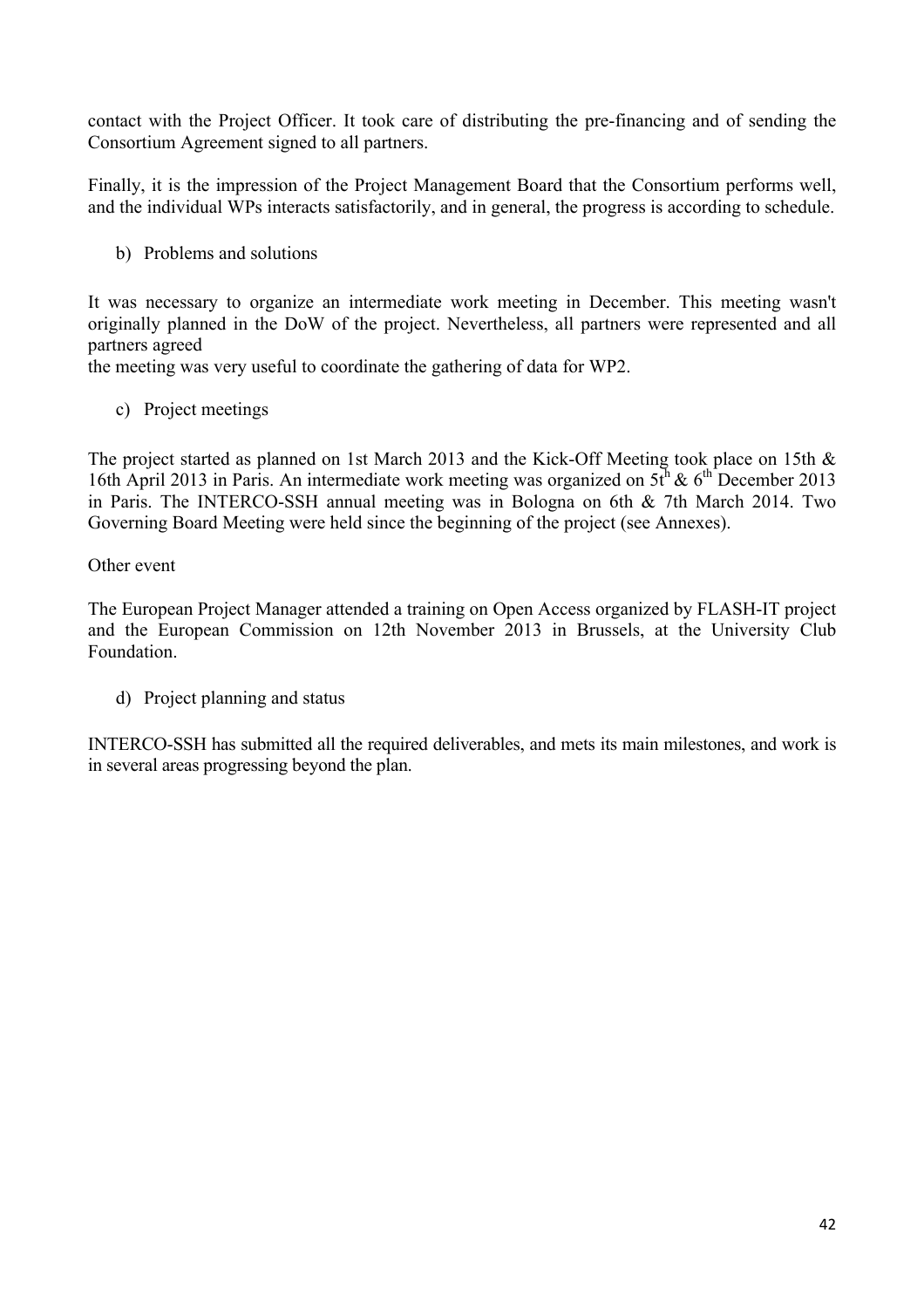# **III. Deliverables and milestones tables**

#### **Deliverables**

*The deliverables due in this reporting period, as indicated in Annex I to the Grant Agreement have to be uploaded by the responsible participants (as indicated in Annex I), and then approved and submitted by the Coordinator. Deliverables are of a nature other than periodic or final reports (ex: "prototypes", "demonstrators" or "others"). The periodic reports and the final report have NOT to be considered as deliverables. If the deliverables are not well explained in the periodic and/or final reports, then, a short descriptive report should be submitted, so that the Commission has a record of their existence.*

*If a deliverable has been cancelled or regrouped with another one, please indicate this in the column "Comments". If a new deliverable is proposed, please indicate this in the column "Comments".*

*The number of persons/month for each deliverable has been defined in Annex I of the Grant Agreement and cannot be changed. In SESAM, this number is automatically transferred from NEF and is not editable. If there is a deviation from the Annex I, then this should be clearly explained in the comments column.*

*This table is cumulative, that is, it should always show all deliverables from the beginning of the project.*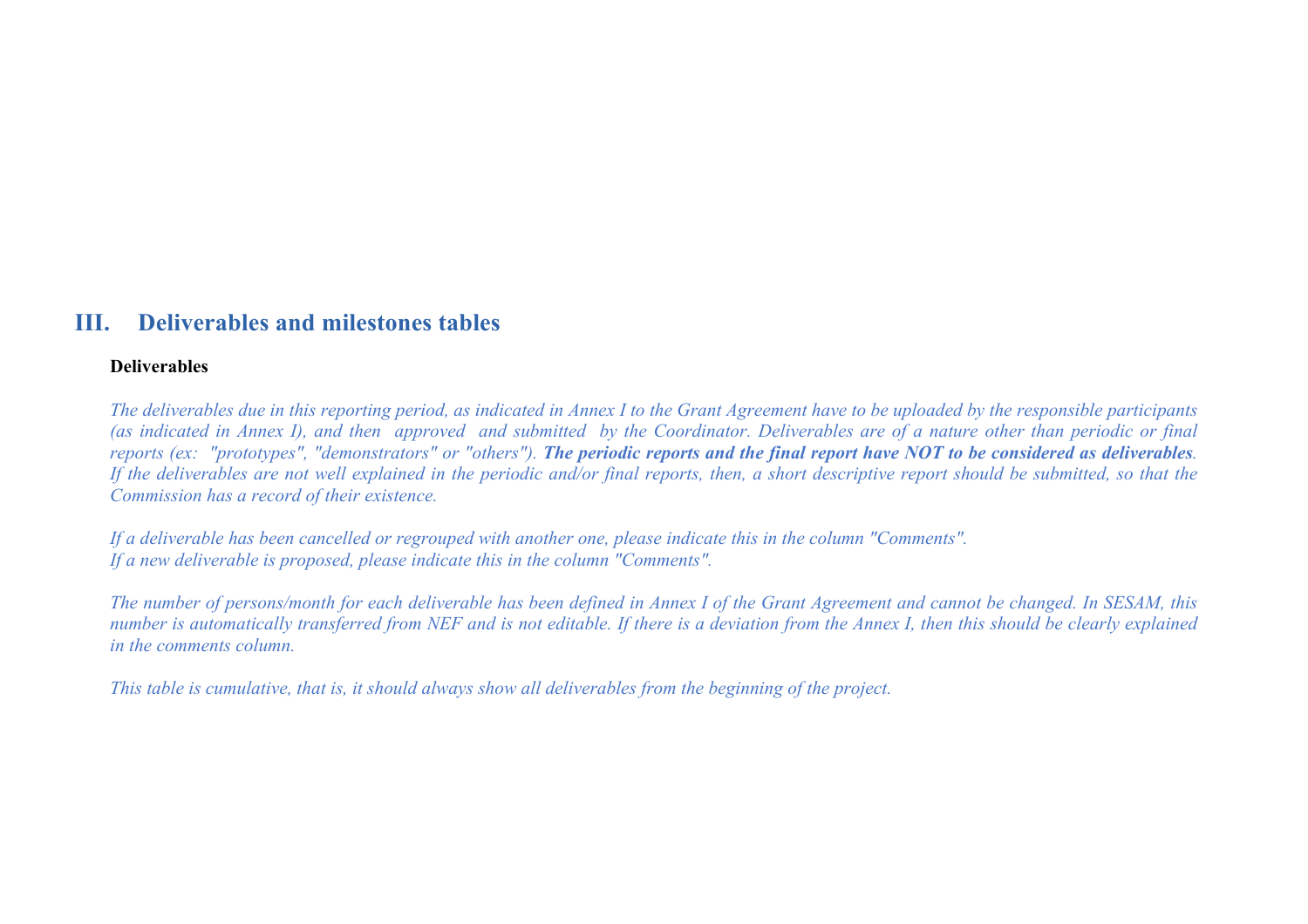|          | <b>TABLE 1. DELIVERABLES</b>                                          |         |                  |                                                           |               |                                             |                                               |                                                       |                                                       |                 |  |  |
|----------|-----------------------------------------------------------------------|---------|------------------|-----------------------------------------------------------|---------------|---------------------------------------------|-----------------------------------------------|-------------------------------------------------------|-------------------------------------------------------|-----------------|--|--|
| Del. no. | Deliverable name                                                      | Version | <b>WP</b><br>no. | Lead beneficiary                                          | <b>Nature</b> | <b>Dissemination</b><br>level <sup>20</sup> | Delivery date<br>from Annex I<br>(proj month) | Actual /<br>Forecast<br>delivery<br>date<br>Dd/mm/yyy | <b>Status</b><br>No<br>submitted/<br><b>Submitted</b> | <b>Comments</b> |  |  |
| 12       | Leaflet                                                               | 1.0     | 6                | <b>CNRS</b>                                               | Other         | PU                                          | 30/06/2013                                    | 11/07/2013                                            | Accepted                                              |                 |  |  |
|          | Website                                                               | 1.0     | 6                | <b>CNRS</b>                                               | Other         | PU                                          | 30/06/2013                                    | 11/07/2013                                            | Accepted                                              |                 |  |  |
|          | Handbook of<br>indicators of<br>internationalization in<br><b>SSH</b> | 1.0     | $\overline{3}$   | <b>ERASMUS</b><br><b>UNIVERSITEIT</b><br><b>ROTTERDAM</b> | Other         | PP                                          | 28/02/2014                                    | 20/03/2014                                            | Received                                              |                 |  |  |
|          | Handbook on<br>indicators of<br>institutionalization of<br><b>SSH</b> | 1.0     | $\overline{2}$   | <b>UNIVERSITAET</b><br><b>GRAZ</b>                        | Other         | PP                                          | 28/02/2014                                    | 20/03/2014                                            | Received                                              |                 |  |  |

 $^{20}$  **PU** = Public

- **PP** = Restricted to other programme participants (including the Commission Services).
- **RE** = Restricted to a group specified by the consortium (including the Commission Services).
- **CO** = Confidential, only for members of the consortium (including the Commission Services).
- Make sure that you are using the correct following label when your project has classified deliverables.
- **EU** restricted = Classified with the mention of the classification level restricted "EU Restricted"
- **EU** confidential = Classified with the mention of the classification level confidential " EU Confidential "
- **EU** secret = Classified with the mention of the classification level secret "EU Secret "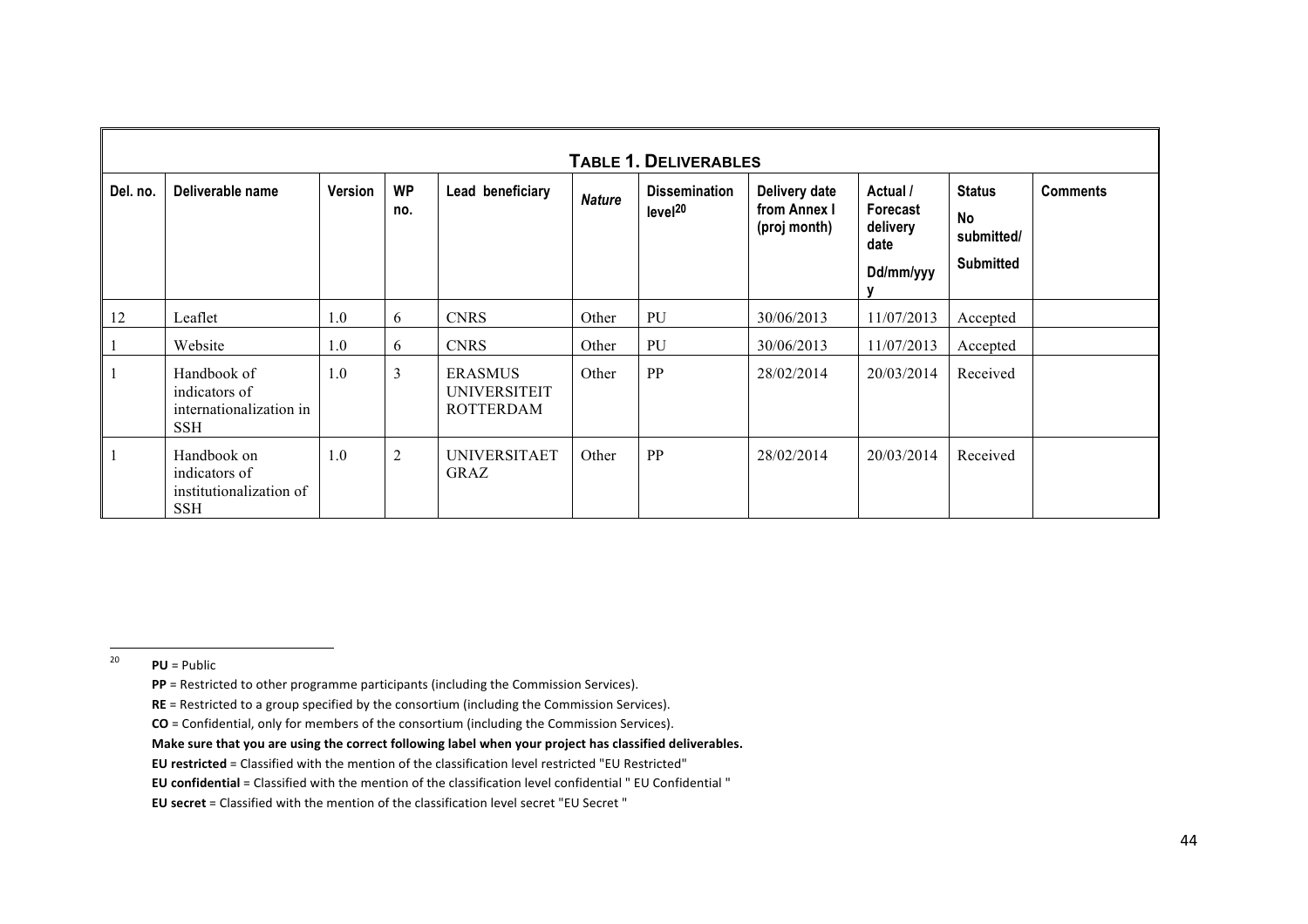# **Milestones**

Please complete this table if milestones are specified in Annex I to the Grant Agreement. Milestones will be assessed against the specific criteria and performance indicators as defined in Annex I*.*

This table is cumulative, which means that it should always show all milestones from the beginning of the project.

| <b>TABLE 2. MILESTONES</b>  |                                                                                                                |                              |                     |                                                                            |                           |                                                                                 |                               |  |  |  |  |
|-----------------------------|----------------------------------------------------------------------------------------------------------------|------------------------------|---------------------|----------------------------------------------------------------------------|---------------------------|---------------------------------------------------------------------------------|-------------------------------|--|--|--|--|
| <b>Milest</b><br>one<br>no. | <b>Milestone</b> name                                                                                          | Work<br>package<br>$\bf{no}$ | Lead<br>beneficiary | <b>Delivery</b><br>date<br>from<br><b>Annex I</b><br>dd/mm/y<br><b>yyy</b> | <b>Achieved</b><br>Yes/No | Actual /<br><b>Forecast</b><br>achieve<br>ment<br>date<br>dd/mm/y<br><b>yyy</b> | <b>Comments</b>               |  |  |  |  |
| 18                          | Kick-off meeting                                                                                               | 1 & 6                        | <b>CNRS</b>         | 2nd<br>Month                                                               | yes                       | $15 \&$<br>16/04/13                                                             | Paris                         |  |  |  |  |
| 11                          | Construction of a<br>methodological<br>framework                                                               | $\overline{4}$               | <b>UNIBO</b>        | 4th<br>Month                                                               | yes                       | 5/12/13                                                                         | tasks $1,2,3$                 |  |  |  |  |
| 5                           | Establishment of<br>indicators for<br>international,<br>interdisciplinary<br>exchange, collaboration<br>in SSH | $\overline{3}$               | <b>EUR</b>          | 6th<br>Month                                                               | yes                       | 5/12/13                                                                         | tasks 1 and<br>$\overline{2}$ |  |  |  |  |
| 6                           | Selection of<br>paradigmatic<br>case studies of<br>internationalization<br>and interdisciplinarity             | $\overline{3}$               | <b>EUR</b>          | 10 <sub>th</sub><br>Month                                                  | yes                       | 5/12/13                                                                         | tasks 1 and<br>$\overline{2}$ |  |  |  |  |
| 21                          | Annual meeting 1                                                                                               | 1                            | <b>CNRS</b>         | 12<br>Month                                                                | yes                       | 6 &<br>7/03/14                                                                  | Bologna                       |  |  |  |  |
| $\mathbf{1}$                | Establishing indicators<br>for<br>(dis)institutionalization<br>of the SSH                                      | $\overline{2}$               | <b>UNI GRAZ</b>     | $\overline{12}$<br>Month                                                   | yes                       | 6/03/14                                                                         | task 1                        |  |  |  |  |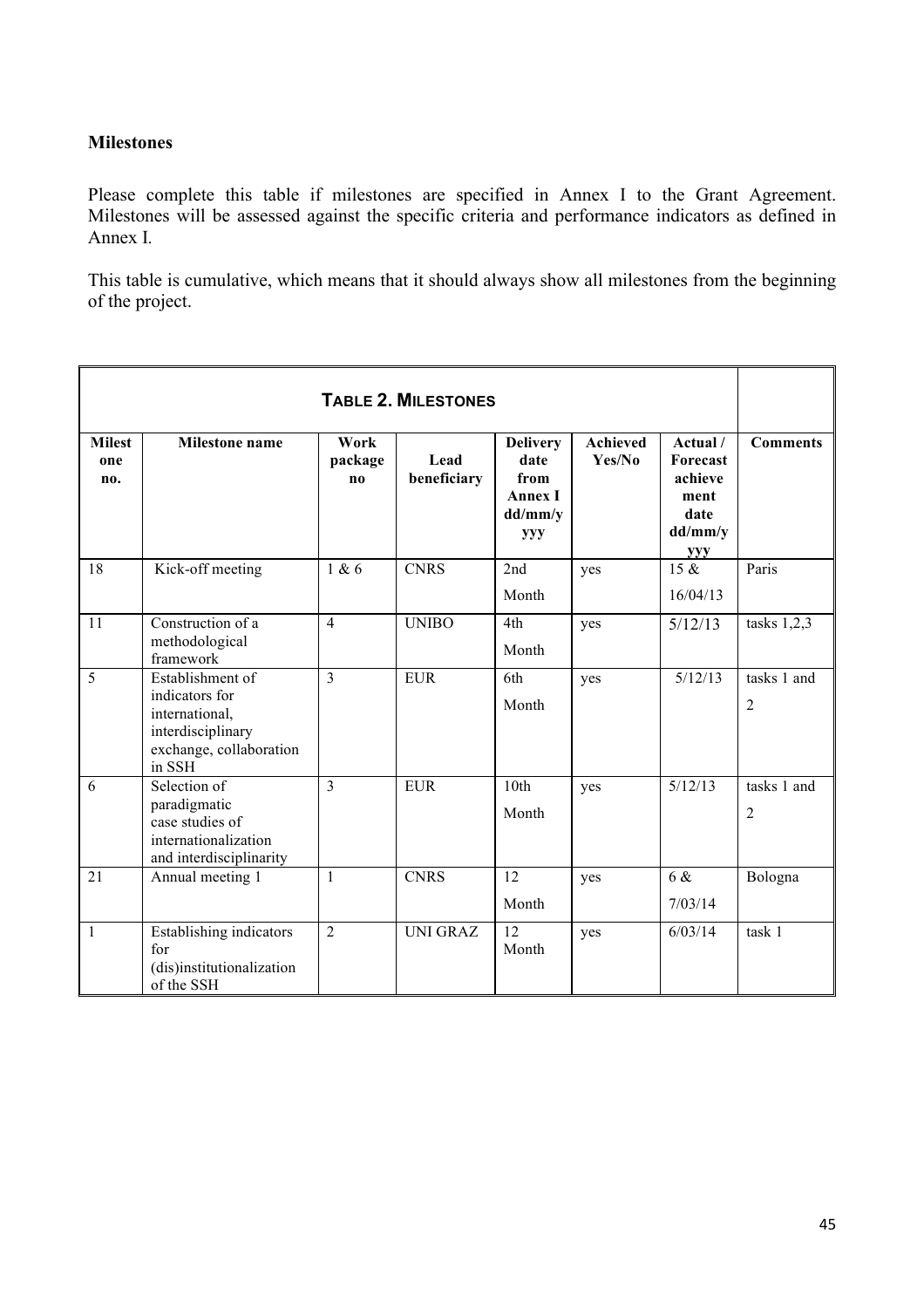|                | WP1<br>WP <sub>2</sub> |      | WP3   |       | WP4   |       | WP5   |       | WP <sub>6</sub> |      | <b>TOTAL</b> |      |        |        |
|----------------|------------------------|------|-------|-------|-------|-------|-------|-------|-----------------|------|--------------|------|--------|--------|
| Partner        | P                      | R    | P     | R     | P     | R     | P     | R     | P               | R    | P            | R.   | P      | R      |
| <b>CNRS</b>    | 4,5                    | 3,58 | 12,5  | 16,21 | 6,5   | 7,06  | 5,5   | 0,05  | 2               | 0    | 3,75         | 2,57 | 34,75  | 29,47  |
| <b>UNI</b>     |                        |      |       |       |       |       |       |       |                 |      |              |      |        |        |
| GRAZ           | $\Omega$               | 0    | 7     | 6     | 0,5   | 0,25  | 0,5   | 0     | 1               | 0,25 | 0,5          | 0    | 9,5    | 6,5    |
| <b>UCAM</b>    | 0                      | 0    | 2,5   | 6,7   | 0,5   | 0,1   | 7     | 4,5   | 0,75            | 0    | 0,5          | 0,2  | 11,25  | 11,5   |
| <b>UNIBO</b>   | 0                      | 0    | 5,75  | 9     | 0,75  | 0     | 12,75 | 5,32  | 1               | 0    | 0,5          | 0    | 20,75  | 14,32  |
| <b>EUR</b>     | 0                      | 0    | 2,5   | 2,62  | 5     | 4,34  | 0,5   | 0     | 0,75            | 0    | 0,5          | 0,06 | 9,25   | 7,02   |
| <b>WES</b>     | 0                      | 0    | 18,25 | 44.64 | 8,75  | 8,36  | 0,5   | 0     | 0,75            | 0    | 0,5          | 0    | 28,75  | 53     |
|                |                        |      |       |       |       |       |       |       |                 |      |              |      |        |        |
| <b>CONICET</b> | $\Omega$               | 0    | 5,75  | 10,5  | 8,25  | 1,25  | 0,75  | 0,22  | 0,75            | 0    | 0,5          | 0    | 16     | 11,97  |
| Total          |                        |      |       |       |       |       |       |       |                 |      |              |      |        |        |
| Year 1         | 4,5                    | 3,58 | 54,25 | 95,67 | 30,25 | 21,36 | 27,5  | 10,09 | 7 <sup>1</sup>  | 0,25 | 6,75         | 2,83 | 130,35 | 133,78 |

# **IV. Explanation of the use of the resources and financial statements**

# **CNRS – Centre National de la Recherche Scientifique (France)**

The main divergence from the initial plan is the status of the personnel recruited in the French team. It was not possible to recruit for the moment a postdoc because one on the researcher, Thibaud Boncourt, was available only for 6 months, the other, Eric Brun (WP2), did not match the criteria of the CNRS (he has been a doctoral student in the CESSP), so both were recruited as researchers under contract. Parallel to these two recruitment, since it was not possible to find a candidate for a post-doc, the tasks were split among several PhD students who were particularly qualified for specific tasks: Lucile Dumont worked half time during 6 month on the institutionalization of disciplines in the Humanities (WP2); Madeline Bédécarré works on European journals (WP3), Hélène Seiler works on translations (WP3). Moreover, because of the need to gather the data for WP2 and WP3, the personnel recruited is only beginning to work on WP4 (on which other members of the French team are currently working).

# **UNIGRAZ - University of Graz (Austria)**

The main explanation for divergences between the person/months planned and the person/months worked on the project are a result of the circumstance that the total person/months for year one of the INTERCO-SSH project at the University of Graz were less than initially planned and the need to conceptualize the Handbook of Indicators of WP2.

# **UCAM - Cambridge University (UK)**

During the first 12 months of the INTERCO project (March 2013- March, 2014), the Cambridge team have dedicated more Person Months to WP2 (6.7), and less for WP4 (4.5), than was predicted if the time dedicated to each WP was spread evenly throughout the whole project period (i.e. 2.5 Person Months for WP2 and 7 for WP4). The reason for this was because it was deemed important to glean broader time-series data in order to get a sense of the morphology of the separate disciplines within which the case studies we are analysing in WP4 might be contextualised. During the second year of the INTERCO project this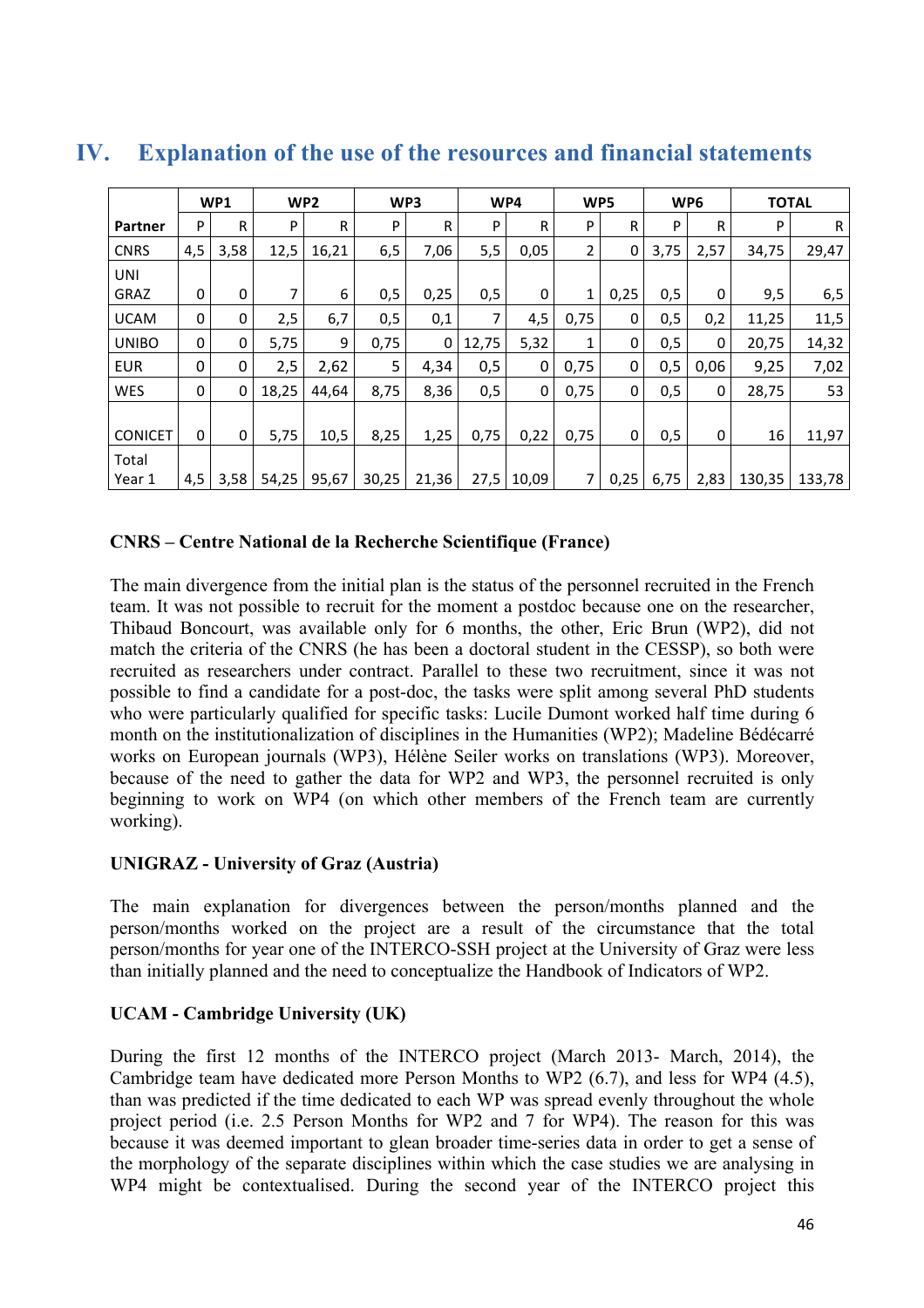imbalance will certainly be redressed and far more time will be dedicated to WP4. Marcus Morgan was not recruited to the Cambridge team until after the project had begun, and began working on a 0.8 basis in June, 2013. This arrangement will mean that he is employed up until the termination of the INTERCO project at the end of February, 2017.

# **UNIBO - Alma Mater Studiorum Università di Bologna (Italy)**

The Italian unit has decided to concentrate its work this year on WP2 while leaving its major efforts for WP4 (the Italian unit is in charge of this WP) to the second and third years. Time for WP4 in this first year has been mainly devoted to the exploration and evaluation of potential case studies to be intensively investigated in the following years. In the meanwhile, a few case studies have been started by associate researchers (not paid). This is why the personnel costs have been for this first year less than expected.

# **Erasmus University Rotterdam (The Netherlands)**

The work carried out in the first period by the Erasmus University Rotterdam has been allocated between the Workpackages 2, 3 and 6. The allocated resources in WP2 have thus far mainly been spent on gathering quantitative data and the reading of documents, various reports and the secondary literature. A limited amount of interviews with members of (statistical) agencies has been conducted as well, in order to gain insights into the structure of the data, as well as into discrepancies and discontinuities. This work has been carried by two research assistants employed part-time (from May 2013 untill December 2013).

In WP3 resources have been deployed on various drafts of the handbook for the Workpackage and some initial data gathering. This work has been carried out by one junior researcher, employed part-time (from September 2013 untill February 2014) and by Professor Johan Heilbron (detached from the Erasmus University Rotterdam for one day per week).

The relatively small amount of resources allocated to WP6 have been used mainly for the preparation of the dissemination of the project by exploring linkages with other projects at the Erasmus University (most notably the Erasmus Studio and the University library).

There has been a slight overrun in the hours dedicated to WP2 as compared to the mean amount reserved for this workpackage due to the intrinsic difficulties in collecting the data from various sources; unfortunately, a central source containing somewhat complete and allencompassing data is unavailable. Also, it was decided to put the emphasis on this particular Workpackage in the first period to free up the available resources for WP3 later on, in particular for the preparation of the workshop for this Workpackage. This workshop will be organized and hosted by the Erasmus University.

# **John Wesley Theological College (Hungary)**

The work of the Hungarian team, together with its expenses, were concentrated during the first year of the program on WP 2 and WP3. Remarkable sources for the establishment of a quasi-exhaustive prosopographical listing of all scholars having been engaged in the past seventy odd years in scholarly activities in the SSH disciplines concerned by the INTERCO-SSH project in Hungary were discovered. This is quite an unique enterprise of individual identification of over 14 000 scholars having held institutional positions in SSH research in higher education or in research centres of the Academy of Sciences, having taken a scholarly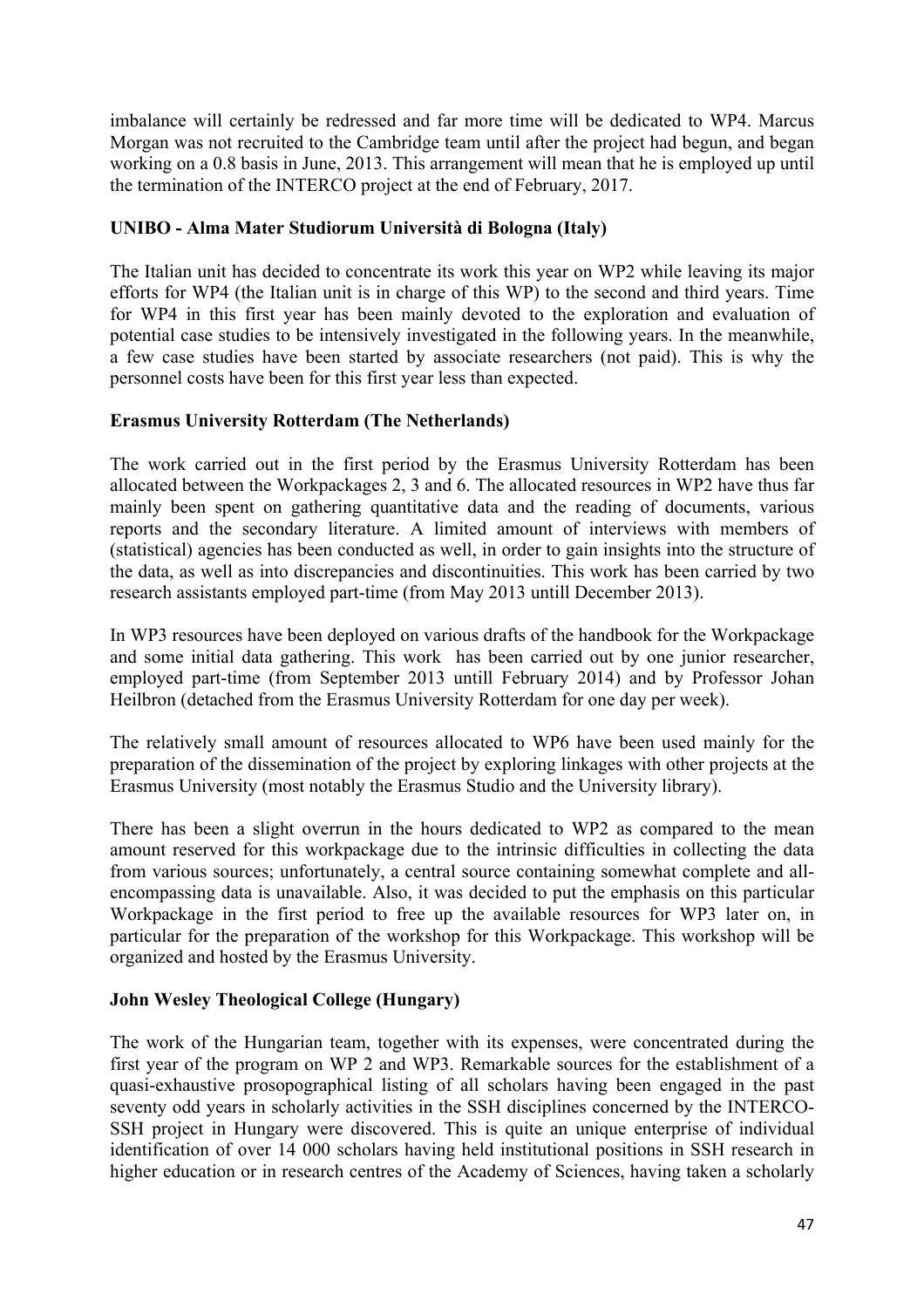degree in one of the disciplines concerned ('candidacy' or 'doctorate' of the Academy of sciences since 1950, PhD after 1993) or having published books or studies in professional journals. Built up from a number of published and archival sources, this data bank will allow several statistically relevant objectifications capable to respond to most of the questions raised in our project, including those related to the international circulation of paradigms and the reception of foreign authors (WP4), since the data bank refers to foreign authors also the studies of whom have been translated and published in Hungary or received in major libraries of the country. Additionally the Hungarian team have also invested a lot in a courtesy service to the partners in the Project by the lengthy electronic elaboration of nominative data on chairholders and chairs in the SSH disciplines from an exceptional source, The World of Learning, in the eight countries concerned for 1950, 1970, 1990, and 2000.

# **CONICET - National Scientific and Technical Research Council (Argentina)**

During the first year of the Interco-ssh project (March 2013 – March 2014), the CONICET team have concentrated its major efforts to WP2. In order to achieve the complex research of data on institutionalization processes, for WP2 were used 10.5 PMs, a half of the total PM expected to this WP. Less PM have been used for WP3 (1.25) and WP4 (0.22). In the next years the proportions between PM/WP will be counterbalance as to reach the expected numbers established in the CONICET budget. It is important to say that an important part of our budget was used in travels to assist to three meetings in Europe and to three internal reunions of the national team in Buenos Aires.